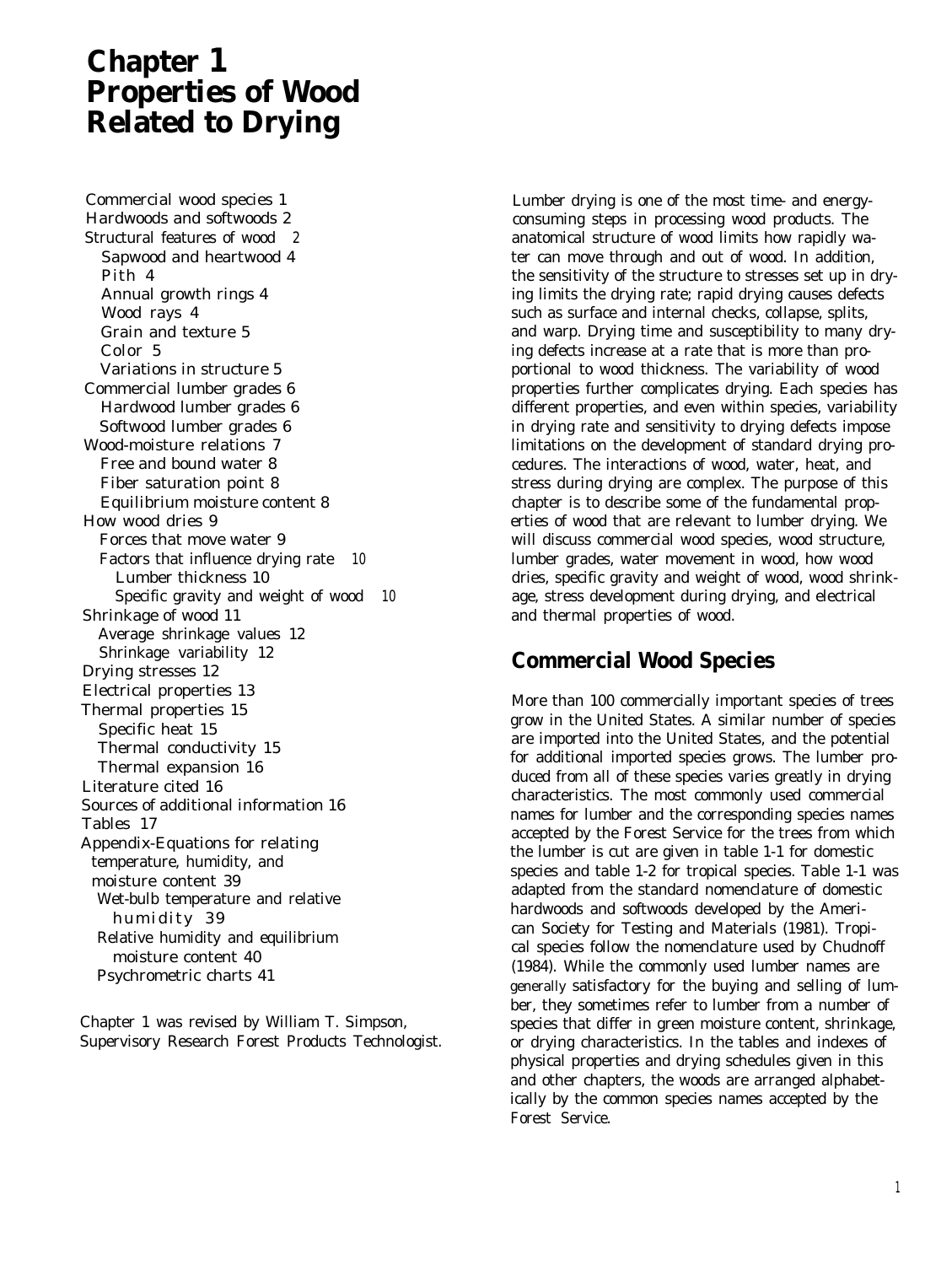### **Hardwoods and Softwoods**

Trees can be divided into two classes, hardwoods and softwoods. The hardwoods, such as birch, maple, and oak, have broad leaves. Some softwoods or conifers, such as the cedars, have scalelike leaves, while others, such as pine, Douglas-fir, and spruce, have needlelike leaves.

The terms hardwood and softwood are not directly associated with the hardness or softness of the wood. In fact, such hardwood trees as cottonwood, basswood, and yellow-poplar have softer wood than such softwoods as longleaf pine and Douglas-fir.



Figure 1-1—Cross section of a white oak tree trunk. A, Cambium layer (microscopic) is inside inner bark and forms wood and bark cells. B, Inner bark is moist and soft, and contains living tissue; the inner bark carries prepared food from leaves to all growing parts of tree. C, Outer bark containing corky layers is composed of dry dead tissue; it gives general protection against external injuries. Inner and outer bark are separated by a bark cambium. D, Sapwood, which contains both living and dead tissues, is the light-colored wood beneath the bark; it carries sap from roots to leaves. E, Heartwood (inactive) is formed by a gradual change in the sapwood. F, Pith is the soft tissue about which the first wood growth takes place in the newly formed twigs. G, Wood rays connect the various layers from pith to bark for storage and transfer of food. (MC88 9016)

### **Structural Features of Wood**

The structure of wood and the location and amount of water in wood influence its drying characteristics. Wood is composed of bark, sapwood, heartwood, and pith (fig. 1-1). Each wood cell has a cavity (lumen) and walls composed of several layers arranged in different ways (fig. 1-2). The cell wall constituents are cellulose, hemicelluloses, and lignin. Most of the tubelike cells are oriented parallel to the long axis of the tree and are termed fibers, tracheids, or vessels, depending on their particular anatomical characteristics and function. Another type of cell, the wood ray, lies on radial lines from the center of the tree outward and perpendicular to the length of the tree. Figures 1-3 and 1-4 illustrate the arrangement of cells in softwoods and hardwoods, which have a similar but not identical anatomy.

One particular type of anatomical element, the pit, is important in water flow. A pit is a small, valve-like opening that connects adjacent wood cells and thus is an important pathway for the flow of water. Pits often become encrusted with substances or otherwise clogged so that water flow through them is very slow. Several types of pits are shown in figure 1-5.

Pits in softwoods often become aspirated as drying progresses. In aspiration, the torus is displaced so that it covers the pit aperture. In effect, the valves close during drying so that water flow through them is inhibited. The result is a decrease in drying rate.



Figure 1-2—Cross section of a wood cell showing the several layers in the cell wall. (ML88 5567)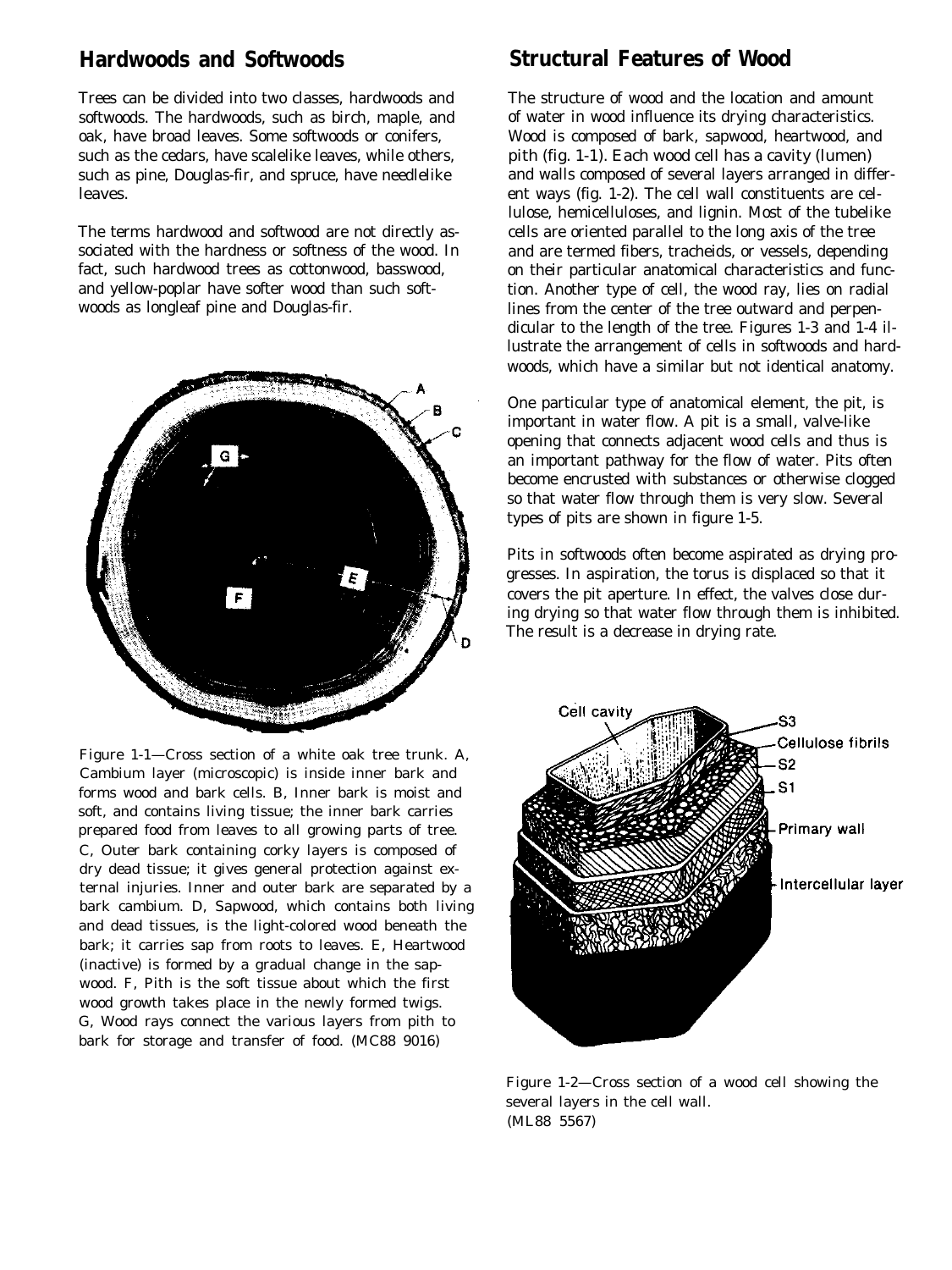

Figure 1-3—Wood structure of a softwood with resin ducts. (ML88 5568)

- 1. Cross-sectional face 7. Wood ray
- 2. Radial face 8. Fusiform ray
- 
- 3. Tangential face 9. Vertical resin duct
- 
- 4. Growth ring 10. Horizontal resin duct

 $(a)$ 

- 
- 5. Earlywood 11. Bordered pit
- 6. Latewood 12. Simple pit



Figure 1-4—Wood structure of a hardwood. (ML88 5570)

- 1. Cross-sectional face 6. Latewood
- 2. Radial face 7. Wood ray
- 3. Tangential face 8. Vessel
- 4. Growth ring 9. Sieve plate
- 5. Earlywood
- 
- 

 $(b)$ Pit Pit border cavity **Torus** Aperture Secondary Primary wall wall Intercellular layer



Figure 1-5—Pit cross sections. (a) Bordered pit (with torus in softwoods); (b) simple pit; and (c) halfbordered pit. (ML88 5569)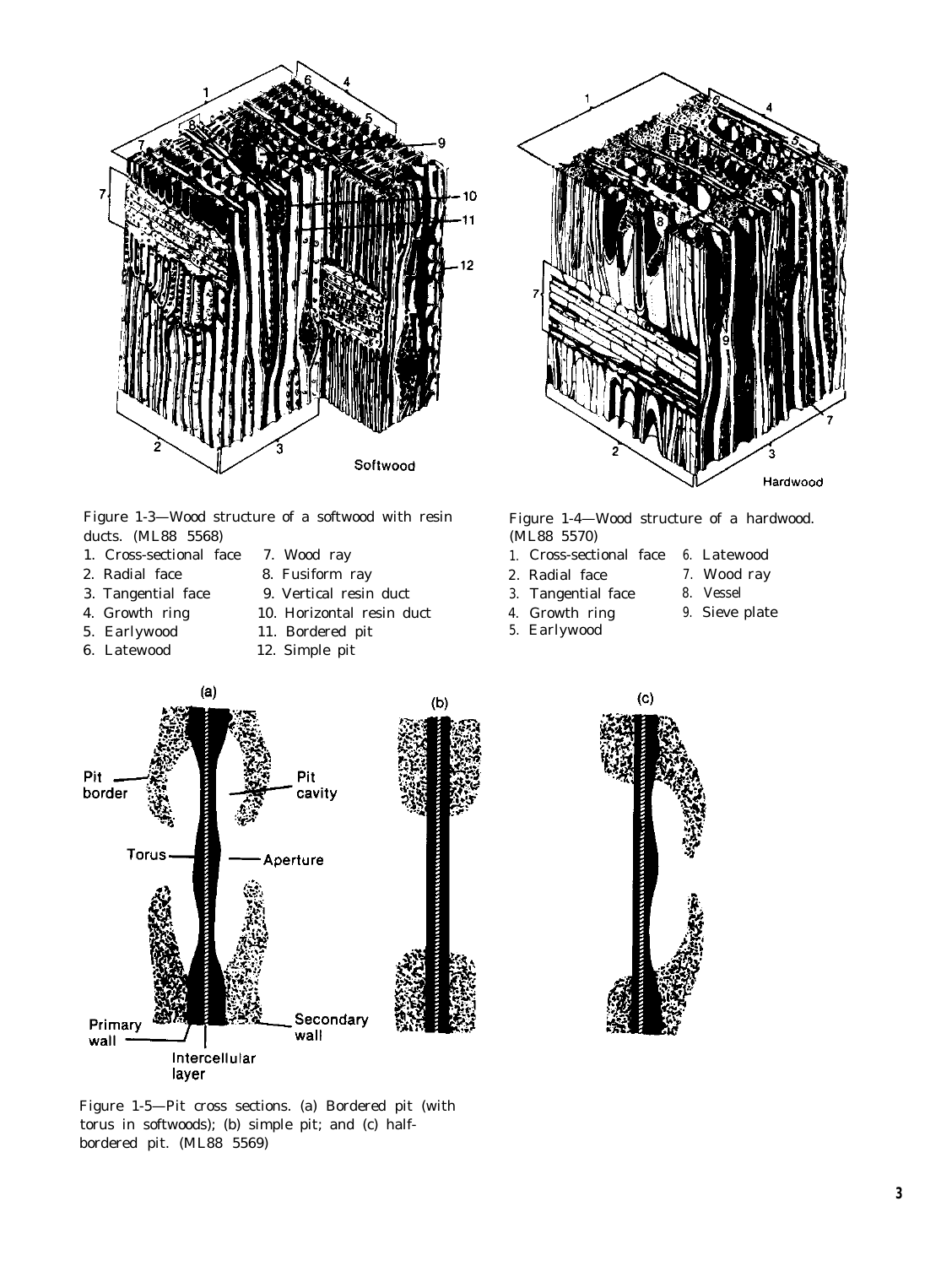#### **Sapwood and Heartwood**

Sapwood and heartwood (fig. 1-1) affect the drying of wood. The sapwood layer next to the bark contains living cells that actively transport fluids necessary to the life of the tree. As the tree grows and increases in diameter by adding new layers of sapwood, the inner layers die. This inner wood, called heartwood, becomes infiltrated with gums, resins, and other material. Sapwood of softwood species is usually higher in moisture content than heartwood; sapwood moisture content in hardwood species is usually somewhat higher than or about equal to that of heartwood. The infiltration of gums and other material in heartwood make it more resistant to moisture flow (less permeable) than sapwood, and thus heartwood usually requires longer drying time. The lower permeability of heartwood also makes it more susceptible to certain drying defects (ch. 8), and so it requires milder drying conditions. Heartwood is usually darker than sapwood. However, because the change in color may occur slowly over a period of severa1 years, a band of heartwood may be indistinguishable from adjacent sapwood; nevertheless, the heartwood will not dry easily because it is less permeable. Heartwood is also usually more resistant to decay and .some stains than sapwood.

#### **Pith**

The pith of a tree (fig. 1-1F) is usually near the center of the tree and is laid down by the growing tip. It is usually very small. Pith sometimes cracks during drying.

#### **Annual Growth Rings**

Diameter growth of a tree in temperate climates is represented by rings that usually can be easily seen on the end of a log as concentric circles around the pith. The closer the rings are to the pith, the smaller their radii of curvature. Each annual growth ring is composed of an inner part called earlywood (springwood), which is formed early in the growing season, and an outer part, called latewood (summerwood), which is formed later. When lumber is cut from a log, the annual rings are cut across in one direction or another and form a characteristic pattern on the broad face of the boards (fig. 1-6). In tropical woods, where there may be more than one active growing period annually, growth rings cannot be considered annual rings. In the majority of tropical species, however, there is no noticeable beginning or end of successive growth periods, so the typical pattern of rings shown in figure 1-6 does not occur.



Figure 1-6—Annual growth rings. Quartersawn board (left) shows edge of annual rings on its broad face; flatsawn board (right) shows side of rings. (M 554)

The orientation of growth rings to the faces and edges of boards depends on how lumber is cut from a log. Lumber can be cut from a log in the two ways shown in figure 1-6. Sawing tangent to the annual rings produces flatsawn lumber, also called plainsawn, flat-grained, or slash-grained lumber. Sawing perpendicular to the annual rings produces quartersawn lumber, also called edge-grained or vertical-grained lumber. The angle of cut to the annual rings often lies somewhere in between. In commercial practice, lumber with rings at angles of 45° to 90° to the wide surface is called quartersawn, and lumber with rings at angles of  $0^{\circ}$  to  $45^{\circ}$ is called flatsawn. Hardwood lumber in which annual rings make angles of 30° to 60° to the wide face is sometimes called bastard sawn.

Either flatsawn or quartersawn lumber is generally suitable for most purposes. However, each type of sawn lumber responds differently in drying. Flatsawn lumber is less susceptible to collapse, shrinks and swells less in thickness, and dries faster than quartersawn. Quartersawn lumber shrinks and swells less in width, and has less twist, cup, and surface checks than flatsawn. These drying defects are discussed in chapter 8.

#### **Wood Rays**

Wood rays appear as ribbonlike strands on the face of quartersawn boards (fig. 1-6) and as short lines on the face of flatsawn boards in species with large rays. Be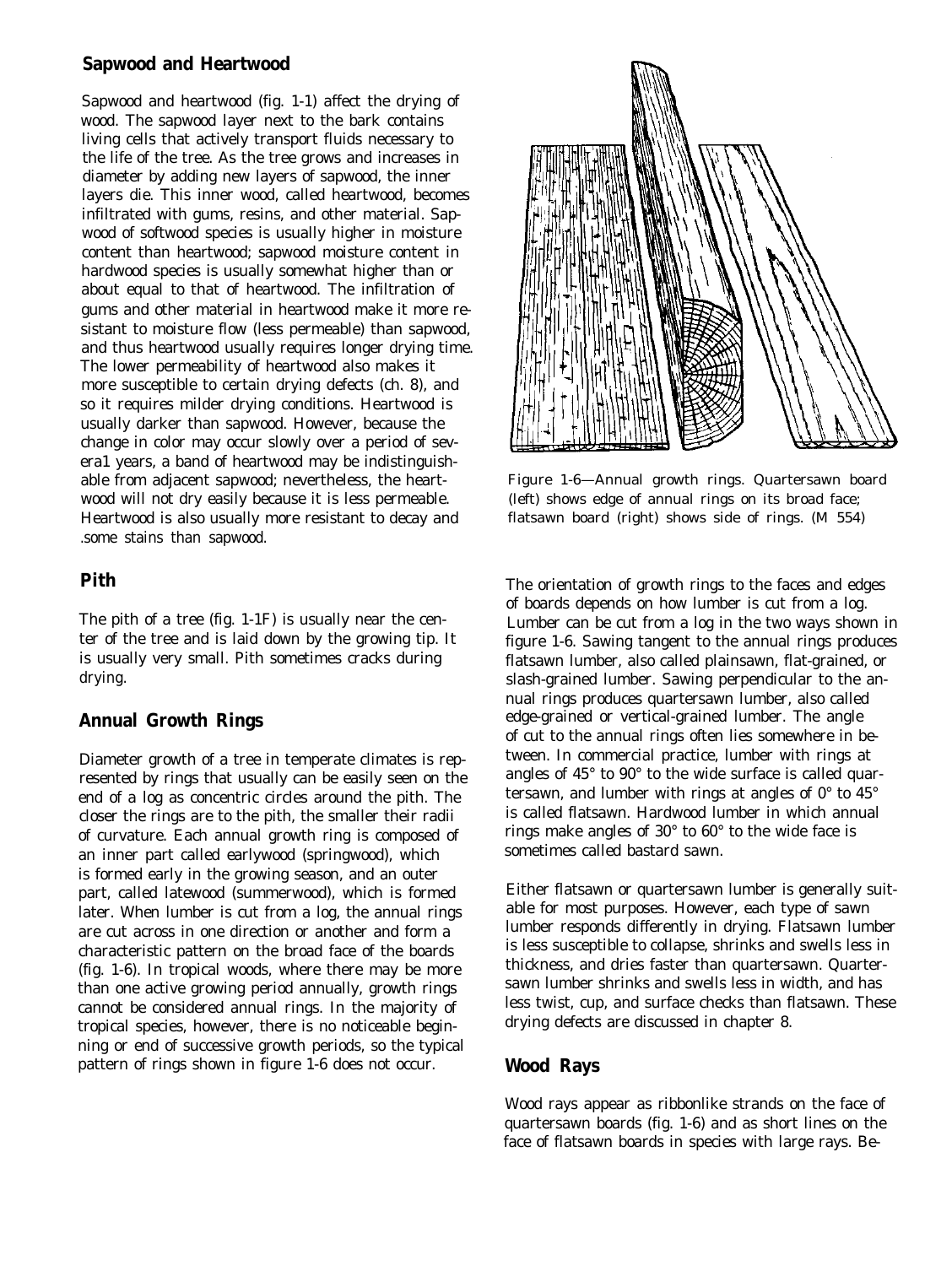cause rays are weak and dry faster than the surrounding wood cells, surface, end, and honeycomb checks usually occur in or next to them. Species such as oak and beech, which have large rays, require special care during the early stages of drying to avoid checks.

#### **Grain and Texture**

The physical characteristics of various species that have some bearing on drying are loosely termed grain and texture. The terms fine grained and coarse grained refer to ring pattern, either the prominence of the latewood band or the width of the rings. When used in connection with wood cells, grain refers only to the direction of the cells or fibers. In straight-grained wood, the fibers run generally parallel to the length of the board, and in cross-grained or spiral-grained, they run at an angle. The terms end grain and side grain are commonly used in discussing moisture loss and drying defects. A cross section of a log or board has an endgrain surface. Any other section (radial, tangential, or intermediate) has a side-grain surface.

Texture usually refers to the diameter of individual cells. Fine-textured wood has small cells and coarsetextured, large cells. If all the cells of a wood are approximately the same size, the wood is usually called uniform textured. Uniform-textured woods in general are less likely to develop drying defects than nonuniform-textured woods. The word texture should not be used in describing hardness of wood.

#### **Color**

As a tree grows, the white or straw-colored sapwood gradually changes to heartwood, and the formation of extractives changes the color of most species. Holly, basswood, cottonwood, and magnolia, however, are examples of hardwoods in which the wood undergoes little or no change in color. Spruces and true firs are examples of softwoods that do not change color greatly.

The temperatures used in kiln drying sometimes darken wood, especially in high-temperature drying. Changes in the color of heartwood during drying are usually of little concern, but those that occur in sapwood are often significant. Chemical stains can occur when green sapwood of some species is kiln dried. The sapwood of hickory tends to turn pinkish when kiln dried (low initial temperatures must be used to preserve its whiteness) and paper birch sapwood may turn brownish. Hard maple sapwood is prone to darkening if dried at temperatures that are too high. Whiteness of the sapwood is often a very desirable feature of these species, and darkening reduces their value.

Beneficial color changes can be brought about by steaming wood before drying. Walnut, for example, is steamed in vats to darken the sapwood before drying so that it more nearly matches the color of the heartwood. Sapwood of sweetgum can be steamed to produce a salmon color that at one time was desirable for some products. Red alder is also steamed to produce a uniform honey-brown color of sapwood and heartwood.

Several other types of stain are considered drying defects, and they are discussed in chapter 8.

#### **Variations in Structure**

Lumber commonly contains variations in wood structure, such as spiral grain, knots, compression wood, tension wood, and juvenile wood.

Cross grain in lumber may result either from the way in which the log is sawed (diagonal grain) or from spiral grain that occurred in the growing tree. When spiral grain alternately runs in one direction and another in successive groups of growth rings, interlocked grain results. Lumber containing diagonal, spiral, or interlocked grain shrinks more in length than straightgrained lumber. Such lumber may bow, crook, and twist during drying.

Knots are sections of tree branches appearing in boards. Because of shrinkage, some kinds of knots may drop out during drying; more often, however, they are loosened or checked during drying and drop out of the board during handling or machining. These are called incased knots, and they result from the growth of trunk wood around dead branches. Intergrown knots, caused by the intergrowth of trunk wood and living branches, are much less likely to drop out of dried lumber.

Compression wood occurs in softwoods mainly on the lower side of leaning trees but sometimes in other parts of the tree trunk. Because this wood shrinks more along the length of boards than normal wood, boards that contain both compression and normal wood may bow, crook, and twist during drying. If this warping is restrained, the compression wood may fracture and form crossbreaks in the lumber.

Tension wood occurs in hardwoods, mainly on the upper side of leaning trees but sometimes in other parts of the trunk. Lumber containing this wood will shrink more longitudinally than normal wood, causing warp during drying.

Juvenile wood occurs in a cylinder around the pith. Once juvenile wood is formed, it does not mature-it is in the tree and lumber forever. However, as growth progresses, the new wood, as it is formed, gradually acquires more mature wood characteristics. Juvenile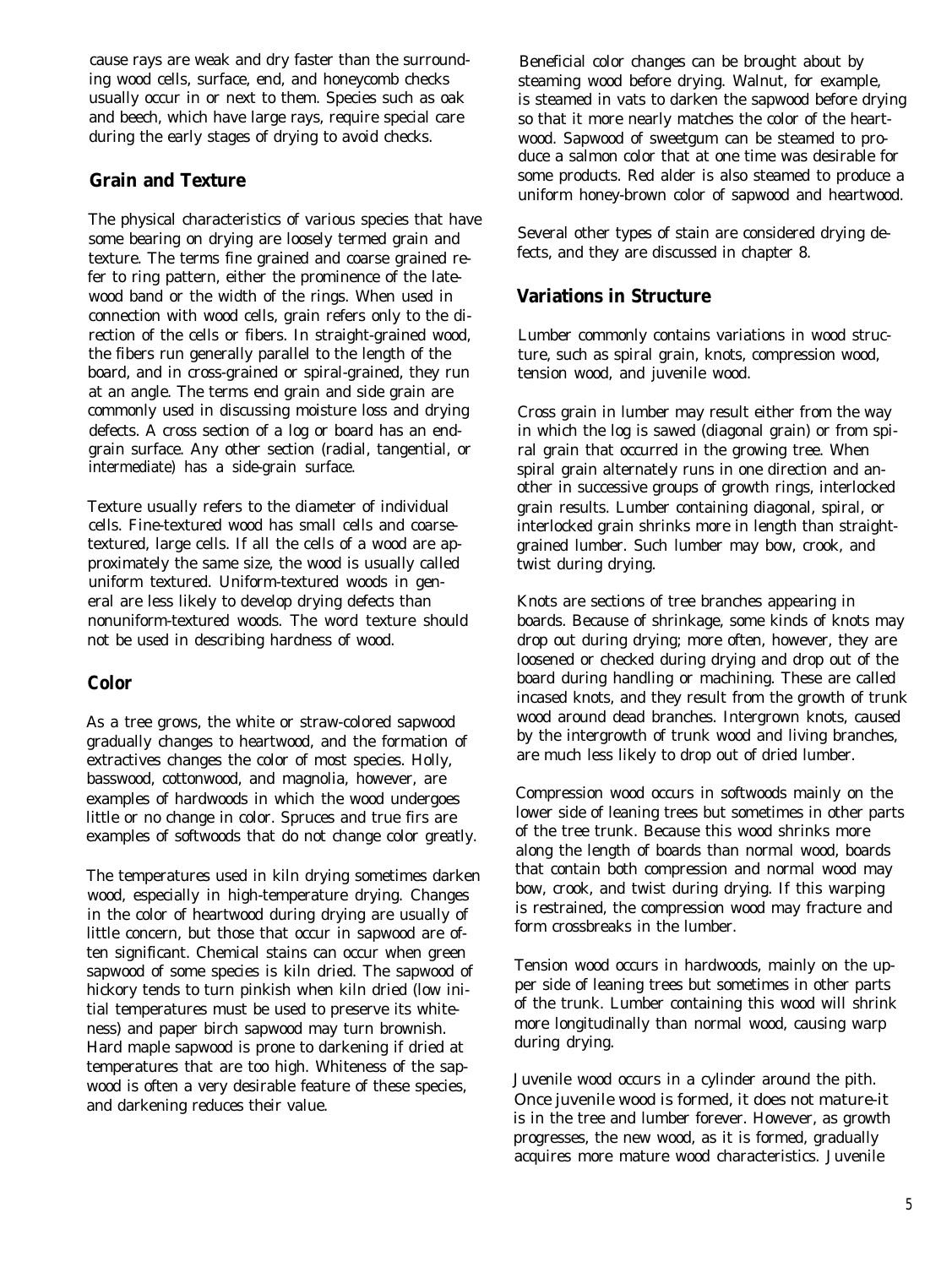wood varies with species and occurs in the first 5 to 20 years of growth. The structural and physical properties of juvenile wood are considered inferior. From the standpoint of drying, the main problem is that juvenile wood shrinks more along the grain than mature wood, and warp is likely to occur during drying. Juvenile wood is more prevalent in fast-grown plantation trees than in slower grown stands. Species that are grown in volume in plantations, such as southern pine, present warp problems in drying.

### **Commercial Lumber Grades**

When a log is sawed into lumber, the quality of the boards varies. The objective of grading is to categorize each board by quality so that it meets the requirements of the intended end uses. The grade of a board is usually based on the number, character, and location of features that may lower its strength, utility, appearance, or durability. Common visible features that affect grade are knots, checks, pitch pockets, shake, warp, and stain. Some of these features are a natural part of the tree and some can be caused by poor drying and storage practices.

#### **Hardwood Lumber Grades**

Most hardwood lumber is graded according to rules adopted by the National Hardwood Lumber Association. The grade of a board is determined by the proportion that can be cut into a certain number and size of smaller pieces clear of defects on at least one side. The grade is based on the amount of usable cuttings in the board rather than on the number or size of gradedetermining features that characterize most softwood grades.

The highest cutting grade is termed Firsts and the next grade Seconds. Firsts and Seconds are usually combined into one grade, FAS. The third grade is termed Selects, followed by No. 1 Common, No. 2 Common, Sound Wormy, No. 3A Common, and No. 3B Common. Standard grades are described in table 1-3, which illustrates the grade-determining criteria of board length and width, surface measure of clear cuttings, percentage of board that must yield clear cuttings, and maximum number and size of cuttings allowed.

Hardwood lumber is usually manufactured to standard sizes. Standard lengths are in 1-ft increments from 4 to 16 ft. Hardwood lumber is usually manufactured to random width, but there are minimum widths for each grade as follows:

| Firsts 6 in                                                   |  |  |  |  |  |  |  |
|---------------------------------------------------------------|--|--|--|--|--|--|--|
| Seconds 6 in                                                  |  |  |  |  |  |  |  |
| Selects 4 in                                                  |  |  |  |  |  |  |  |
| Nos. 1, 2, 3A, 3B Common $\cdot \cdot \cdot \cdot \cdot 3$ in |  |  |  |  |  |  |  |

Standard thicknesses for rough and surfaced-two-sides (S2S) lumber are given in table 1-4.

This brief summary of grades is not complete and is only intended to offer a general view of how hardwood lumber is graded. The official grading rules of the National Hardwood Lumber Association should be consulted for complete details. There are also grading rules for dimension stock and special finished products such as flooring.

#### **Softwood Lumber Grades**

Softwood lumber grades can be divided into two categories based on use: for construction and for remanufacture. Construction lumber is expected to function as graded and sized after the primary processing steps of sawing, drying, and planing. Lumber for remanufacture is further modified in size and/or shape before use. There are many individual grading rules for different softwood species. The U.S. Department of Commerce has published the American Softwood Lumber Standard PS-20-70, which is an optional standard, in an attempt to reduce the differences in grading rules.

Construction lumber can be divided into three general categories: stress-graded, non-stress-graded, and appearance lumber. Stress-graded and non-stress-graded lumber are used where structural integrity is the prime concern; structural integrity is of secondary importance in appearance lumber. Almost all softwood lumber nominally 2 to 4 in thick is stress graded. This is the lumber that is typically used as 2 by 4 studs, joists, rafters, and truss members. Grading is based on the premise that lumber has lower strength than clear wood; characteristics used for grading are density (usually judged by ring count), decay, slope of grain, knots, shake, checks and splits, wane, and pitch pockets. These characteristics can be visually assessed.

Lumber intended for general building and utility purposes with little or no remanufacture is typically nonstress graded. Boards are one of the most common non-stress-graded products. The common grades are separated into several different categories that vary with species and grading associations. First-grade boards are usually graded primarily for serviceability, although appearance is also a consideration. Typical uses are siding, cornice, shelving, and paneling. Secondand lower-grade boards are permitted more and larger knots and are suitable for such products as subfloors, sheathing, and concrete forms.

Appearance lumber is often nonstress graded but forms a separate category because of the importance of appearance. Secondary manufacture is usually restricted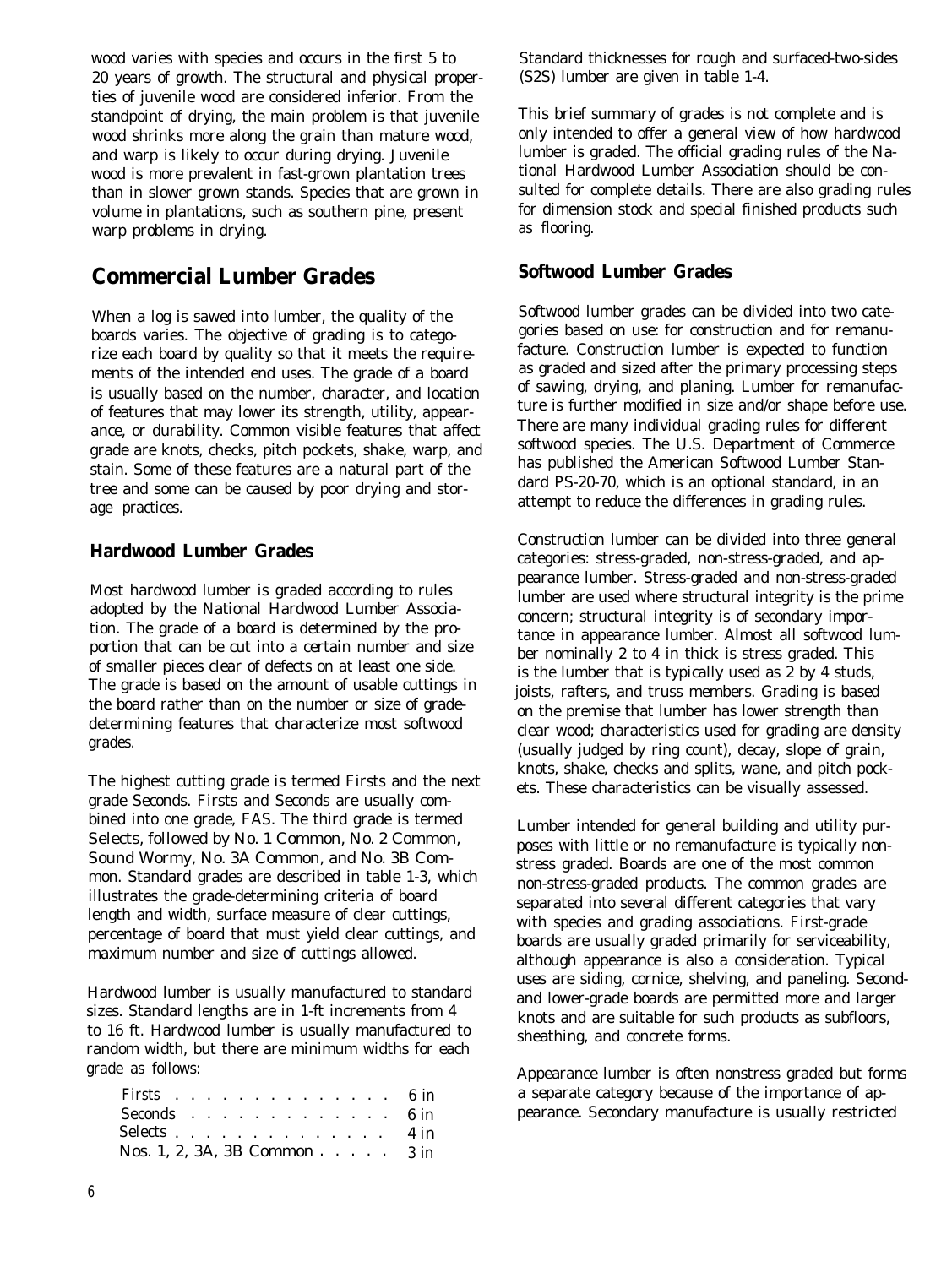to onsite fitting and cutting. Typical products are trim, siding, flooring, casing, and steps. Most appearance grades are described by combinations of letters such as B&BTR and C&BTR, although such terms as select and clear are used for some species. The upper grades allow a few minor imperfections such as small planer skips, checks, stain, and pin knots. The number and size of imperfections increase as the grade drops.

Lumber intended for further manufacture in plants as opposed to onsite modifications is usually graded as factory or shop lumber. It forms the basic raw material for many secondary operations such as furniture and mill work. Factory Select and Select Shop are typically the highest grades, followed by No. 1, No. 2, and No. 3. Grade characteristics are influenced by the width, length, and thickness of the piece and are based on the amount of high-quality material that can be cut from it.

There are several other grading systems for specialty products such as ladders, pencils, tanks, laminating stock, and industrial clears.

Moisture content is often specified in softwood lumber grades. For many products, the moisture content must be within certain limits and the grade stamp must include the moisture content at the time of surfacing. Lumber surfaced green is usually required to be stamped S-GRN. Most softwood lumber is dried to below 19 percent moisture content, and when surfaced at this moisture content it is stamped S-DRY. Sometimes the maximum allowable moisture content is 15 percent, and this is stamped as MC-15 or KD.

## **Wood-Moisture Relations**

All wood in growing trees contains a considerable quantity of water, commonly called sap. Although sap contains some materials in solution, from the drying standpoint sap can be considered plain water. Most of this water should be removed to obtain satisfactory service for most uses of wood. All wood loses or gains moisture in an attempt to reach a state of balance or equilibrium with the conditions of the surrounding air. This state of balance depends on the relative humidity and temperature of the surrounding air. Therefore, some knowledge of wood-moisture relations is helpful in understanding what happens to wood during drying, storage, fabrication, and use.

The amount of moisture in wood is termed the moisture content. It can be expressed as a percentage of either dry or wet weight. For most purposes, the moisture content of lumber is based on dry weight, but the moisture content of wood fuel is usually based on wet

weight. Moisture content on dry and wet basis is defined as follows:

On dry basis,

Moisture content (percent)

\n
$$
= \frac{\text{Weight of water in wood}}{\text{Weight of totally dry wood}} \times 100
$$

On wet basis,

Moisture content (percent)

\n
$$
= \frac{\text{Weight of water in wood}}{\text{Weight of dry wood and water}} \times 100
$$

These two ways of expressing moisture content can be related by

Moisture content (dry)

\n
$$
= \frac{\text{Moisture content (wet)}}{100 - \text{Moisture content (wet)}} \times 100
$$

In this manual we will deal only with the dry basis. For most species, the common and accurate method of determining moisture content is the ovendrying method, or oven test. This method is inaccurate for species with a high extractives content. In ovendrying (described in ch. 6), all the water is evaporated from a wood section by heating. Knowing the wood weight before and after ovendrying allows calculation of moisture content.

The amount of water in green or wet wood varies greatly, depending mainly on species. The moisture content of some species may be as low as 30 percent, whereas that of others may be as high as 200 percent. Large variations may occur not only between species but also within the same species and even in the same tree. In softwood species, sapwood usually contains more water than heartwood. In species such as redwood, the butt logs of trees may contain more water than the top logs. Some species contain an abnormal type of heartwood, called wetwood or sometimes sinker stock, that is sometimes higher in green moisture content than normal wood of the species. In addition to the higher moisture content, wetwood is slower to dry than normal wood and often more susceptible to such drying defects as honeycomb and collapse.

Contrary to popular belief, the amount of water in green wood does not vary greatly with the season of the year in which the trees are cut. Moisture content values for green wood of various species is given in table 1-5.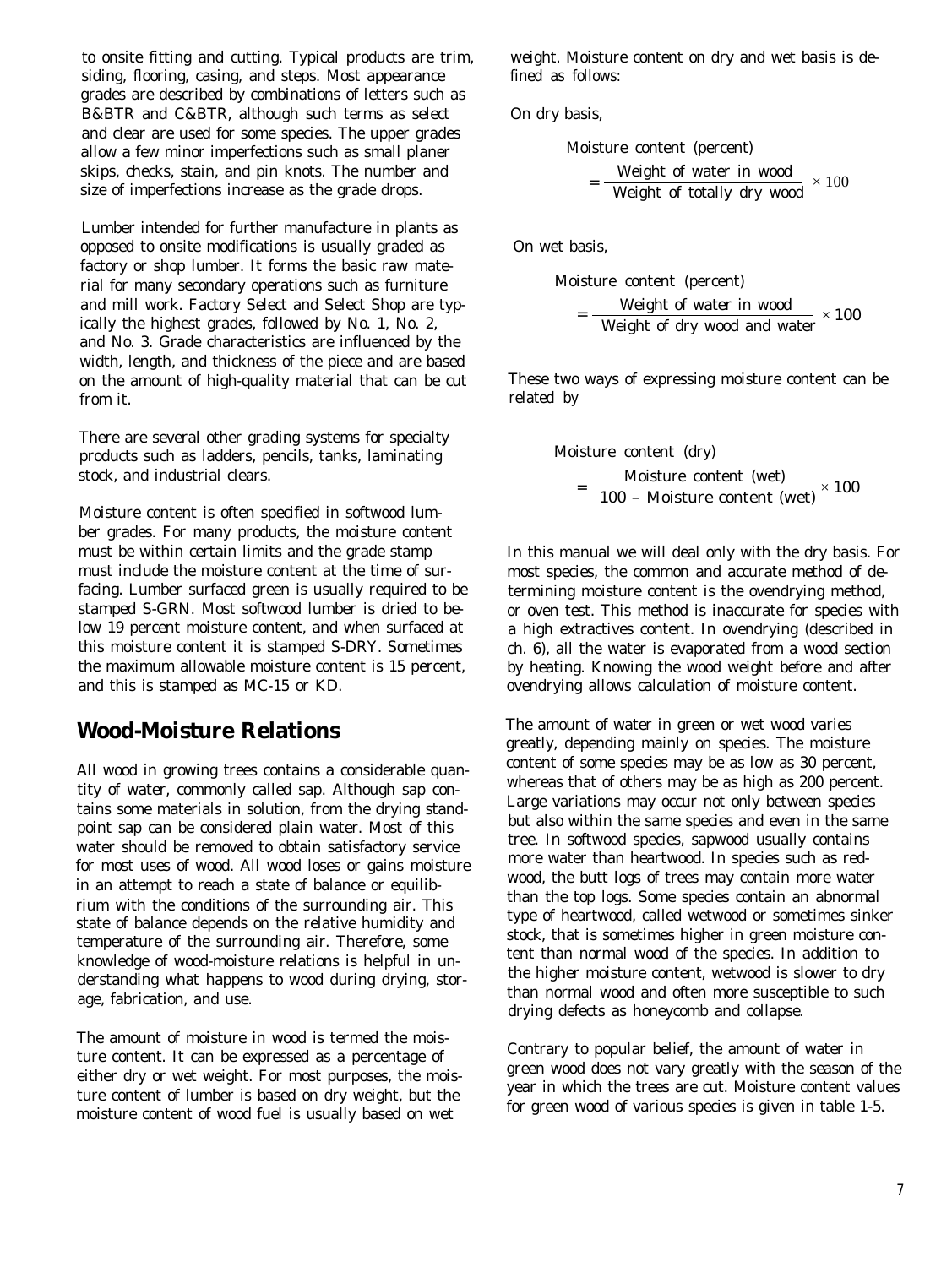#### **Free and Bound Water**

Water is held in wood as free water or bound water. Free water is contained in the cell cavities (fig. 1-2); bound water is held within the cell walls. Free water is held within the cell cavities less tightly than the bound water is held within the cell walls. Consequently, slightly more energy is required to remove bound water than free water. Free water does not affect as many wood properties as bound water, but does affect thermal conductivity and permeability. Bound water affects many physical and mechanical properties, and its removal causes changes that affect the use of the wood.

### **Fiber Saturation Point**

The fiber saturation point is defined as the moisture content at which the cell walls are saturated but no free water remains in the cell cavities. Moisture content of the individual cell walls at the fiber saturation point is usually about 30 percent, but may be lower for some species. Care must be used in judging whether a piece of wood is at the fiber saturation point. The term really refers to individual cells rather than boards or other pieces of wood. The mechanisms of how wood dries will be discussed later, but basically wood dries from the outside to the inside. Thus, during drying, the outside part of a board might be at 15 percent moisture content while the inside might still be at 45 percent. The average moisture content of the entire board might be 30 percent, but it is erroneous to consider the board to be at the fiber saturation point. There will be a continuous variation or gradient of moisture content from the outside to the inside of the board from 15 to 45 percent, and only some cells will be exactly at the fiber saturation point of 30 percent.

The fiber saturation point is important in the drying of wood for the following reasons: (1) more energy is required to evaporate water from a cell wall than from the cell cavity (approximately 5 percent more at 15 percent moisture content and 15 percent more at 6 percent moisture content); (2) a wood cell will not shrink until it reaches the fiber saturation point; and (3) large changes in many physical and mechanical properties of wood begin to take place at the fiber saturation point.

### **Equilibrium Moisture Content**

Wood loses or gains moisture until the amount it contains is in balance with that in the surrounding atmosphere. The amount of moisture at this point of balance is called the equilibrium moisture content (EMC). The EMC depends mainly on the relative humidity and temperature of the surrounding air, although species



Figure 1-7—Relation of the equilibrium moisture content of wood to the relative humidity of the surrounding atmosphere at three temperatures. (ML88 5572)

and previous moisture history have a slight effect on EMC. The relationship of EMC to relative humidity and temperature is shown in figure 1-7. If, for example, wood is kept in air at 141 °F and 65 percent relative humidity, it will eventually either gain or lose moisture until it reaches approximately 10 percent moisture content.

Kiln drying usually requires control of EMC conditions, that is, temperature and relative humidity, in the kiln. Thus both temperature and relative humidity have to be measured. Two thermometers-dry bulb and wet bulb--are used to obtain temperature and relative humidity. The dry-bulb thermometer measures temperature in the usual way, and the result is called the dry-bulb temperature. The sensor of the wet-bulb thermometer is kept wet with a wick cover, from which water evaporates at a rate determined by the relative humidity and temperature of the air. The drier the air, the faster the rate of evaporation. This evaporation has a cooling effect that increases as the rate of evaporation increases. Thus, the drier the air, the greater the cooling effect and the lower the temperature indicated by the wet-bulb thermometer. The difference between dry- and wet-bulb temperatures, called the wet-bulb depression, is thus a measure of the relative humidity of the air.

The relationship between relative humidity, temperature, and EMC is shown in table 1-6 for temperatures below 212 °F, and in table 1-7 for temperatures above 212 °F. For example, assume that the dry-bulb temperature in a kiln is 150 °F and the wet-bulb temperature 130 °F. The wet-bulb depression then is 20 °F. Wet-bulb depression temperatures are shown across the top of tables 1-6 and 1-7 and dry-bulb temperatures on the extreme left of the table. To find the EMC at the assumed conditions, (1) locate 20 °F wet-bulb depres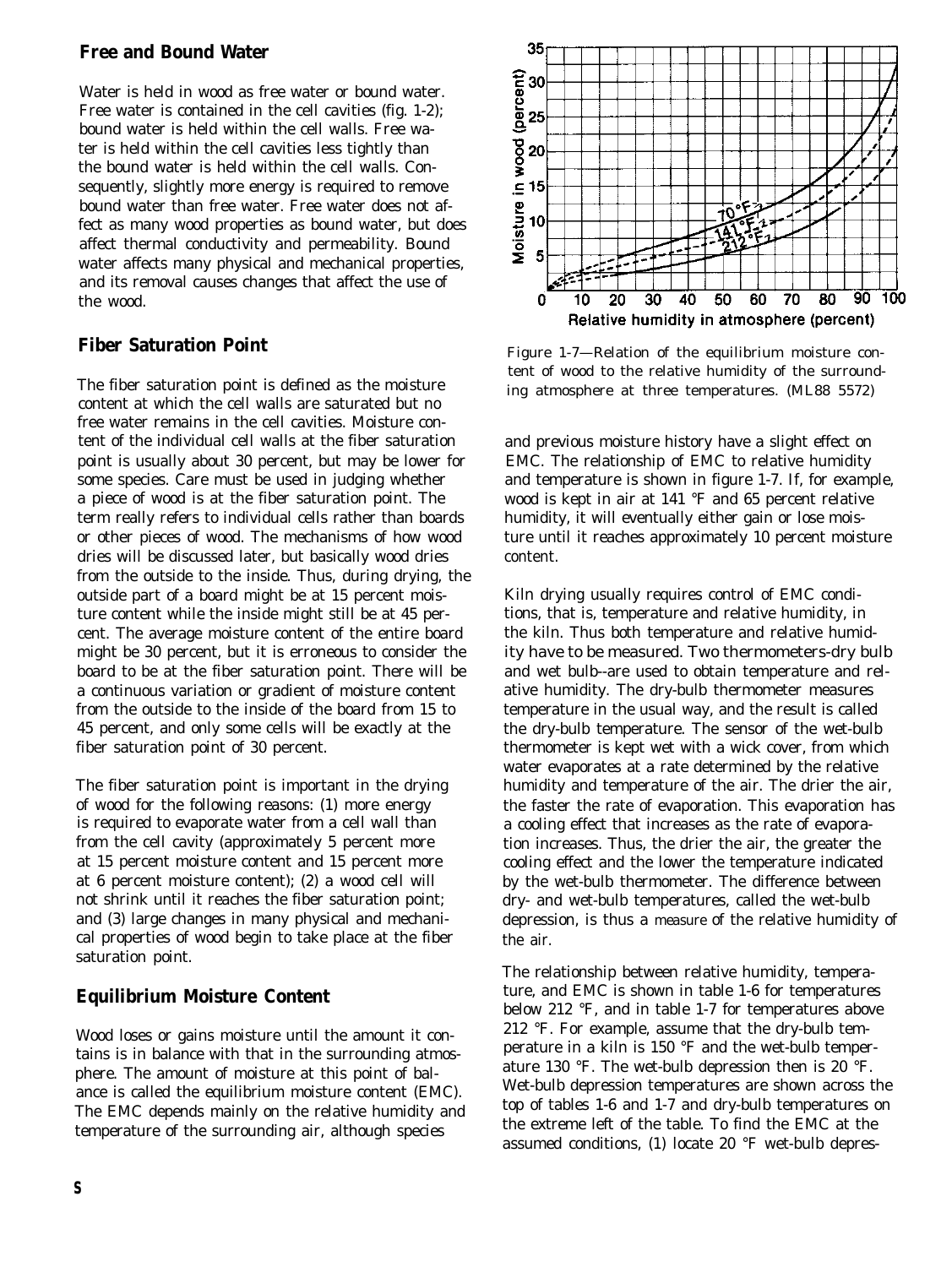sion column and (2) follow this column downward until it intersects the 150 °F dry-bulb temperature line. The EMC value, 8 percent, is the underscored value. Note that the relative humidity value (not underscored), 57 percent, is given directly above the EMC value. Wet- and dry-bulb temperatures, EMC, and psychrometric relations are further discussed in the appendix to this chapter.

### **How Wood Dries**

Water in wood normally moves from higher to lower zones of moisture content. This fact supports the common statement that "wood dries from the outside in," which means that the surface of the wood must be drier than the interior if moisture is to be removed. Drying can be broken down into two phases: movement of water from the interior to the surface of wood, and removal of water from the surface. Moisture moves to the surface more slowly in heartwood than in sapwood, primarily because extractives plug the pits of heartwood. In drying, the surface fibers of heartwood of most species reach moisture equilibrium with the surrounding air soon after drying begins. This is the beginning of the development of a typical moisture gradient (fig. 1-8), that is, the difference in moisture content between the inner and outer portions of a board. The surface fibers of sapwood also tend to reach moisture equilibrium with the surrounding air if the air circulation is fast enough to evaporate water from the surface as fast as it comes to the surface. If the air circulation is too slow, a longer time is required for the surfaces of sapwood to reach moisture equilibrium. This is one reason why air circulation is so important in kiln drying. If it is too slow, drying is also slower than necessary and mold might even develop on the surface of lumber. If it is too fast, electrical energy in running the fans is wasted, and in certain species surface checking may develop if wet-bulb depression and air velocity are not coordinated.

Water moves through wood as liquid or vapor through several kinds of passageways. These are the cavities of fibers and vessels, ray cells, pit chambers and their pit membrane openings, resin ducts of certain softwoods, other intercellular spaces, and transitory cell wall passageways (Panshin and de Zeeuw 1980). Most water lost by wood during drying moves through cell cavities and pits. It moves in these passageways in all directions, both along and with the grain. Lighter species in general dry faster than heavier species because their structure contains more openings per unit volume.



Figure 1-8—Typical moisture gradient in lumber during drying at times increasing from  $t_1$  to  $t_3$ . (ML88 5571)

#### **Forces That Move Water**

When wood is drying, several forces may be acting simultaneously to move water (Siau 1984):

- 1. Capillary action causes free water to flow through the cell cavities and pits.
- 2. Differences in relative humidity cause water vapor to move through the cell cavities by diffusion, which moves water from areas of high to areas of low relative humidity. Cell walls are the source of water vapor; that is, water evaporates from the cell walls into the cell cavities.
- 3. Differences in moisture content cause bound water to move through the cell walls by diffusion, which moves water from area of high to areas of low moisture content. Generally, any water molecule that moves through wood by diffusion moves through both cell walls and cell cavities. Water may evaporate from a cell wall into a cell cavity, move across the cell cavity, be readsorbed on the opposite cell wall, move through the cell wall by diffusion, and so on until it reaches the surface of the board.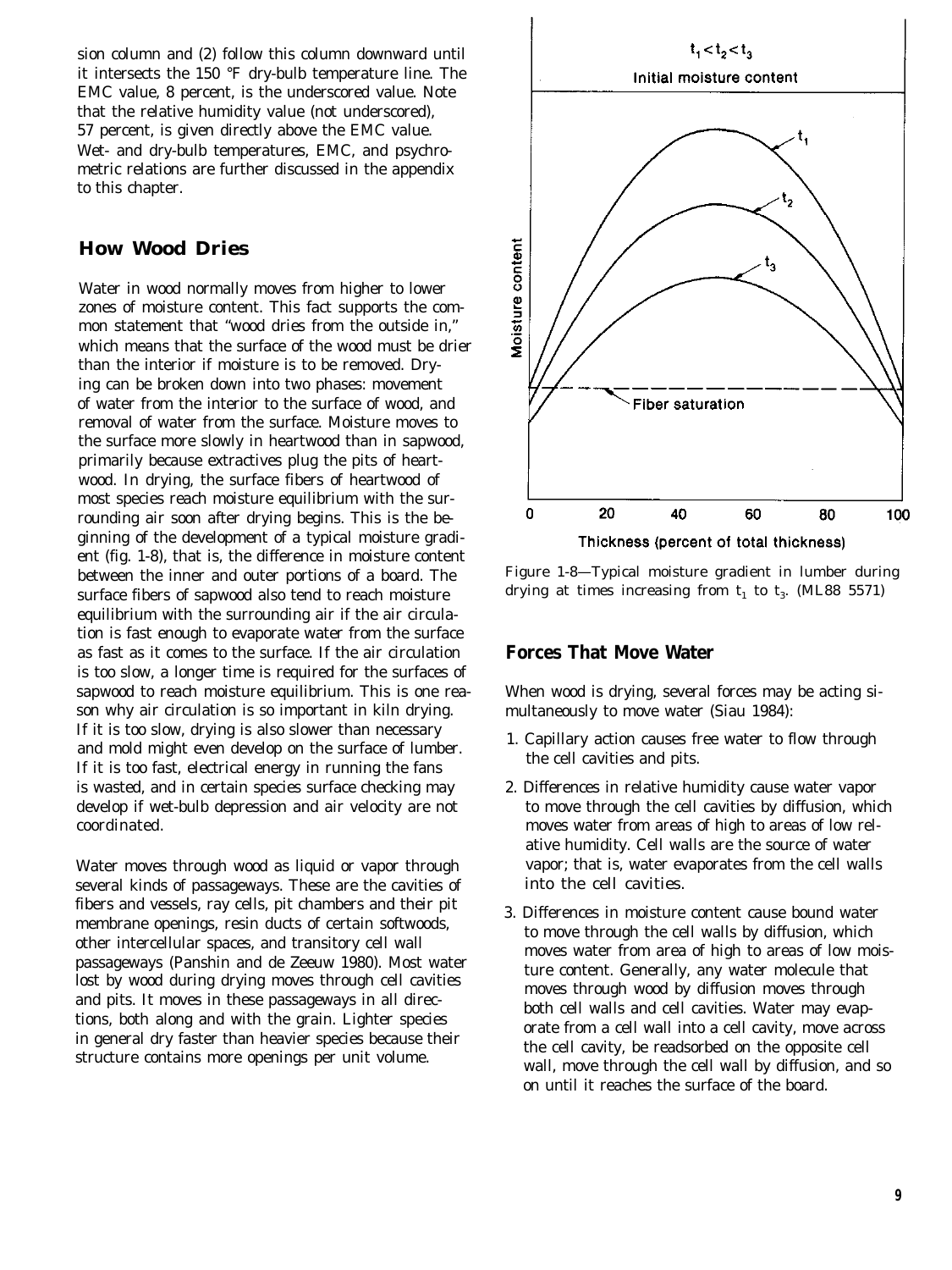When green wood starts to dry, evaporation of water from the surface cells sets up capillary forces that exert a pull on the free water in the zones of wood beneath the surface, and a flow results. This is similar to the movement of water in a wick. Much free water in sapwood moves in this way. In comparison to diffusion, capillary movement is fast.

Longitudinal diffusion is about 10 to 15 times faster than lateral (radial or tangential) diffusion. Radial diffusion, perpendicular to the growth rings, is somewhat faster than tangential diffusion, parallel to the rings. This explains why flatsawn lumber dries faster than quartersawn lumber. Although longitudinal diffusion is 10 to 15 times faster than lateral diffusion, it is of practical importance only in short items. Common lumber is so much longer than it is thick that most of the water removed during drying does so through the thickness direction, leaving from the wide face of a board. In lumber where width and thickness are not greatly different, such as in squares, significant drying occurs in both the thickness and width directions.

The rate 'of diffusion depends to a large extent upon the permeability of the cell walls and their thickness. Thus permeable species dry faster than impermeable ones, and the rate of diffusion decreases as the specific gravity increases.

Because moisture moves more freely in sapwood than heartwood, both by diffusion and by capillary flow, sapwood generally dries faster than heartwood under the same drying conditions. The heartwood of many species, however, is lower in moisture content than sapwood, and may reach final moisture content faster.

### **Factors That Influence Drying Rate**

The rate at which moisture moves in wood depends on the relative humidity of the surrounding air, the steepness of the moisture gradient, and the temperature of the wood. The lower the relative humidity, the greater the capillary flow. Low relative humidity also stimulates diffusion by lowering the moisture content at the surface, thereby steepening the moisture gradient and increasing diffusion rate. The higher the temperature of the wood, the faster moisture will move from the wetter interior to the drier surface. If relative humidity is too low in the early stages of drying, excessive surface and end checking may result. And if the temperature is too high, collapse, honeycomb, or strength reduction may occur (see ch. 8).

#### *Lumber Thickness*

Drying rate is also affected by thickness. Drying time increases with thickness and at a rate that is more than proportional to thickness. For example, if thickness is doubled, drying time is more than doubled. Theoretically, if drying were controlled completely by diffusion, drying time would increase by a factor of four if thickness were doubled. But because of the other mechanisms involved in drying, drying time increases between three and four times. Thickness variation in lumber caused by poor sawing can lead to excessive moisture content variation after drying or excessive kiln time to equalize the variation. For example, the kiln-drying time for l-in-thick red oak will vary by about 4 percent for each 1/32-in variation in thickness.

### **Specific Gravity and Weight of Wood**

Specific gravity is a physical property of wood that is a guide to ease of drying as well as an index of weight (table 1-8). In general, the heavier the wood, the slower the drying rate and the greater the likelihood of developing defects during drying. Specific gravity is defined as the ratio of the weight of a body to the weight of an equal volume of water. The specific gravity of wood is usually based on the volume of the wood at some specified moisture content and its weight when ovendry:

> Specific gravity Ovendry weight of wood  $=\frac{64.444 \times 10^{-14} \text{ J}}{4.444 \times 10^{-14} \text{ J}}$

Thus, if the specific gravity of a piece of green wood is 0.5, the ovendry weight of the wood substance in a cubic foot of the green wood is one-half the weight of a cubic foot of water. The higher the specific gravity of wood, the greater the amount of ovendry wood per unit volume of green wood. Thus, at the same moisture content, high specific gravity species contain more water than low specific gravity species. The green weight of 1  $\text{ft}^3$  of wood can be calculated from the following formula:

> Green weight = Specific gravity × (Moisture content + 100)  $\times$  62.4/100 lb

For example, the green weight of 1 ft<sup>3</sup> of a species of specific gravity 0.4 at 75 percent moisture content is 43.7 lb. The ovendry weight (by substituting 0 for moisture content in the formula) is 25 lb, and thus 18.7 lb of water are present. At a specific gravity of 0.6 at 75 percent moisture content, the green weight is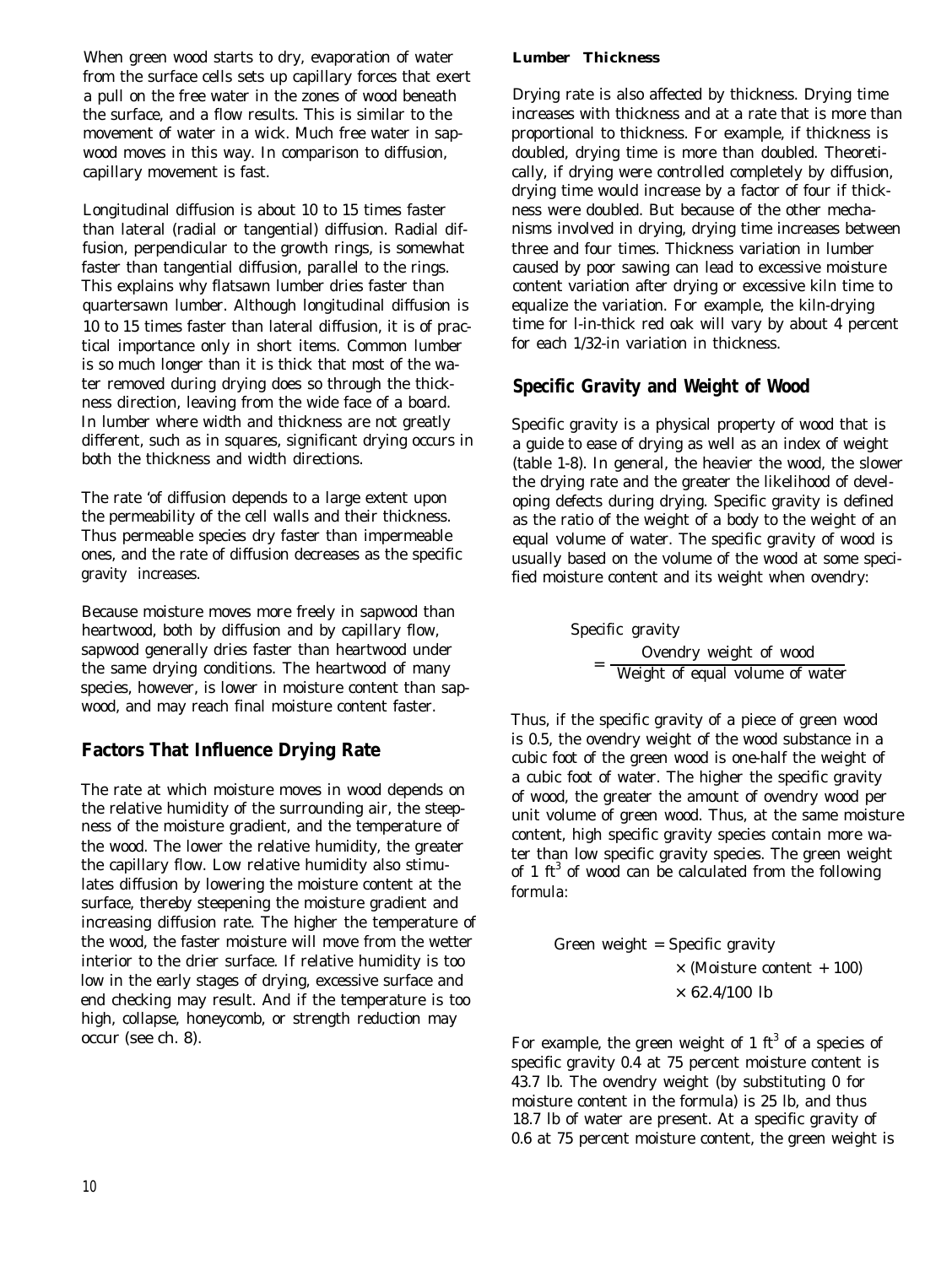65.5 lb, the ovendry weight 37.4 lb, and the weight of water 28.1 lb. Thus, there are 9.4 lb more water at a specific gravity of 0.6 than at 0.4.

As the above formula indicates, weight of wood depends on its specific gravity and moisture content. Calculated weights for lumber are given in table 1-9. The values for weights per thousand board feet apply to a thousand feet, surface measure, of boards exactly 1 in thick (actual board feet) and not to a thousand board feet lumber scale. These weights were determined in the way described by Panshin and de Zeeuw (1980) and the resulting weight per cubic foot at the given moisture content multiplied by 83.3, the number of cubic feet in a thousand board feet. Note that two correction factors are given for calculating weights at moisture contents not shown in table 1-9. These factors are simply added to table values to calculate weights between table values. The correction factor for below 30 percent moisture content takes into account the volumetric shrinkage that occurs below 30 percent moisture content. The correction factor above 30 percent moisture content does not require a shrinkage correction component.

Since the weights in table 1-9 are based on actual board feet-a thousand lineal feet of lumber exactly 1 in thick and 12 in wide-they must be adjusted upward for rough lumber greater than 1 in thick and downward for surfaced lumber less than 1 in thick.

Example: What is the weight of 1,000 fbm of nominal 1 by 8 ponderosa pine lumber at 6 percent moisture content dressed to 25/32 in thick by 7-1/2 in wide?

The downward adjustment factor is calculated as follows:

$$
\frac{25/32 \times 7\frac{1}{2}}{1 \times 8} = 0.732
$$

From table 1-9, the weight of 1,000 fbm, actual, of this size ponderosa pine is 2,271 lb. With the downward adjustment the weight is

$$
2,271 \times 0.732 = 1,662
$$
 lb

Example: What is the weight of 1,000 fbm of nominal 4/4 rough, random width, northern red oak lumber at 75 percent moisture content? Assume the target sawing thickness is 37/32 in.

The upward adjustment factor is calculated as follows:

$$
\frac{37/32}{1} = 1.156
$$

Table 1-9 does not have a column for 75 percent moisture content, so the correction factor in column 2 must be used. The weight at 60 percent moisture content in table 1-9 is 4,666 lb. Using the correction factor of 29.1 lb per 1 percent moisture content, the weight of 1,000 fbm, actual, is

$$
(75-60) \times 29.1 + 4,666 = 5,103
$$
 lb

And with the upward adjustment factor, the weight of the nominal 4/4 lumber is

$$
5,103 \times 1.156 = 5,899
$$
 lb

#### **Shrinkage of wood**

Shrinkage of wood is the basic cause of many problems that occur in wood during drying and also in service. When water begins to leave the cell walls at 25 to 30 percent moisture content, the walls begin to shrink. Even after drying, wood will shrink and swell in service as relative humidity varies (table 1-6). Drying stresses develop because wood shrinks by different amounts in the radial, tangential, and longitudinal directions and because during drying, shrinkage starts in the outer fibers before it starts in the inner fibers. These stresses can cause cracks and warp to develop.

When wood is dried to 15 percent moisture content, about one-half of the total possible shrinkage has occurred; when dried to 8 percent, nearly three-fourths of the possible shrinkage has occurred. Figure 1-9 illustrates how Douglas-fir shrinks with loss of moisture. While these curves are not straight, the relationship between moisture content and shrinkage is generally approximated a a straight-line relationship.



Figure 1-9—Typical relation of moisture content to shrinkage of Douglas-fir. Although the curves are not straight lines, they may be considered as such for practical shrinkage calculations. (ML88 5573)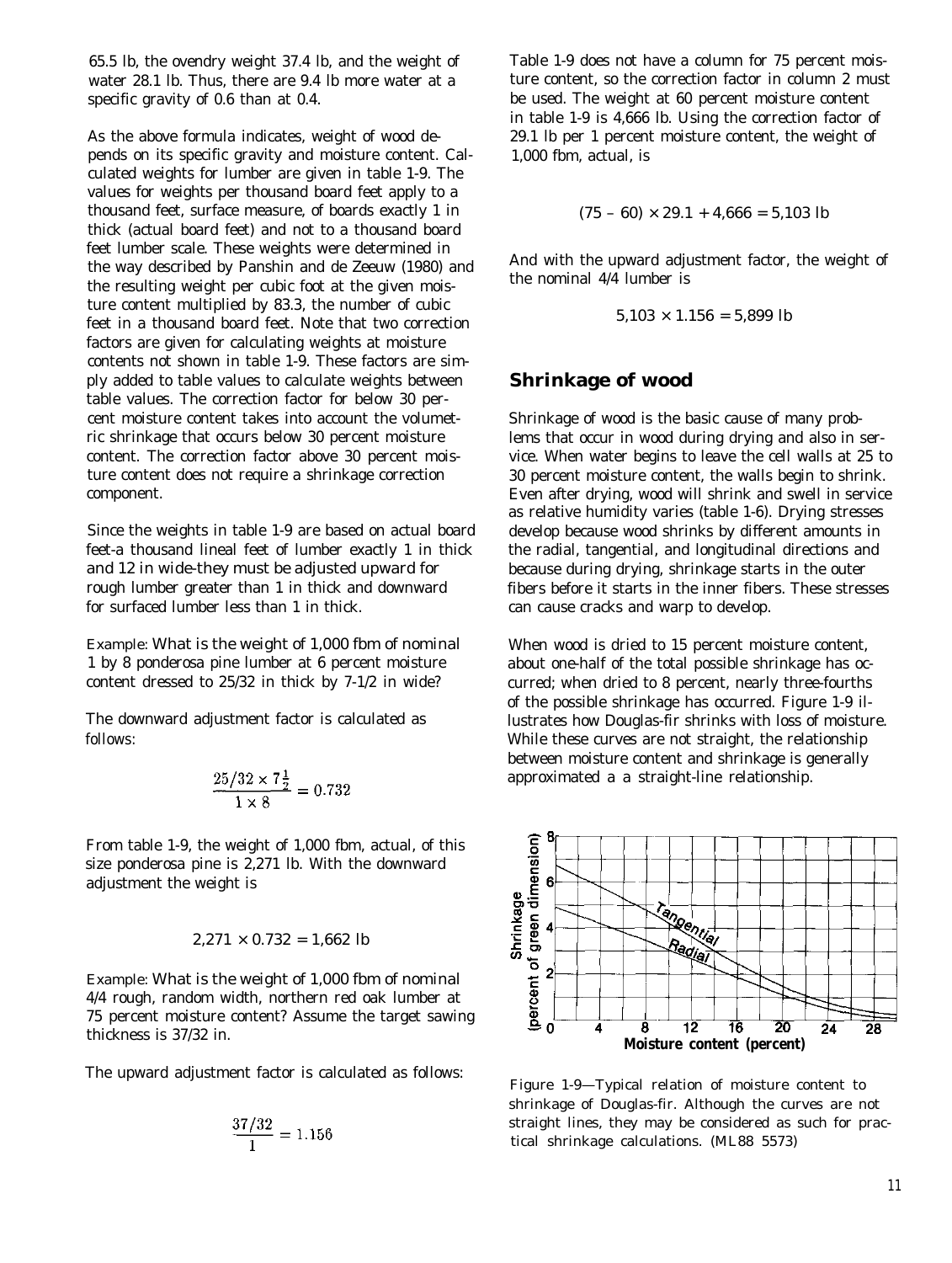#### **Average Shrinkage Values**

Table 1-10 gives average shrinkage values for various species of wood. These values are given in percentages of the green dimension.

Shrinkage (percent)  
= 
$$
\frac{\text{Green dimension} - \text{Dry dimension}}{\text{Green dimension}} \times 100
$$

Wood shrinks about 1.5 to 2 times as much parallel to the growth rings (tangential) as it does at a right angle to the growth rings (radial). The shrinkage along the grain (longitudinal) is small (0.2 percent or less for norma1 wood). Characteristic shrinkage patterns of boards are shown in figure 1-10.

Table 1-10 gives shrinkage values at only 20, 6, and 0 percent moisture content. Knowing the total shrinkage of a species at 0 percent moisture content, the percent shrinkage at any moisture content below 30 percent can be calculated. Since shrinkage curves are reasonably close to straight lines from 30 percent (approximate fiber saturation point) to 0 percent moisture content, each 1 percent change in moisture contact below 30 percent is equal to 1/30 of the total shrinkage from 30 to 0 percent.

$$
S_M=\frac{S_0(30-M)}{30}
$$

where  $S_M$  is percent shrinkage from green to moistwe content M and  $\mathrm{S}_0$  is total shrinkage to 0 percent moisture content from table 1-10.

Example: What is the tangential shrinkage of western hemlock from green to 12 percent moisture content?

From table 1-10, the shrinkage of western hemlock to 0 percent moisture content is 7.8 percent. From the above equation

$$
S_M = \frac{7.8(30 - 12)}{30} = 4.7
$$
 percent

#### **Shrinkage Variability**

Shrinkage differs not only with respect to the length, width, and thickness of a board, but even in material cut from the same species and from the same tree. The values listed in table 1-10 are only representative values



Figure 1-10—Characteristic shrinkage and distortion of flats, squares, and rounds as affected by the direction of annual growth rings. The dimensional changes shown are somewhat exaggerated. (M 12494)

for the species, and individual observations of shrinkage may differ from them.

On the average, hardwoods shrink more than softwoods. In general, species of high specific gravity shrink more than ones of low specific gravity, but there are exceptions. Basswood, a light species, has high shrinkage, while the heavier black locust has more moderate shrinkage. The amount of shrinkage and the difference between radial and tangential shrinkage have a direct influence on the development of drying defects. Species that are high in extractive content–like tropical species such as true mahogany-have relatively low shrinkage.

Longitudinal shrinkage is variable. While it is usually less than 0.2 percent from green to ovendry, reaction wood and juvenile wood can shrink as much as 1 to 1.5 percent. As an increasing amount of young-growth plantation trees with juvenile wood is harvested, the variability of longitudinal shrinkage and its influence on warp become more of a problem.

### **Drying Stresses**

The effect of drying stresses on the development of drying defects is discussed in chapter 8. Drying stresses are the main cause of nonstain-related drying defects. Understanding these stresses provides a means for preventing them. There are two causes of drying stresses: hydrostatic tension and differential shrinkage. Hydrostatic tension forces develop during the flow of capillary water. As water evaporates from cell cavities near the surface, it exerts a pull on water deeper in the wood. This tension pull is inward on the walls of cells whose cavities are full of water, and the result can be an in-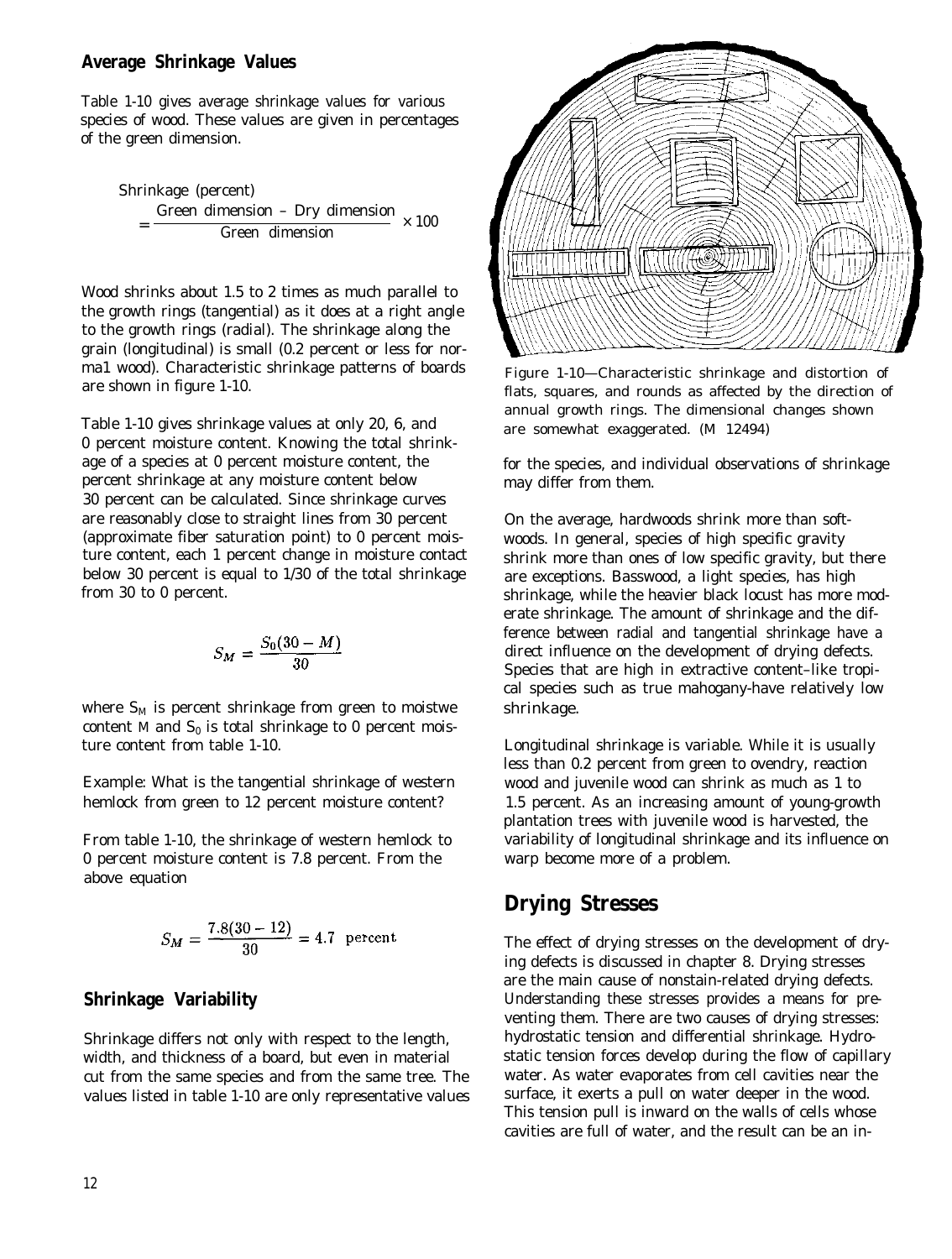

Figure 1-11—End view of board showing development of drying stresses early (a) and later (b) in drying. (ML88 5574)

ward collapse of the cell wall. The danger of collapse is greatest early in drying when many cell cavities are full of water, and if the temperature is high, collapse is more likely to occur.

Differential shrinkage between the shell and core of lumber also causes drying defects. Early in the drying process, the fibers in the shell (the outer portion of the board) dry first and begin to shrink. However, the core has not yet begun to dry and shrink, and consequently the core prevents the shell from shrinking. Thus, the shell goes into tension and the core into compression, as illustrated in figure 1-11. If the shell dries too rapidly, it is stressed beyond the elastic limit and dries in a permanently stretched (set) condition without attaining full shrinkage. Sometimes surface checks occur during this early stage of drying, and they can be a serious defect for many uses. As drying progresses, the core begins to dry and attempts to shrink. However, the shell is set in a permanently expanded condition and prevents normal shrinkage of the core. This causes the stresses to reverse-the core goes into tension and the shell into compression. The change in the shell and core stresses and moisture content during drying is shown in figure 1-12. These internal tension stresses may be severe enough to cause internal cracks (honeycomb) to occur.



Figure 1-12—Moisture–stress relationship during six stages of kiln drying 2-in red oak. (ML88 5575)

Differential shrinkage caused by differences in radial, tangential, and longitudinal shrinkage is a major cause of warp. The distortions shown in figure 1-10 are due to differential shrinkage. When juvenile or reaction wood is present on one side or face of a board and normal wood is present on the opposite face, the difference in their longitudinal shrinkage will also cause warp.

#### **Electrical Properties**

Electrical properties of wood vary enough with moisture content that they can be used to measure moisture content reasonably accurately and very quickly. Those electrical properties of wood that indicate level of moisture content are resistance to the flow of electrical current and dielectric properties. These properties are utilized in electric moisture meters to estimate the moisture content of wood (James 1988).

The direct current electrical resistance of wood varies greatly with moisture content, especially below the fiber saturation point. It decreases greatly as moisture content increases (table 1-11). Resistance also varies with species, is greater across the grain than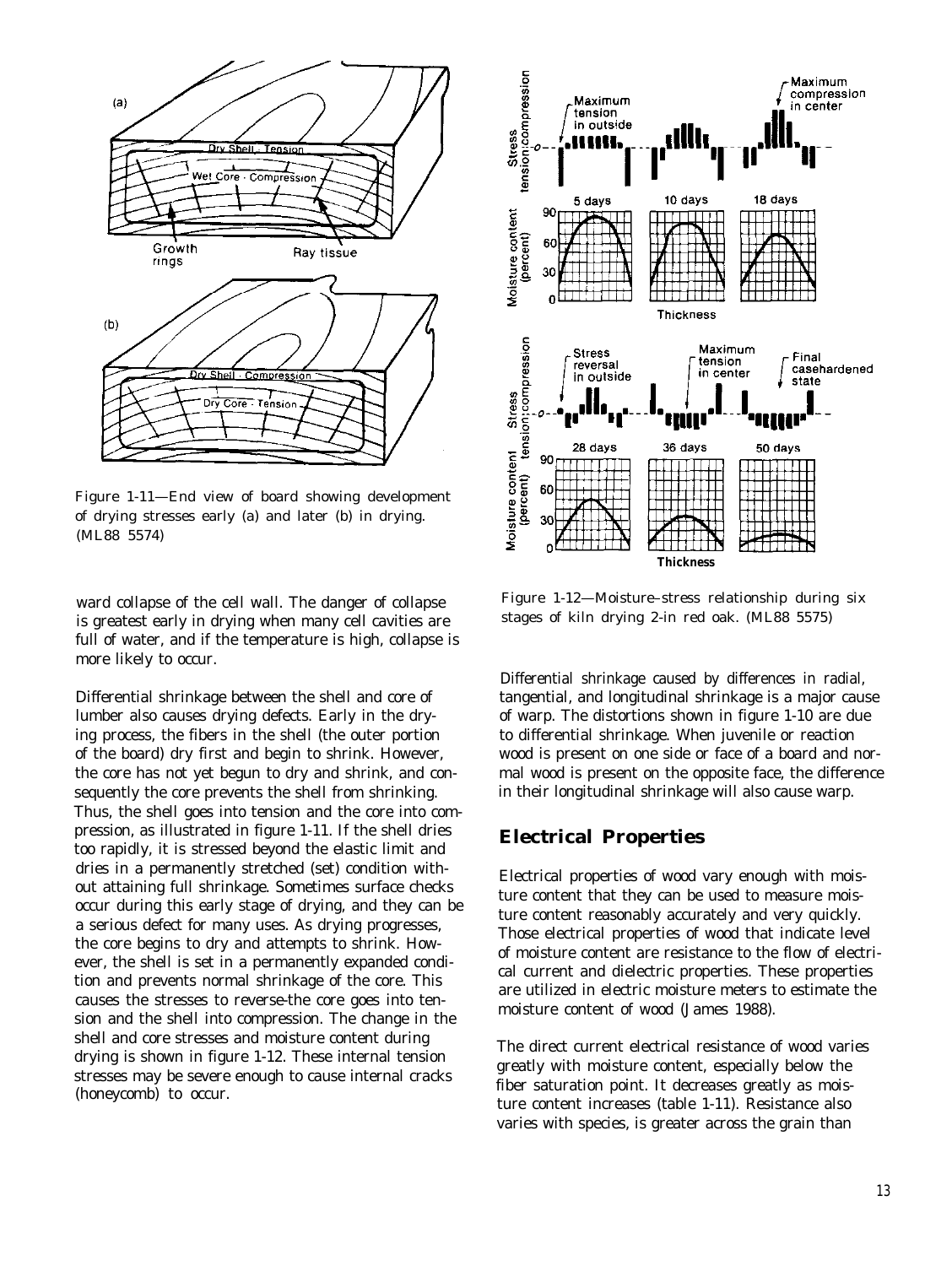

Figure 1-13—Temperature corrections for reading of calibration temperatures near 70 °F, adequate correcresistance-type moisture meters, based on combined tions can be obtained simply by shifting the temperaspending to the temperature of the wood, and inter- meters calibrated at 80 °F, add 10 °F to each point on ple: If meter indicated 18 percent on wood at 120 °F, left), and use the chart as before. After temperature corrected reading would be 14 percent. This chart is correction, apply the appropriate species correction. based on a calibration temperature of 70 °F. For other (ML88 5576)



Figure 1-14—Approximate temperature corrections for capacitive admittance meter; data taken using a "Sentry" hand meter with calibration setting of 20 or greater. Solid lines are for the meter itself at room temperature; broken lines are for the meter at the same temperature as the lumber. (ML88 5578)

data from several investigators. Find meter reading on ture scale so that the true calibration temperature coinvertical axis, follow horizontally to vertical line corre- cides with 70 °F on the percent scale. For example, for polate corrected reading from family of curves. Exam- the temperature scale (shift the scale 10 °F toward the



Figure 1-15—Approximate temperature corrections for readings of power-loss type moisture meters; data taken using a Moisture Register model L. Locate the point whose coordinates are the observed scale reading and the specimen temperature, and trace back parallel to the curves to the calibration temperature of the meter (usually 80°F). The vertical coordinate here is the corrected scale reading, which is then converted to moisture content using the usual species conversion tables. Solid lines are for the meter itself at room temperature; broken lines are for the meter at the same temperature as the lumber. (ML88 5579)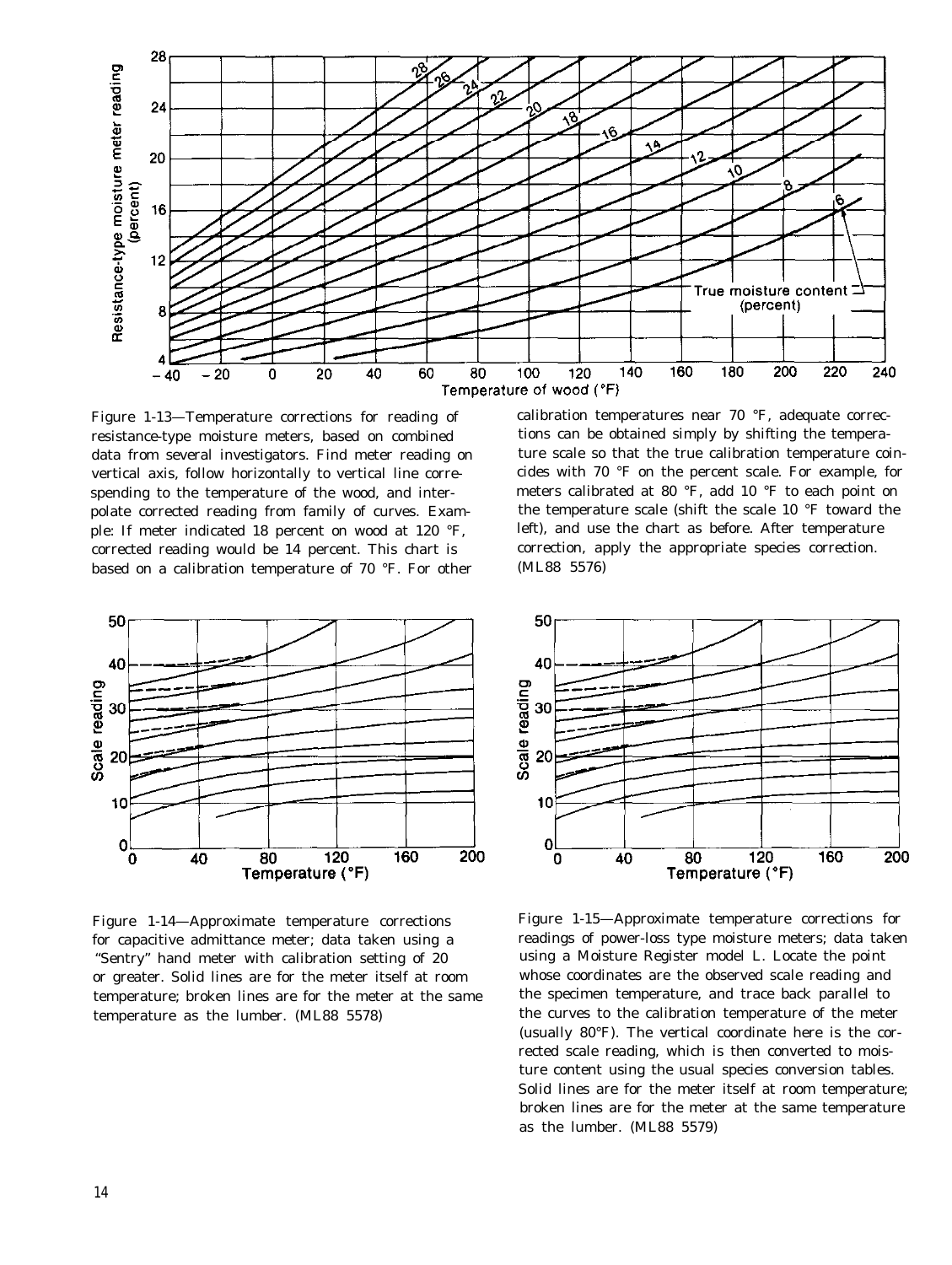along it, and is affected by temperature. Resistance is not greatly affected by specific gravity. Commercial resistance moisture meters are often calibrated for one species, but are supplied with a species correction table. The meters are usually calibrated for 70 °F and also require a temperature correction chart (fig. 1-13). Resistance meters use probes that must be driven into the wood for measurement.

Meters that use the dielectric properties of wood are classified as one of two types-capacitance and powerloss (James 1988). With these instruments, electrodes are pressed against the wood, and high-frequency electric energy is applied. The electrodes do not penetrate the wood. The amount of power absorbed depends on the moisture content of the wood. Species correction tables and temperature correction charts (figs. 1-14 and l-15) are also necessary.

### **Thermal Properties**

Thermal properties are relevant to wood drying because they are related to energy requirements and the time required to heat wood to drying temperature. Specific heat of a material is the ratio of the heat capacity of the material to that of water. It is a measure of the energy required to raise the temperature of the material. Thermal conductivity is a measure of the rate of heat flow through a material. The coefficient of thermal expansion is a measure of the change of dimension caused by temperature change.

#### **Specific Heat**

The specific heat of wood depends on the temperature and moisture content of the wood, but is practically independent of density or species. Specific heat of dry wood can be approximately related to temperature *T,* in degrees Fahrenheit, by the following formula:

$$
Specific heat = 0.25 + 0.0006T
$$

When wood contains water, the specific heat increases because the specific heat of water is larger than that of dry wood. If the specific heat of water is taken as one, the specific heat of wood at moisture content *m,* where *m* is percent moisture content divided by 100, is

Specific heat = 
$$
\frac{0.25 + 0.0006 T + m}{1 + m}
$$

Example: Estimate the energy in British thermal units (Btu) required to raise the temperature of 50,000 fbm of nominal 4/4 northern red oak at 75 percent moisture content from 60 to 110 °F.

This is a continuation of the earlier example on weight of wood, where the weight of 1,000 fbm of 4/4 northern red oak at 75 percent was 5,103 lb. Thus 50,000 fbm weigh 255,150 lb. The specific heat over the interval between 60 and 110 °F can be approximated by using the average temperature as follows:

$$
T = \frac{60 + 110}{2} = 85^{\circ}F
$$

Thus, the specific heat is

$$
\frac{0.25 + 0.0006 \times 85 + 0.75}{1 + 0.75} = 0.601 \frac{\text{Btu}}{\text{lb} \times \text{°F}}
$$

The energy required is the product of the weight, the specific heat, and the temperature rise as follows:

Energy = 255,150 lb × 0.601 
$$
\frac{\text{Btu}}{\text{lb} \times \text{°F}}
$$

$$
\times (110 - 60) \text{°F}
$$

$$
= 7,667 \text{ million Btu}
$$

#### **Thermal Conductivity**

The thermal conductivity of wood is affected by density, moisture content, extractive content, grain direction, temperature, and structural irregularities such as knots. It is nearly the same in the radial and tangential directions but two to three times greater parallel to the grain. It increases as the density, moisture content, temperature, and extractive content increase. Thermal conductivity below 40 percent moisture content can be approximated by

$$
k = G \times (1.39 + 0.028 \times M) + 0.165
$$

and above 40 percent moisture content by

$$
k = G \times (1.39 + 0.038 \times M) + 0.165
$$

where *k* is thermal conductivity in Btu $\cdot$ in/h $\cdot$ ft $^2$ .  $^{\circ}{\rm F}$ and *G* is specific gravity based on volume at *M* percent moisture content and ovendry weight.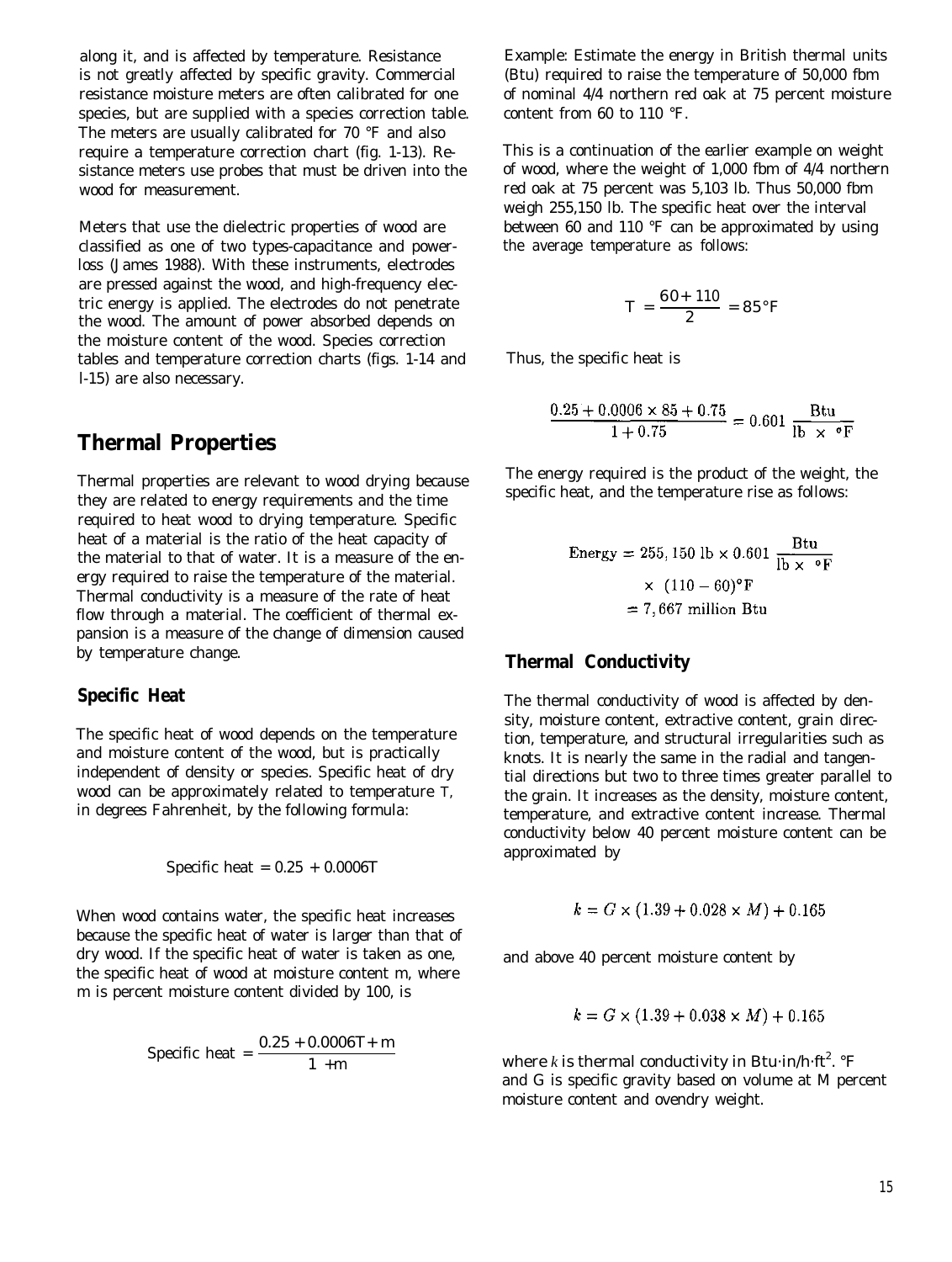### Thermal Expansion

The thermal expansion of wood is so small that it is overshadowed by shrinkage and swelling. It is far less than dimensional changes associated with changes in moisture content, and conditions that would cause thermal expansion would also cause moisture-related shrinkage. The coefficient of thermal expansion is defined as the unit increase in dimension per degree increase in temperature. The coefficient of ovendry wood in the longitudinal direction is apparently independent of specific gravity and species. In both hardwoods and softwoods, it ranges from 0.0000017 to 0.0000025 inch per inch per degree Fahrenheit.

The coefficients of thermal expansion in the radial and tangential directions are 5 to 10 times greater than in the longitudinal direction and are thus of more practical interest. They depend on specific gravity, and for ovendry wood can be approximated by the following equations over the specific gravity range of 0.1 to 0.8:

> Radial coefficient  $=(18G+5.5)\times10^{-6}$  per °F

Tangential coefficient  $=(18G+10.2)\times 10^{-6}$  per °F

where *G* is specific gravity. Thermal expansion coefficients can be considered independent of temperature over the range of –60° to 130°F.

The thermal expansion properties of wood containing water are difficult to define. When wood with moisture is heated, it tends to expand because of normal thermal expansion and at the same time to shrink because of drying that occurs with the rise in temperature. Unless wood is below about 3 to 4 percent moisture content, the shrinkage will be greater than the thermal expansion. The question is sometimes asked if thermal expansion can cause checking in lumber. Because thermal expansion is so small, it is doubtful that it can cause checking.

## **Literature Cited**

**American Society for Testing and Materials.** 1981. Standard nomenclature of domestic hardwoods and softwoods. ASTM D 1165-80. Philadelphia, PA: American Society for Testing and Materials: 388-398.

**Chudnoff, Martin.** 1984. Tropical timbers of the world. Agric. Handb. 607. Washington, DC: U.S. Department of Agriculture. 466 p.

**Hawkins, G. A.** 1978. Thermal properties of substances and thermodynamics. In: Mark's standard handbook for mechanical engineers. 8th ed. New York: McGraw-Hill: 4-28 to 4-40.

**James, William L.** 1988. Electric moisture meters for wood. Gen. Tech. Rep. FPL 6. Madison, WI: U.S. Department of Agriculture, Forest Service, Forest Products Laboratory. 17 p.

Panshin, A. J.; de Zeeuw, Carl. 1980. Textbook of wood technology. 4th ed. New York: McGraw-Hill. 722 p.

**Siau, John F.** 1984. Transport processes in wood. Berlin: Springer-Verlag. 245 p.

**U.S. Department of Commerce.** 1986. American softwood lumber standard. Product Standard PS-20-70. Washington, DC: U.S. Department of Commerce. 26 p.

## **Sources of Additional Information**

**Cech, M. Y.; Pfaff, F.** 1977. Kiln operator's manual for eastern Canada. Report OPX192E. Ottawa, Ontario: Eastern Forest Products Laboratory. 189 p.

**Little, Elbert L. Jr.** 1979. Checklist of United States trees. Agric. Handb. 541. Washington, DC: U.S. Department of Agriculture. 375 p.

**Skaar, Christen.** 1972. Water in wood. Syracuse, NY: Syracuse University Press. 218 p.

**Stamm, Alfred J.** 1964. Wood and cellulose science New York: The Ronald Press. 549 p.

**U.S. Department of Agriculture.** 1987. Wood Handbook. Agric. Handb. 72. Washington, DC: U.S. Department of Agriculture. 466 p.

Ward, James C.; Pang, W. Y. 1980. Wetwood in trees: a timber resource problem. Gen. Tech. Rep. PNW 112. Portland, OR: U.S. Department of Agriculture, Forest Service, Pacific Northwest Forest and Range Experiment Station. 56 p.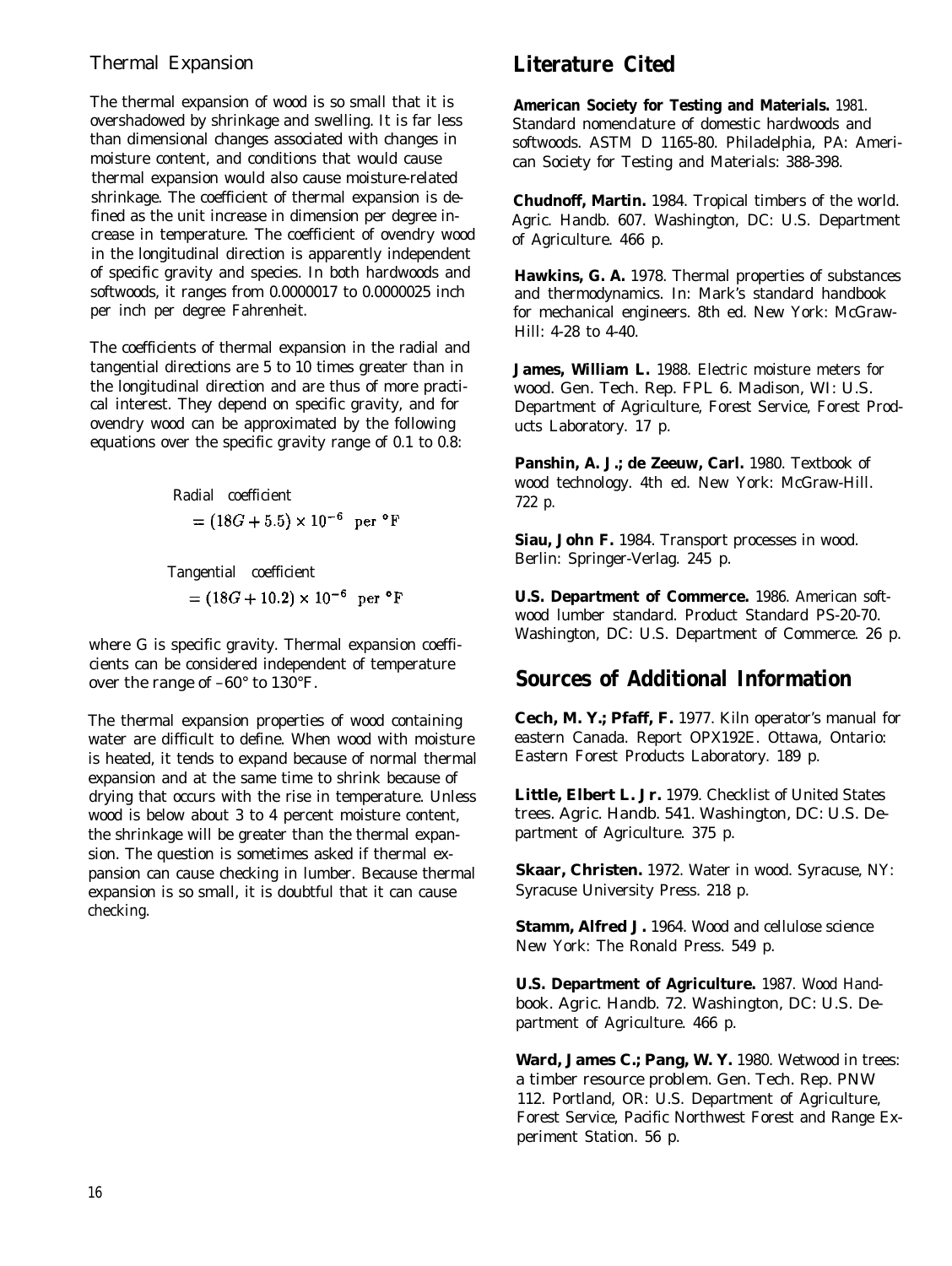| Commercial name for lumber  | Common tree name                 | Botanical name           |
|-----------------------------|----------------------------------|--------------------------|
|                             | HARDWOODS                        |                          |
| Alder                       |                                  |                          |
| Red alder                   | red alder                        | Alnus rubra              |
| Apple                       | apple                            | Malus spp.               |
| Ash                         |                                  |                          |
| Black ash <sup>1</sup>      | black ash                        | Fraxinus nigra           |
| Oregon ash                  | Oregon ash                       | F. latifolia             |
| White ash                   | blue ash                         | F. quadrangulata         |
|                             | green ash                        | F. pennsylvanica         |
|                             | white ash                        | F. americana             |
| Aspen <sup>2</sup>          | bigtooth aspen                   | Populus grandidentata    |
|                             | quaking aspen                    | P. tremuloides           |
| Basswood                    | American basswood                | Tilia americana          |
|                             | white basswood                   | T. heterophylle          |
| Beech                       | beech, American                  | Fagus grandifolia        |
| $B$ irch <sup>4</sup>       | gray birch                       | Betula populifolia       |
|                             | paper birch                      | B. papyrifera            |
|                             | river birch                      | B. nigra                 |
|                             | sweet birch                      | B. lenta                 |
|                             | yellow birch                     | <b>B.</b> alleghaniensis |
| Box elder                   | boxelder                         | Acer negundo             |
| <b>Buckeye</b>              | Ohio buckeye                     | Aesculus glabra          |
|                             | yellow buckeye                   | A. octandra              |
| <b>Butternut</b>            | butternut                        | Juglans cinerea          |
| Cherry                      | black cherry                     | Prunus serotina          |
| Chestnut                    | American chestnut                | Castanea dentata         |
|                             | balsam poplar                    | Populus balsamifera      |
| Cottonwood                  | black cottonwood                 | P. trichocarpa           |
|                             | eastern cottonwood               | P. deltoides             |
|                             | plains cottonwood                | P. sargentii             |
|                             | swamp cottonwood                 | P. heterophylla          |
| Dogwood                     | flowering dogwood                | Cornus florida           |
|                             | Pacific dogwood                  | C. nuttallii             |
| Elder, see Box elder<br>Elm |                                  |                          |
| Rock elm                    | cedar elm                        | Ulmus crassifolia        |
|                             | rock elm                         | U. thomasii              |
|                             | September elm                    | U. serotina              |
|                             | winged elm                       | U. alata                 |
| Soft elm <sup>3</sup>       | American elm                     | U. americana             |
|                             | slippery elm                     | U. rubra                 |
| Gum <sup>6</sup>            | sweetgum                         | Liquidambar styraciflua  |
| Hackberry                   | hackberry                        | Celtis occidentalis      |
|                             | sugarberry                       | C. laevigata             |
| Hickory <sup>'</sup>        | mockernut hickory                | Carya tomentosa          |
|                             | pignut hickory                   | C. glabra                |
|                             |                                  |                          |
|                             | sand hickory<br>shagbark hickory | C. pallida<br>C. ovata   |
|                             | shellbark hickory                | C. laciniosa             |
|                             |                                  |                          |
| Holly                       | American holly                   | llex opaca               |
| Ironwood                    | eastern hophornbeam              | Ostyra virginiana        |
| Locust                      | black locust                     | Robinia pseudoacacia     |
|                             | honeylocust                      | Gleditsia triacanthos    |
| Madrone                     | Pacific madrone                  | Arbutus menziesii        |
| Magnolia                    | southern magnolia                | Magnolia grandiflora     |
|                             | sweetbay                         | M. virginiana            |
|                             | cucumber tree                    | M. acuminata             |
| Maple                       |                                  |                          |
| Hard maple <sup>8</sup>     | black maple                      | Acer nigrum              |
|                             | sugar maple                      | A. saccharum             |
| Oregon maple                | bigleaf maple                    | A. macrophyllum          |
|                             |                                  | A. rubrum                |
| Soft maple <sup>8</sup>     | red maple<br>silver maple        | A. saccharinum           |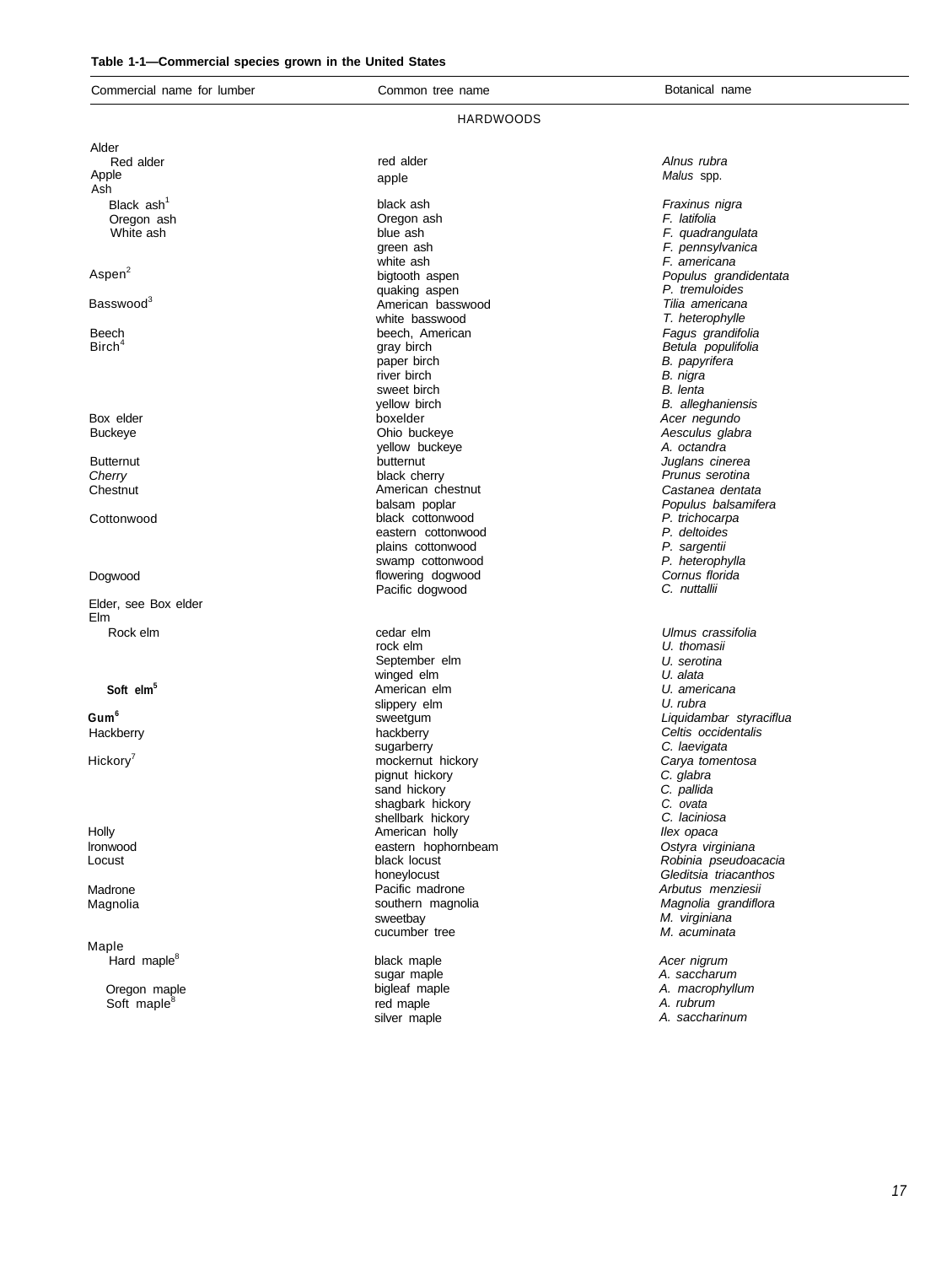#### **Table 1-1—Commercial species grown in the United States—continued**

| Commercial name for lumber    | Common tree name                | Botanical name                |
|-------------------------------|---------------------------------|-------------------------------|
|                               | HARDWOODS-continued             |                               |
| Myrtle, see Oregon myrtle     |                                 |                               |
| Oak<br>Red oak                | black oak                       | Quercus velutina              |
|                               | blackjack oak                   | Q. marilandica                |
|                               | California black oak            | Q. kellogii                   |
|                               | cherrybark oak                  | Q. falcata var. pagodaefolia  |
|                               | laurel oak                      | Q. laurifolia                 |
|                               | northern pin oak                | Q. ellipsoidalis              |
|                               | northern red oak                | Q. rubra                      |
|                               | Nuttall oak                     | Q. nuttalli                   |
|                               | pin oak                         | Q. palustris                  |
|                               | scarlet oak                     | Q. coccinea                   |
|                               | shingle oak                     | Q. imbricaria                 |
|                               | Shumard oak                     | Q. shumardii                  |
|                               | southern red oak                | Q. falcata                    |
|                               | turkey oak                      | Q. laevis                     |
|                               | willow oak                      | Q. phellos                    |
| White oak                     | Arizona white oak               | Q. arizonica                  |
|                               | blue oak                        | Q. douglasii                  |
|                               | bur oak<br>California white oak | Q. macrocarpa<br>Q. lobata    |
|                               | chestnut oak                    | Q. prinus                     |
|                               | chinkapin oak                   | Q. muehlenbergii              |
|                               | Emory oak                       | Q. emoryi                     |
|                               | Gambel oak                      | Q. qambelii                   |
|                               | Mexican blue oak                | Q. oblongifolia               |
|                               | live oak                        | Q. virginiana                 |
|                               | Oregon white oak                | Q. garryana                   |
|                               | overcup oak                     | Q. lyrata                     |
|                               | post oak                        | Q. stellata                   |
|                               | swamp chestnut oak              | Q. michauxii                  |
|                               | swamp white oak                 | Q. bicolor                    |
|                               | white oak                       | Q. alba                       |
| Oregon myrtle                 | California-laurel               | Umbellularia californica      |
| Osage orange                  | Osage-orange                    | Maclura pomifera              |
| Pecan'                        | bitternut hickory               | Carya cordiformis             |
|                               | nutmeg hickory                  | C. myristicaeformis           |
|                               | water hickory                   | C. aquatica<br>C. illinoensis |
| Persimmon                     | pecan                           | Diospyros virginiana          |
| Sassafras                     | common persimmon<br>sassafras   | Sassafras albidum             |
| Sycamore                      | American sycamore               | Platanus occidentalis         |
| Tanoak                        | tanoak                          | Lithocarpus densiflorus       |
| Tupelo <sup>9</sup>           | black tupelo                    | Nyssa sylvatica               |
|                               | Ogeechee tupelo                 | N. ogeche                     |
|                               | swamp tupelo                    | N. silvatica var. biflora     |
|                               | water tupelo                    | N. aquatica                   |
| Walnut                        | black walnut                    | Juglans nigra                 |
| Willow                        | black willow                    | Salix nigra                   |
|                               | peachleaf willow                | S. amygdaloides               |
| Yellow poplar                 | yellow-poplar                   | Liriodendron tulipifera       |
|                               |                                 |                               |
|                               | SOFTWOODS                       |                               |
| Cedar                         | Alaska-cedar                    | Chamaecyparis nootkatensis    |
| Alaska cedar<br>Incense cedar | incense-cedar                   | Libocedrus decurrens          |
| Port Orford cedar             | Port-Orford-cedar               | Chamaecyparis lawsoniana      |
| Eastern red cedar             | eastern redcedar                | Juniperus virginiana          |
|                               | southern redcedar               | J. silicicola                 |
| Western red cedar             | western redcedar                | Thuja plicata                 |
| Northern white cedar          | northern white-cedar            | T. occidentalis               |
| Southern white cedar          | Atlantic white-cedar            | Chamaecyparis thyoides        |
| $C$ ypress <sup>10</sup>      | baldcypress                     | Taxodium distichum            |
|                               | pondcypress                     | T. distichum var. nutans      |
| Fir                           |                                 |                               |
| Balsam fir <sup>11</sup>      | balsam fir                      | Abies balsamea                |
|                               | Fraser fir                      | A. fraseri                    |
| Douglas fir <sup>12</sup>     | Douglas-fir                     | Pseudotsuga menziesii         |
|                               | Inland Douglas-fir              | P. menziesii var. glauca      |
| Noble fir                     | noble fir                       | Abies procera                 |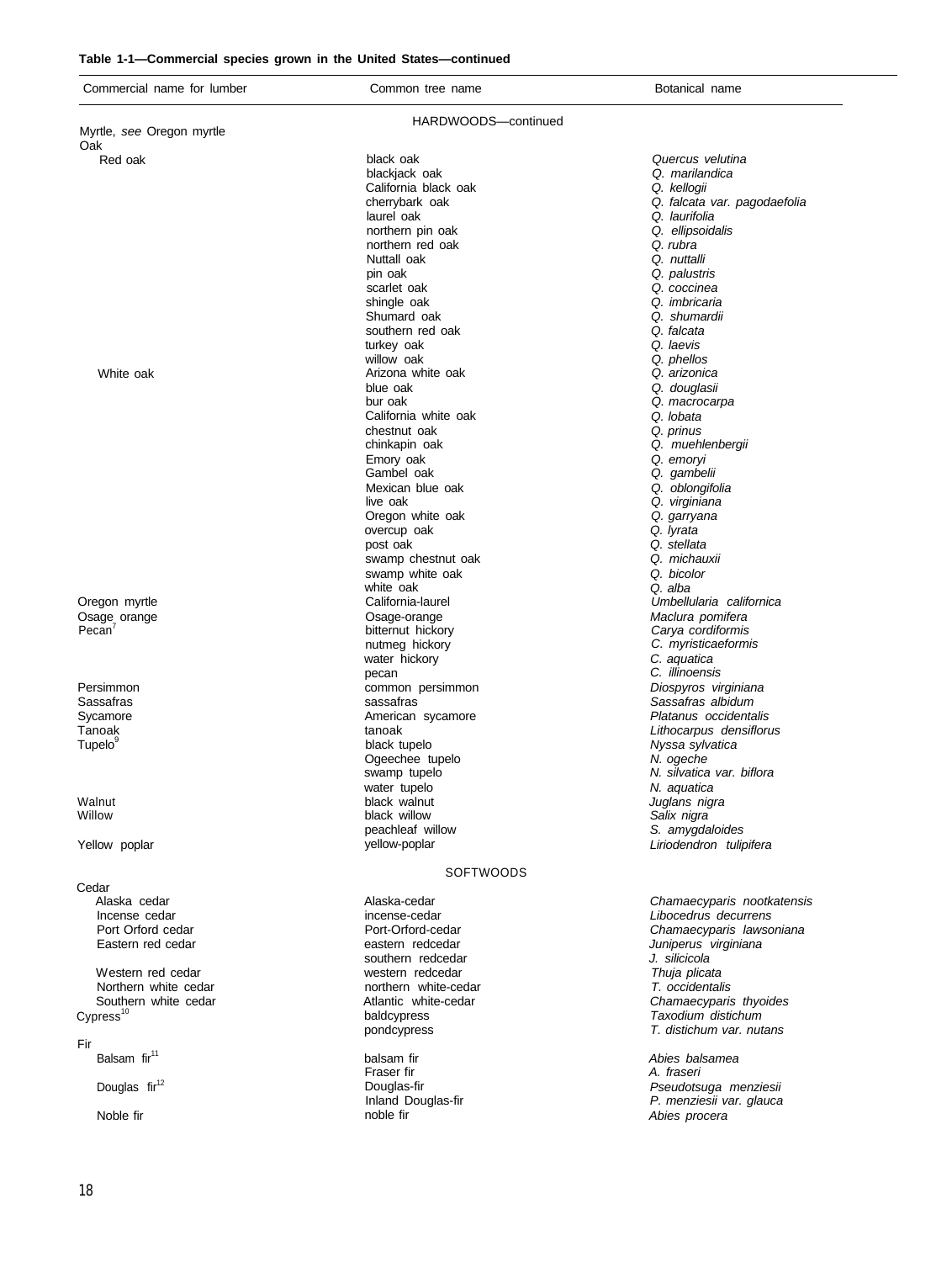#### **Table 1-1—Commercial species grown In the United States—concluded**

| Commercial name for lumber  | Common tree name       | Botanical name       |
|-----------------------------|------------------------|----------------------|
|                             | SOFTWOODS-continued    |                      |
| Fir (continued)             |                        |                      |
| White fir                   | California red fir     | A. magnifica         |
|                             | grand fir              | A. grandis           |
|                             | noble fir              | A. procera           |
|                             | Pacific silver fir     | A. amabilis          |
|                             | subalpine fir          | A. lasiocarpa        |
|                             | white fir              | A. concolor          |
| Hemlock                     |                        |                      |
| Eastern hemlock             | Carolina hemlock       | Tsuga caroliniana    |
|                             | eastern hemlock        | T. canadensis        |
| Mountain hemlock            | mountain hemlock       | T. medensiana        |
| West coast hemlock          | western hemlock        | T. heterophylla      |
| Juniper                     |                        |                      |
| Western juniper             | alligator juniper      | Juniperus deppeana   |
|                             | Rocky Mountain juniper | J. scopulorum        |
|                             | Utah juniper           | J. osteosperma       |
|                             | western juniper        | J. occidentalis      |
| Larch                       |                        |                      |
| Western larch               | western larch          | Larix occidentalis   |
| Pine                        |                        |                      |
| Jack pine                   | jack pine              | Pinus banksiana      |
| Lodgepole pine              | lodgepole pine         | P. contorta          |
| Norway pine                 | red pine               | P. resinosa          |
| Ponderosa pine              | ponderosa pine         | P. ponderosa         |
| Sugar pine                  | sugar pine             | P. lambertiana       |
| Idaho white pine            | western white pine     | P. monticola         |
| Northern white pine         | eastern white pine     | P. strobus           |
| Longleaf pine <sup>13</sup> | longleaf pine          | P. palustris         |
|                             | slash pine             | P. elliottii         |
| Southern pine               | loblobbly pine         | Pinus taeda          |
|                             | longleaf pine          | P. palustris         |
|                             | pitch pine             | P. rigida            |
|                             | pond pine              | P. serotina          |
|                             | shortleaf pine         | P. echinata          |
|                             | slash pine             | P. elliottii         |
|                             | Virginia pine          | P. virginiana        |
| Redwood                     | redwood                | Sequoia sempervirens |
| Spruce                      |                        |                      |
| Eastern spruce              | black spruce           | Picea mariana        |
|                             | red spruce             | P. rubens            |
|                             | white spruce           | P. glauca            |
| Engelmann spruce            | blue spruce            | P. pungens           |
|                             | Engelmann spruce       | P. engelmannii       |
| Sitka spruce                | Sitka spruce           | P. sitchensis        |
| Tamarack                    | tamarack               | Larix laricina       |
| Yew                         |                        |                      |
| Pacific yew                 | Pacific yew            | Taxus brevifolia     |

<sup>1</sup>Black ash is known commercially in some consuming centers as brown ash, and is also sometimes designated as such in specifications. <sup>2</sup>Aspen lumber is sometimes designated as popple.

<sup>3</sup>For some commercial uses where a white appearance is required, the sapwood of American basswood (*Tilia americana*) is specified under the designation "white basswood." This commercial-use designation should not be confused with the species (*T. heterophylla*) having the common name white basswood.<br><sup>4</sup>The principal lumber species is yellow birch. It may be designated eit

is sold without distinction from yellow birch. Paper birch is a softer wood used principally for turnings and novelties and is widely know as white birch. The remaining

birches are of minor commercial importance.<br><sup>5</sup>Soft elm lumber is sometimes designated as white elm. A special type of slowly grown material is sometimes designated commercially as gray elm. Slippery elm is called red elm in some localities, although that term is also used for two other elms.

<sup>6</sup>Usually designated either as red gum or as sap gum, as the case may be, or as gum or sweetgum when not selected for color. (For black gum, *see* tupelo, footnote 9.)

<sup>7</sup>The impossibility of distinguishing between hickory ad pecan lumber for accurate species identification is recognized. Three of the four major *Carya* species in the pecan group have the word "hickory" in their name.<br>When hard maple or soft maple is specified to be white, the specification generally is interpreted as being a requirement for sapwood, although it sometimes

may take on the special meaning of being all sapwood with a minimum of natural color.

9 The impossibility of distinguishing between black tupelo (blackgum), swamp tupelo, and water tupelo lumber for accurate species identification is recognized. <sup>10</sup>Cypress includes types designated as red cypress, white cypress, and yellow cypress. Red cypress is frequently classified and sold separately from the other

types.<br>11Balsam fir lumber is sometimes designated either as eastern fir or as balsam.

<sup>12</sup>Douglas fir may be specified either as Coast Region Douglas for or as Inland Region Douglas for, but if the particular type is not so specified or is not otherwise indicated through the grade specifications, either or both types will be allowed.<br><sup>13</sup>The commercial requirements for longleaf pine lumber are that not only must it be produced from trees of the botanical species of Pinus

but each piece in addition must average either on one end or the other not less than six annual rings per inch and not less than one-third summerwood. Longleaf pine lumber is sometimes designated as pitch pine in the export trade.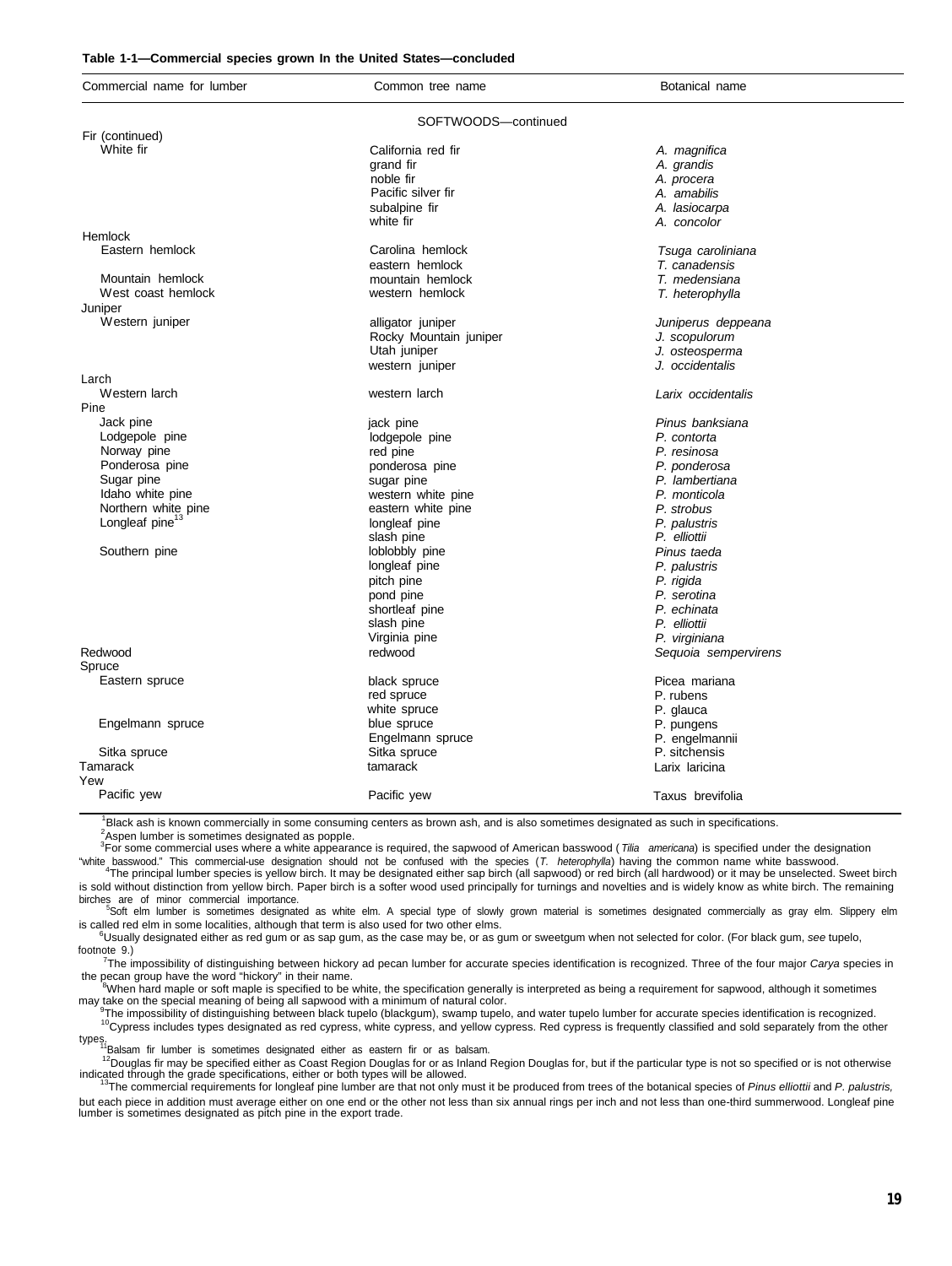#### Common name (other common names)

Afrormosia (kokrodua, assamela) Albarco (jequitiba, abarco, bacu, cerú, tauary) Andiroba (crabwood, cedro macho, carapa) Angelique (basralocus) Apitong (keruing, eng, in, yang, heng, keroeing) Avodire (blimah-pu, apapaye, lusamba, apaya) Balata (bulletwood, chicozapote, ausubo) Balsa (corcho, gatillo, enea, pung, lana) Banak (baboen, sangre, palo de sangre) Benge (mutenye, mbenge) Bubinga (essingang, ovang, kevazingo, waka) Caribbean pine (pino, ocote) Cativo (amansamujer, camibar, muramo, curucai) Ceiba (silk-cotton-tree, kapok-tree) Cocobolo (granadillo, funera, palo negro) Courbaril (cuapinol, guapinol, locust) Cuangare (virola, fruta dorado, miguelario) Cypress, Mexican (cipres) Degame (lemonwood, camarón, palo camarón, surr,a) Determa (red louro, wana, wane, grignon rouge) Ebony, East Indian (kaya malam, kaya arang) Ebony, African (mgiriti, msindi, omenowa) Gmelina (gumhar, yemane) Goncalo alves (palo de cera, palo de culebra) Greenheart (demerara greenheart, bibiru) Hura (possumwood, arbol del diablo, haba) llomba (gboyei, qualele, walele, otie, akomu) Imbuia (Brazilian walnut, canella imbuia) Ipe (bethabara, lapacho, amapa, cortez) lroko (semli, odoum, rokko, oroko, abang) Jarrah Jelutong (jelutong bukit) Kapur (keladan, kapoer, Borneo camphorwood) Karri Kempas (impas, mengris) Keruing (apitong, eng, in, yang, heng, keroeing) Lauan, red, light red, and white (maranti) Lignumvitae (guayacán, palo santo) Limba (afara, ofram, fraké, akom, korina) Mahogany, African Mahogany, true (Honduras mahogany. caoba) Manni (chewstick, barillo, cerillo, machare) Merbau (ipil, tat-talun, lumpha, lumpho, kwila) Mersawa (palosapis, pengiran) Mora (nato, nato rojo, mora de Guayana) Obeche (arere, samba, ayous, wawa, abachi) Ocote pine (pino, ocote) Okoume (gaboon, angouma, moukoumi, N'Koumi) Opepe (kusia, badi, bilinga, akondoc, kilingi) Parana pine (pinheiro do paraná) Pau Marfim (marfim, pau liso, guatambú) Peroba de campos (white peroba, ipe peroba) Peroba rosa (amarello, amargoso, ibira-romí) Primavera (duranga, San Juan, palo blanca) Purpleheart (amaranth, palo morado, morado) Ramin (melawis, garu buaja, lanutan-bagio) Roble (encino, oak, ahuati, cucharillo) Roble (mayflower, amapa, roble blanco) Rosewood, Indian (shisham) Rosewood, Brazilian (jacarandá) Rubberwood (árbol de caucho, sibi-sibi) Sande (cow-tree, mastate, avichuri) Santa Maria (jacareuba, barí) Sapele (aboudikro, penkwa, muyovu) Sepetir (sindur, supa, kayu galu, makata) Spanish cedar (cedro, acajou rouge) Sucupira (alcornoque, sapupira) Sucupira (botonallare, peonía, tatabu) Teak (kyun, teck, teca) Wallaba (palo machete, bijlhout, wapa, apá)

*Pericopsis elata* (Af) *Cariniana* spp. (LA) *Carapa guianensis* (LA] *Dicorynia guianensis* (LA) *Dipterocarpus* spp. (As) *Turraeanthus africanus* (Af) *Manilkara bidentata* (LA) *Ochroma pyramidale (LA) Virola* spp. (LA) *Guibourtia arnoldiana* (Af) *Guibourtia* spp. (Af) *Pinus caribaea* (LA) *Prioria copaifera* (LA) *Ceiba pentandra* (LA) *Dalbergia retusa* (LA) *Hymenaea courbaril* (LA) *Dialyanthera* spp. (LA) *Cupressus lusitanica* (LA) *Calycophyllum candidissium* (LA) *Ocotea rubra* (LA) *Diospyros ebenum* (As) *Diospyros* spp. (Af) *Gmelina arborea* (As) *Astronium graveolens* (LA) *Ocotea rodiaei* (LA) *Hura crepitans* (LA) *Pycanthus angolensis* (Af) *Phoebe porosa* (LA) *Tabebuia* spp. (lapacho group) (LA) *Chlorophora excelsa* and *regia* (Af) *Eucalyptus marginata (As) Dyera costulate* (As) *Drybalanops* spp. (As) *Eucalyptus diversicolor* (As) *Koompassia malaccensis* (As) *Dipterocarpus* spp. (As) *Shorea* spp. (As) *Guaiacum* spp. (LA) *Terminalia superba* (Af) *Khaya* spp. (Af) *Swietenia macrophylla* (LA) *Symphonia globulifera* (LA) *lntsia bijuga* and *palembanica* (As) *Anisoptera* spp. (As) *Mora* spp. (LA) *Triplochiton scleroxylon* (Af) *Pinus oocarpa* (LA) *Aucoumea klaineana* (Af) *Nauclea* spp. (Af) *Araucaria angustifolia* (LA) *Balfourodendron riedelianum* (LA) *Paratecoma peroba* (LA) *Aspidosperma* spp. (LA) *Cybistax donnell-smithii* (LA) *Peltogyne* spp. (LA) *Gonystylus* spp. (As) *Quercus* spp. (LA) *Tabebuia* spp. Roble group (LA) *Dalbergia latifolia* (As) *Dalbergia nigra* (LA) *Hevea brasilliensis* (LA, As) *Brosimum* spp. Utile group (LA) *Calophyllum brasiliense* (LA) *Entandrophragma cylindricum* (Af) *Pseudosindora and Sindora* spp. (As) *Cedrela* spp. (LA) *Bowdichia* spp. (LA) *Diplotropis purpurea* (LA) *Tectona grandis* (As] *Eperua* spp. (LA)

 $1$ Additional common names are listed in Chudnoff (1984).

<sup>2</sup>Af is Africa; As, Asia and Oceania; and LA, Latin America.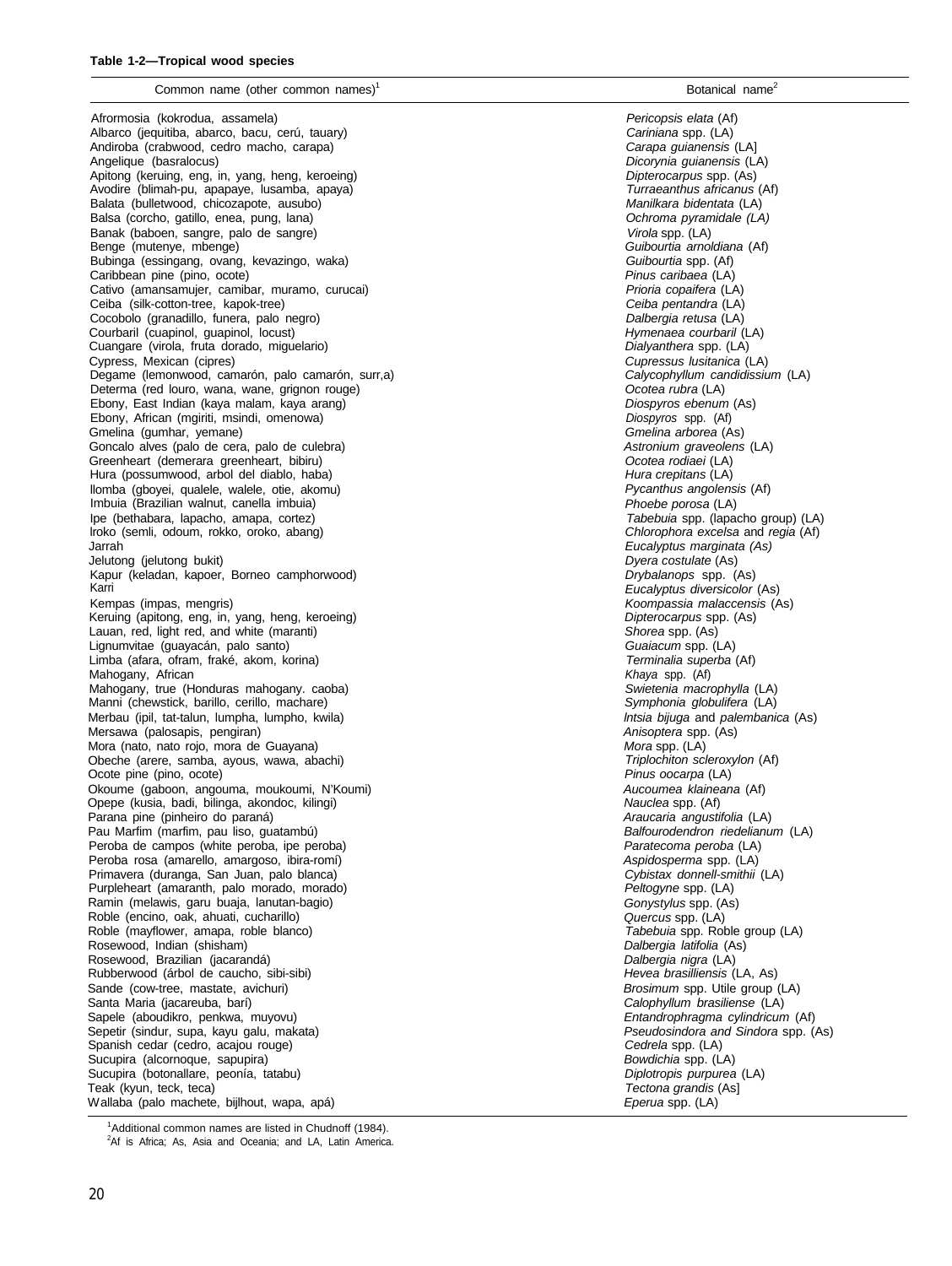| Grade and length (ft) allowed                                                                                                                                                                            | Width<br>allowed<br>(in) | Surface measure<br>of pieces<br>(H <sup>2</sup> )                                                                         | Amount of<br>each piece<br>that must<br>work into<br>clear-face<br>cuttings<br>(percent)                 | Maximum<br>cutting<br>allowed<br>(number)                           | Minimum size of<br>cuttings required         |
|----------------------------------------------------------------------------------------------------------------------------------------------------------------------------------------------------------|--------------------------|---------------------------------------------------------------------------------------------------------------------------|----------------------------------------------------------------------------------------------------------|---------------------------------------------------------------------|----------------------------------------------|
| Firsts <sup>2</sup><br>8 to 16 (will admit 30 per<br>cent of 8- to 11-foot, 1/2 of<br>which may be 8- and 9-foot)                                                                                        | $6+$                     | 4 to 9<br>10 to 14<br>$15+$                                                                                               | $91 - 2/3$<br>$91 - 2/3$<br>$91 - 2/3$                                                                   | 1<br>2<br>3                                                         | 4 inches by 5 feet, or<br>3 inches by 7 feet |
| Seconds <sup>2</sup><br>8 to 16 (will admit 30 per-<br>cent of 8- to 11-foot, 1/2 of<br>which may be 8- and 9-foot)                                                                                      | $6+$                     | $4$ and $5$<br>6 and 7<br>6 and 7<br>8 to 11<br>8 to 11<br>12 to 15<br>12 to 15<br>$16+$                                  | $83 - 1/3$<br>$83 - 1/3$<br>$91 - 2/3$<br>$83 - 1/3$<br>$91 - 2/3$<br>$83 - 1/2$<br>$91 - 2/3$<br>831//3 | $\mathbf{1}$<br>1<br>2<br>$\frac{2}{3}$<br>3<br>4<br>$\overline{4}$ | 4 inches by 5 feet, or<br>3 inches by 7 feet |
| Selects<br>6 to 16 (will admit 30 per-<br>cent of 6- to 11-foot, 1/6 of<br>which may be 6- and 7-foot)                                                                                                   | 4+                       | $2$ and $3$<br>4+                                                                                                         | $91 - 2/3$<br>$\binom{3}{ }$                                                                             | 1                                                                   | 4 inches by 5 feet, or<br>3 inches by 7 feet |
| No. 1 Common<br>4 to 16 (will admit 10 per-<br>cent of 4- to 7-foot, 1/2 of<br>which may be 4- and 5-foot)                                                                                               | $3+$                     | 1<br>2<br>$3$ and $4$<br>3 and 4<br>5 to 7<br>5 to 7<br>8 to 10<br>11 to 13<br>$14+$                                      | 100<br>75<br>66-2/3<br>75<br>$66 - 2/3$<br>75<br>66-2/3<br>66-2/3<br>66-2/3                              | 0<br>1<br>1<br>2<br>2<br>3<br>з<br>4<br>5                           | 4 inches by 2 feet, or<br>3 inches by 3 feet |
| No. 2 Common<br>4 to 16 (will admit 30 per-<br>cent of 4- to 7-foot, 1/3 of<br>which may be 4- and 5-foot)<br>4 to 16 (will admit 30 per-<br>cent of 4- to 7-foot, 1/3 of<br>which may be 4- and 5-foot) | 3+                       | 1<br>$2$ and $3$<br>$2$ and $3$<br>4 and 5<br>4 and 5<br>6 and 7<br>6 and 7<br>8 and 9<br>10 and 11<br>12 and 13<br>$14+$ | 66-2/3<br>50<br>66-2/3<br>50<br>66-2/3<br>50<br>66-2/3<br>50<br>50<br>50<br>50                           | 1<br>1<br>2<br>2<br>3,<br>з<br>4<br>4<br>5<br>6<br>7                | 3 inches by 2 feet                           |
| No. 3A Common<br>4 to 16 (will admit 50 per-<br>cent of 4- to 7-toot, 1/2 of<br>which may be 4- and 5-foot)                                                                                              | $3+$                     | $1+$                                                                                                                      | $433 - 1/3$                                                                                              | (5)                                                                 | 3 inches by 2 feet                           |
| No. 3B Common<br>4 to 16 (will admit 50 per-<br>cent of 4- to 7-foot, 1/2 of<br>which may be 4- and 5-foot)                                                                                              | 3+                       | $1+$                                                                                                                      | ${}^{6}25$                                                                                               | $5$                                                                 | 1-1/2 inches by 2 feet                       |

<sup>1</sup>Inspection to be made on the poorer side of the piece, except in Selects.<br><sup>2</sup>Firsts and Seconds are combined as 1 grade (FAS). The percentage of Firsts required in the combined<br>grade varies from 20 to 40 percent, depend reverse face.

<sup>-</sup>Onlimited.<br><sup>6</sup>The cuttings must be sound; clear face not required.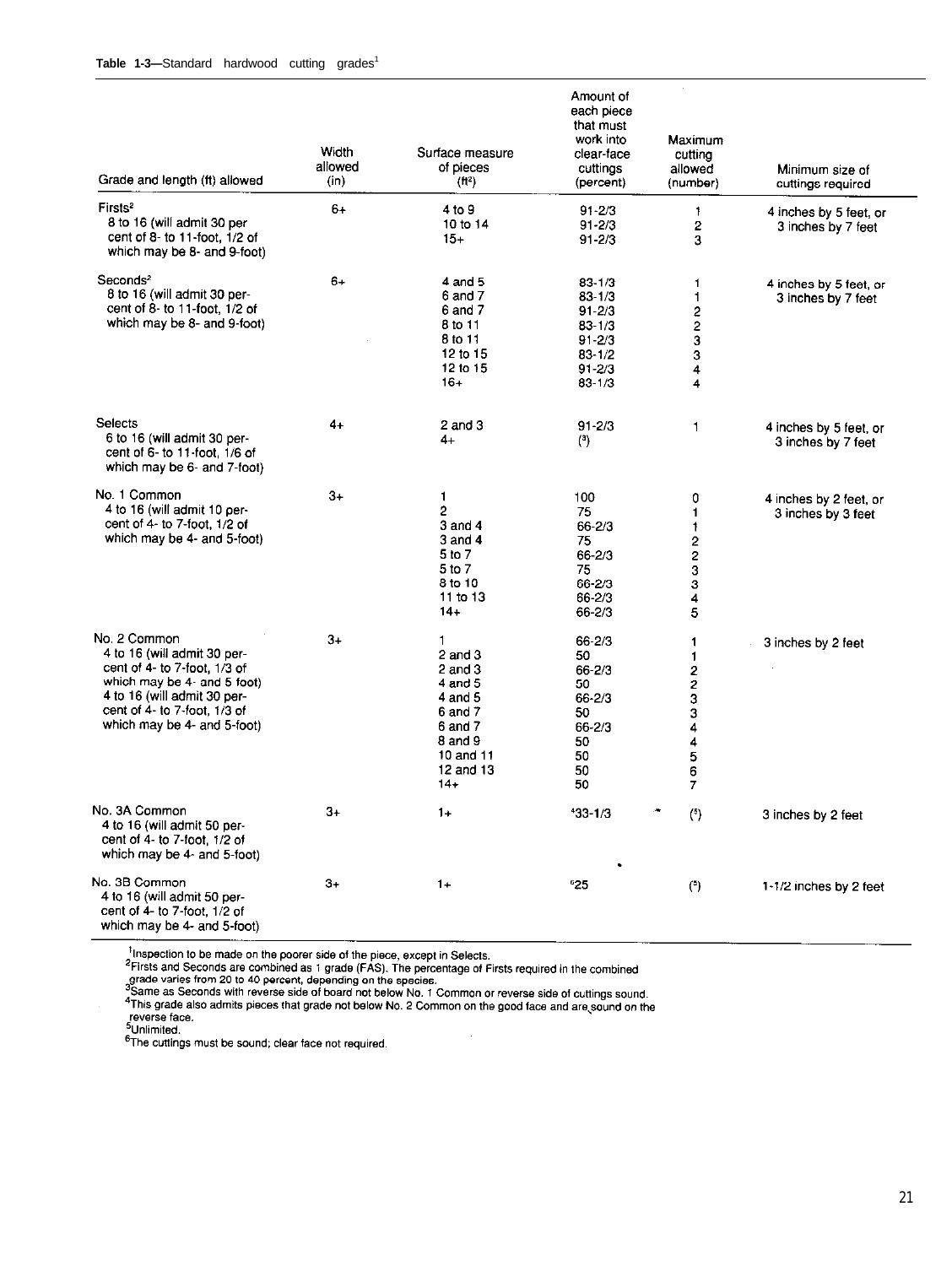#### **Table 1-4—**Standard thickness for rough and surfaced (S2S) hardwood lumber

| Nominal rough thickness (in) | S2S thickness (in) | Nominal rough thickness (in) | S2S thickness (in) |
|------------------------------|--------------------|------------------------------|--------------------|
| 3/8                          | 3/16               | (7/4)<br>1-3/4               | $1 - 1/2$          |
| 1/2                          | 5/16               | (8/4)                        | $1 - 3/4$          |
| 5/8                          | 7/16               | (10/4)<br>$2 - 1/2$          | $2 - 1/4$          |
| 3/4                          | 9/16               | (12/4)<br>з                  | $2 - 3/4$          |
| (4/4)                        | 3.4                | $3 - 1/2$<br>(14/4)          | $3 - 1/4$          |
| $1 - 1/4$<br>(5/4)           | 1-1/16             | (16/4)                       | $3 - 3/4$          |
| $1 - 1/2$<br>(6/4)           | 1-5/16             |                              |                    |

S2S refers to lumber that is surfaced on two sides.

**Table 1-5—**Average moisture content of green wood

|                            |                                | Moisture content' (percent) |                                      |                                       |                          | Moisture content' (percent) |                                      |
|----------------------------|--------------------------------|-----------------------------|--------------------------------------|---------------------------------------|--------------------------|-----------------------------|--------------------------------------|
| <b>Species</b>             | Heart-<br>wood                 | Sap-<br>wood                | Mixed<br>heartwood<br>and<br>sapwood | <b>Species</b>                        | Heart-<br>wood           | Sap-<br>wood                | Mixed<br>heartwood<br>and<br>sapwood |
|                            | <b>SOFTWOODS</b>               |                             |                                      |                                       |                          |                             |                                      |
|                            |                                | 171                         |                                      |                                       | HARDWOODS-continued      |                             |                                      |
| Baidcypress<br>Cedar       | 121                            |                             |                                      | Basswood, American<br>Beech, American | 81<br>55                 | 133<br>72                   |                                      |
| Alaska                     | 32                             | 166                         |                                      | Birch                                 |                          |                             |                                      |
| Atlantic white             | $\overline{\phantom{0}}$       |                             | 35                                   | Paper                                 | 89                       | 72                          |                                      |
| Eastern redcedar           | 33                             |                             |                                      | Sweet                                 | 75                       | 70                          |                                      |
| Incense                    | 40                             | 213                         | ---                                  | Yellow                                | 74                       | 72                          |                                      |
| Northern white             | 32                             | 240                         | 93                                   | Buckeye, yellow                       | $\overline{\phantom{0}}$ | $\overline{\phantom{0}}$    | 141                                  |
| Port-Orford                | 50                             | 93                          |                                      | Butternut                             |                          | $\overline{\phantom{0}}$    | 104                                  |
| Western redcedar           | 58                             | 249                         | 62                                   | Cherry, black                         | 58                       | $\overline{\phantom{0}}$    |                                      |
| Douglas-fir                |                                |                             |                                      | Chestnut, American                    | 120                      | $\overline{\phantom{0}}$    |                                      |
| Coast type                 | 37                             | 115                         | 45                                   | Cottonwood, black                     | 162                      | 146                         |                                      |
| Intermediate type          | 34                             | 154                         |                                      | Dogwood, flowering                    |                          |                             | 62                                   |
| Rocky Mountain type<br>Fir | 30                             | 112                         | 43                                   | Elm                                   |                          |                             |                                      |
| Baisam                     |                                |                             |                                      | American                              | 95<br>66                 | 92                          |                                      |
| California red             | 83<br>$\overline{\phantom{0}}$ | 173<br>—                    | 117<br>108                           | Cedar<br><b>Pock</b>                  | 44                       | 61<br>57                    |                                      |
| Grand                      | 91                             | 136                         |                                      | Hackberry                             | 61                       | 65                          |                                      |
| Noble                      | 34                             | 115                         |                                      | Hickory                               |                          |                             |                                      |
| Pacific silver             | 55                             | 164                         |                                      | Bitternut                             | 80                       | 54                          |                                      |
| Subalpine                  |                                |                             | 47                                   | Mockernut                             | 70                       | 52                          |                                      |
| White                      | 98                             | 160                         |                                      | Pignut                                | 71                       | 49                          |                                      |
| Hemlock                    |                                |                             |                                      | Red                                   | 69                       | 52                          |                                      |
| Eastern                    | 97                             | 119                         |                                      | Sand                                  | 68                       | 50                          |                                      |
| Western                    | 85                             | 170                         |                                      | Water                                 | 97                       | 62                          |                                      |
| Larch, western             | 54                             | 119                         |                                      | Holly, American                       |                          |                             | 82                                   |
| Pine                       |                                |                             |                                      | Hophornbeam, eastern                  | —                        | —                           | 52                                   |
| Eastern white              | 50                             | 175                         | 90                                   | Laurel, California                    |                          |                             | 65                                   |
| Lodgepole                  | 41                             | 120                         |                                      | Locust, black                         |                          |                             | 40                                   |
| Ponderosa                  | 40                             | 148                         |                                      | Madrone, Pacific                      |                          |                             | 81                                   |
| Red                        | 32                             | 134                         |                                      | Magnolia                              | 80                       | 104                         |                                      |
| Southern                   |                                |                             |                                      | Maple                                 |                          |                             |                                      |
| Loblolly                   | 33<br>31                       | 110<br>106                  |                                      | Silver (soft)                         | 58<br>65                 | 97<br>72                    |                                      |
| Longleaf<br>Shortleaf      | 32                             | 122                         |                                      | Sugar (hard)<br>Oak                   |                          |                             |                                      |
| Sugar                      | 98                             | 219                         |                                      | California black                      | 76                       | 75                          |                                      |
| Western white              | 62                             | 148                         |                                      | Live                                  |                          |                             | 50                                   |
| Redwood                    |                                |                             |                                      | Northern red                          | 80                       | 69                          |                                      |
| Old-growth                 | 86                             | 210                         |                                      | Southern red                          | 83                       | 75                          |                                      |
| Second-growth              |                                |                             | 127                                  | Southern swamp                        | 79                       | 66                          |                                      |
| Spruce                     |                                |                             |                                      | Water                                 | 81                       | 81                          |                                      |
| Black                      | 52                             | 113                         | 77                                   | White                                 | 64                       | 78                          |                                      |
| Engelmann                  | 51                             | 173                         |                                      | Willow                                | 82                       | 74                          |                                      |
| Sitka                      | 41                             | 142                         | 43                                   | Osage-orange                          | <u>—</u>                 |                             | 31                                   |
| Tamarack                   | 49                             | $-$                         |                                      | Persimmon, common                     |                          |                             | 58                                   |
|                            |                                |                             |                                      | Sweetgum                              | 79                       | 137                         |                                      |
|                            | <b>HARDWOODS</b>               |                             |                                      | Sycamore, American                    | 114                      | 130                         |                                      |
|                            |                                |                             |                                      | Tanoak                                | $\overline{\phantom{0}}$ |                             | 89                                   |
| Alder, red                 |                                | 97                          |                                      | Tupelo                                |                          |                             |                                      |
| Apple                      | 81                             | 74                          |                                      | Black                                 | 87                       | 115                         |                                      |
| Ash                        |                                |                             |                                      | Swamp                                 | 101                      | 108                         |                                      |
| Black                      | 95                             |                             |                                      | Water                                 | 150                      | 116                         |                                      |
| Green                      |                                | 58                          |                                      | Walnut, black                         | 90                       | 73                          |                                      |
| White                      | 46                             | 44<br>113                   |                                      | Willow, black                         | —                        |                             | 139                                  |
| Aspen                      | 95                             |                             |                                      | Yellow-poplar                         | 83                       | 106                         |                                      |

<sup>1</sup>Based **on ovendry weight.**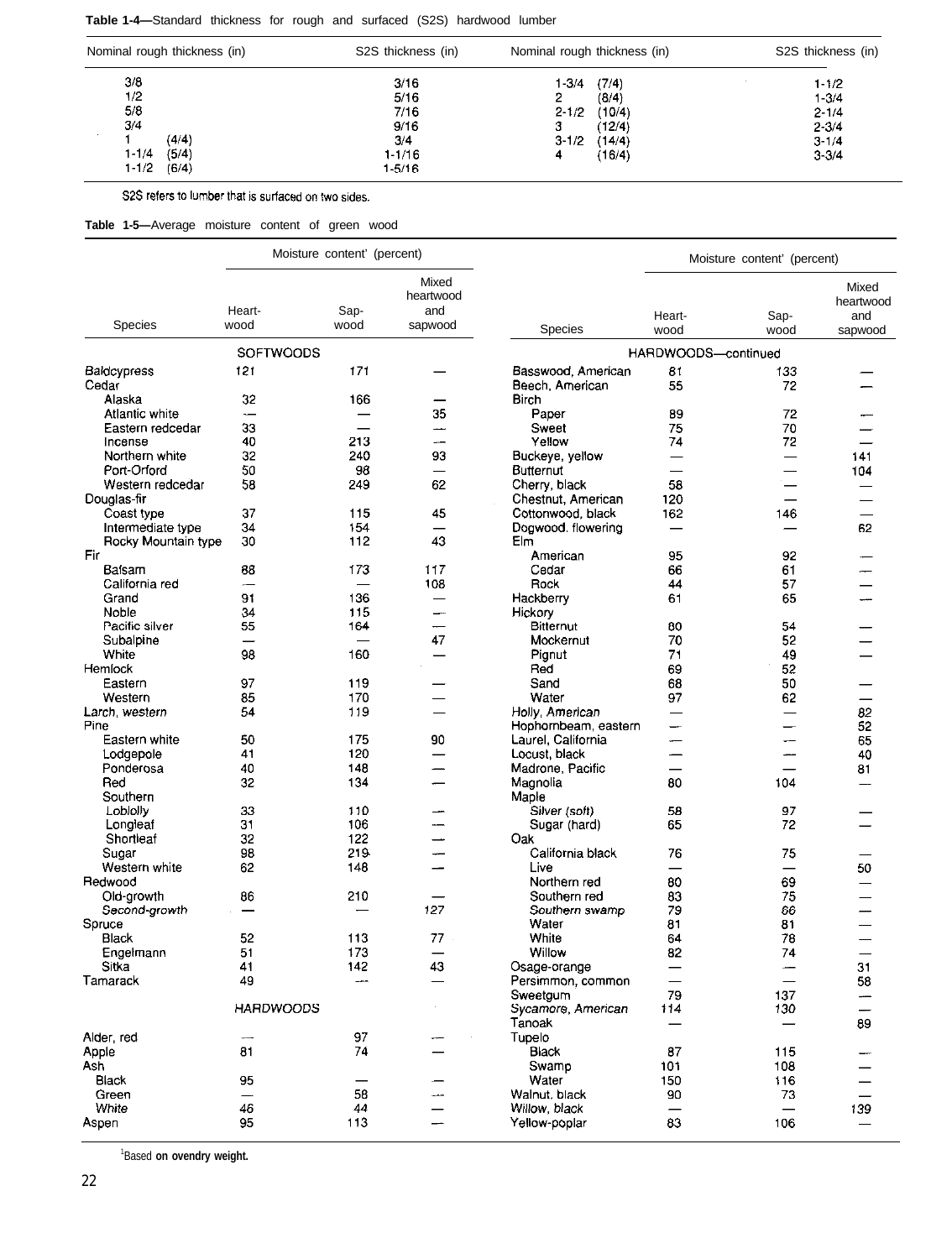| Dry-bulb<br>temper-<br>ature<br>$(^{\circ}F)$<br>30 |                                |            |            |                |            | Relative humidity' and equilibrium moisture content <sup>2</sup> (%) at various |                | wet-bulb depression temperatures (°F) |           |            |            |            |            |           |           |           |           |           |
|-----------------------------------------------------|--------------------------------|------------|------------|----------------|------------|---------------------------------------------------------------------------------|----------------|---------------------------------------|-----------|------------|------------|------------|------------|-----------|-----------|-----------|-----------|-----------|
|                                                     | $\mathbf{1}$                   | 2          | 3          | $\overline{4}$ | 5          | 6                                                                               | $\overline{7}$ | 8                                     | 9         | 10         | 11         | 12         | 13         | 14        | 15        | 16        | 17        | 18        |
|                                                     | 89<br>$\overline{\phantom{a}}$ | 78<br>15.9 | 67<br>12.9 | 57<br>10.8     | 46<br>9.0  | 36<br>7.4                                                                       | 27<br>5.7      | 17<br>3.9                             | 6<br>1.6  |            |            |            |            |           |           |           |           |           |
| 35                                                  | 90<br>$\overline{\phantom{m}}$ | 81<br>16.8 | 72<br>13.9 | 63<br>11.9     | 54<br>10.3 | 45<br>88                                                                        | 37<br>7.4      | 28<br>6.0                             | 19<br>4.5 | 11<br>29   | 3<br>0.8   |            |            |           |           |           |           |           |
| 40                                                  | 92<br>$\overline{\phantom{0}}$ | 83<br>17.6 | 75<br>14.8 | 68<br>12.9     | 60<br>11.2 | 52<br>9.9                                                                       | 45<br>8.6      | 37<br>7,4                             | 29<br>6.2 | 22<br>5.0  | 15<br>3.5  | 8<br>1.9   |            |           |           |           |           |           |
| 45                                                  | 93<br>—                        | 85<br>18.3 | 78<br>15.6 | 72<br>13.7     | 64<br>12.0 | 58<br>10.7                                                                      | 51<br>9.5      | 44<br>8.5                             | 37<br>7.5 | 31<br>6.5  | 25<br>5.3  | 19<br>4.2  | 12<br>2.9  | 6<br>1.5  |           |           |           |           |
| 50                                                  | 93<br>$\overline{\phantom{0}}$ | 86<br>19.0 | 80<br>16.3 | 74<br>14.4     | 68<br>12.7 | 62<br>11.5                                                                      | 56<br>10.3     | 50<br>9.4                             | 44<br>8.5 | 38<br>76   | 32<br>6.7  | 27<br>5.7  | 21<br>4.8  | 16<br>3.9 | 10<br>2.8 | 5<br>1.5  | —         |           |
| 55                                                  | 94                             | 88         | 82         | 76             | 70         | 65                                                                              | 60             | 54                                    | 49        | 44         | 39         | 34         | 28         | 24        | 19        | 14        | 9         | 5         |
|                                                     |                                | 19.5       | 16.9       | 15.1           | 13.4       | 12.2                                                                            | 11.0           | 10.1                                  | 9.3       | 8.4        | 7.6        | 6.8        | 6.0        | 5,3       | 4.5       | 3.6       | 2.5       | 1.3       |
| 60                                                  | 94                             | 89         | 83         | 78             | 73         | 68                                                                              | 63             | 58                                    | 53        | 48         | 43         | 39         | 34         | 30        | 26        | 21        | 17        | 13        |
|                                                     | -                              | 19.9       | 17.4       | 15.6           | 13.9       | 12.7                                                                            | 11.6           | 10.7                                  | 9.9       | 9.1        | 8.3        | 76         | 6.9        | 6.3       | 56        | 4.9       | 4.1       | 3.2       |
| 65                                                  | 95                             | 90         | 84         | 80             | 75         | 70                                                                              | 66             | 61                                    | 56        | 52         | 48         | 44         | 39         | 36        | 32.       | 27        | 24        | 20        |
|                                                     | $\overline{\phantom{a}}$       | 20.3       | 17.8       | 16.1           | 14.4       | 13.3                                                                            | 12.1           | 11.2                                  | 10.4      | 9.7        | 8.9        | 8.3        | 7.7        | 7.1       | 6.5       | 5.8       | 5.2       | 4.5       |
| 70                                                  | 95                             | 90         | 86         | 81             | 77         | 72                                                                              | 68             | 64                                    | 59        | 55         | 51         | 48         | 44         | 40        | 36        | 33        | 29        | 25        |
|                                                     | —                              | 20.6       | 18.2       | 16.5           | 14.9       | 13.7                                                                            | 12.5           | 11.6                                  | 10.9      | 10.1       | 9.4        | 8.8        | 8.3        | 7.7       | 72        | 6.6       | 6.0       | 5.5       |
| 75                                                  | 95                             | 91         | 86         | 82             | 78         | 74                                                                              | 70             | 66                                    | 62        | 58         | 54         | 51         | 47         | 44        | 41        | 37        | 34        | 31        |
|                                                     | $\overline{\phantom{0}}$       | 209        | 18.5       | 16.8           | 15.2       | 14.0                                                                            | 12.9           | 12.0                                  | 11.2      | 10.5       | 9.8        | 93         | 8.7        | 8.2       | 7.7       | 7.2       | 6.7       | 6.2       |
| 80                                                  | 96                             | 91         | 87         | 83             | 79         | 75                                                                              | 72             | 68                                    | 64        | 61         | 57         | 54         | 50         | 47        | 44        | 41        | 38        | 35        |
|                                                     | $\overline{\phantom{0}}$       | 21.0       | 18.7       | 17.0           | 15.5       | 14.3                                                                            | 13.2           | 12.3                                  | 11.5      | 10.9       | 10.1       | 9.7        | 9.1        | 8.6       | 8.1       | 7.7       | 7.2       | 6.8       |
| 85                                                  | 96                             | 92         | 88         | 84             | 80         | 76                                                                              | 73             | 70                                    | 66        | 63         | 59         | 56         | 53         | 50        | 47        | 44        | 41        | 38        |
|                                                     | سب                             | 21.2       | 18.8       | 17.2           | 15.7       | 145                                                                             | 13.5           | 12.5                                  | 11.8      | 11.2       | 10.5       | 10.0       | 9.5        | 9.0       | 85        | 8.1       | 7.6       | 72        |
| 90                                                  | 96                             | 92         | 89         | 85             | 81         | 78                                                                              | 74             | 71                                    | 68        | 65         | 61         | 58         | 55         | 52        | 49        | 47        | 44        | 41        |
|                                                     | $\overline{\phantom{0}}$       | 21.3       | 18.9       | 17.3           | 15.9       | 14.7                                                                            | 13.7           | 12.8                                  | 12.0      | 11.4       | 10.7       | 10.2       | 9.7        | 9.3       | 8.8       | 8.4       | 8.0       | 7.6       |
| 95                                                  | 96                             | 92<br>21.3 | 89<br>190  | 85<br>17.4     | 82<br>16.1 | 79<br>14.9                                                                      | 75<br>13.9     | 72<br>12.9                            | 69<br>122 | 66<br>11.6 | 63<br>11.0 | 60<br>10.5 | 57<br>10.0 | 55<br>9.5 | 52<br>9.1 | 49<br>8.7 | 46<br>8.2 | 44<br>7.9 |

**Table 1-6—**Relative humidity and equilibrium moisture content at various dry-bulb temperatures and wet-bulb depressions below 212°F.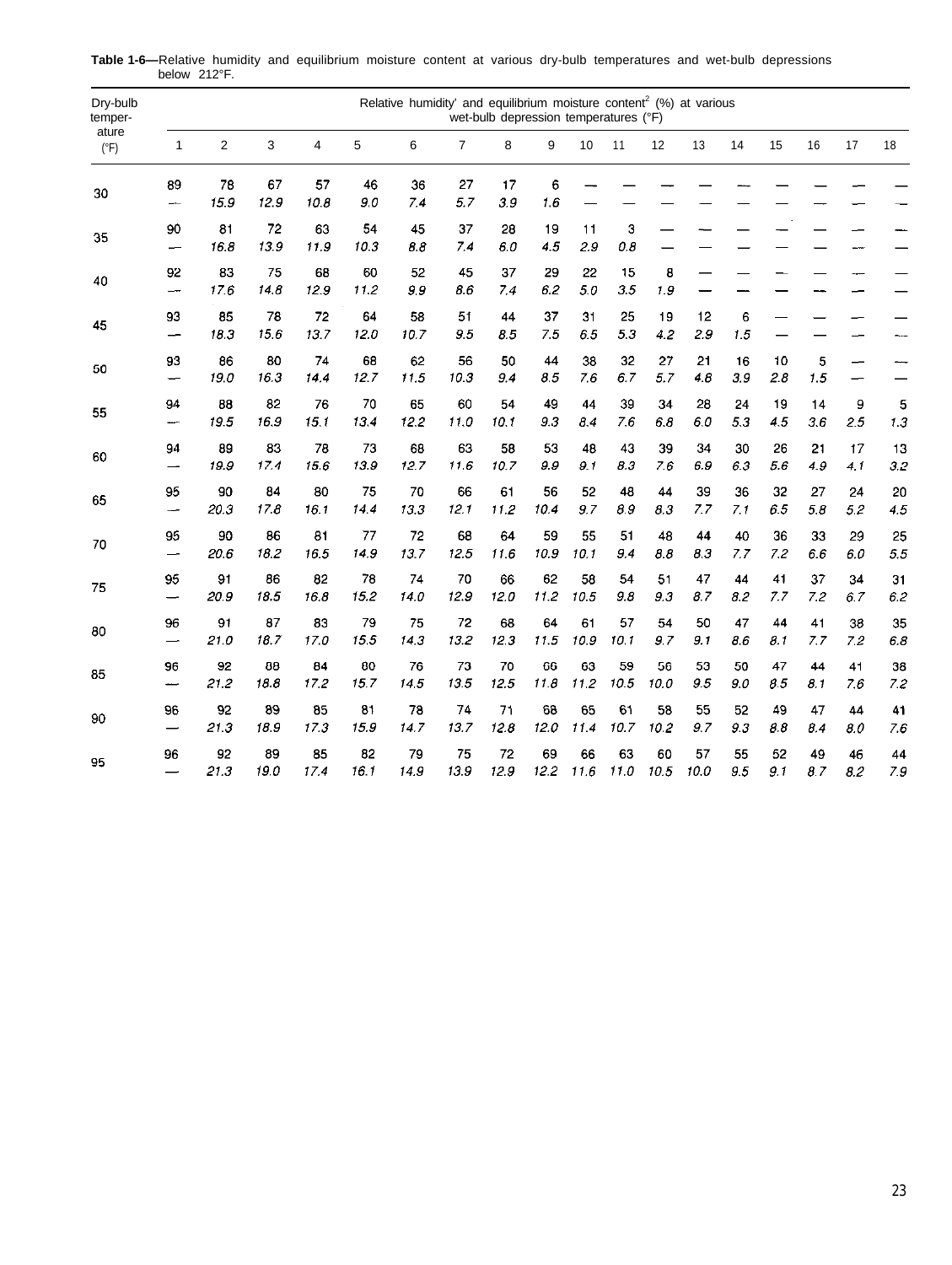| Dry-bulb<br>temper-<br>ature<br>$(^{\circ}F)$<br>30 |           |           |               |           |           | Relative humidity <sup>1</sup> and equilibrium moisture content <sup>2</sup> (%) at various |           |                       | wet-bulb depression temperatures (°F) |                       |           |           |           |           |          |                     |    |    |    |
|-----------------------------------------------------|-----------|-----------|---------------|-----------|-----------|---------------------------------------------------------------------------------------------|-----------|-----------------------|---------------------------------------|-----------------------|-----------|-----------|-----------|-----------|----------|---------------------|----|----|----|
|                                                     | 19        | 20        | 21            | 22        | 23        | ${\bf 24}$                                                                                  | 25        | 26                    | ${\bf 27}$                            | 28                    | 29        | 30        | 32        | 34        | 36       | 38                  | 40 | 45 | 50 |
|                                                     |           |           |               |           |           |                                                                                             |           |                       |                                       |                       |           |           |           |           |          |                     |    |    |    |
| 35                                                  |           |           |               |           |           |                                                                                             |           |                       |                                       |                       |           |           |           |           |          |                     |    |    |    |
| 40                                                  |           |           |               |           |           |                                                                                             |           |                       |                                       |                       |           |           |           |           |          |                     |    |    |    |
| 45                                                  |           |           |               |           |           |                                                                                             |           |                       |                                       |                       |           |           |           |           |          |                     |    |    |    |
| 50                                                  |           |           |               |           |           |                                                                                             |           |                       |                                       |                       |           |           |           |           |          |                     |    |    |    |
| 55                                                  |           |           |               |           |           |                                                                                             |           |                       |                                       |                       |           |           |           |           |          |                     |    |    |    |
| 60                                                  | 9<br>2.3  | 5<br>1.3  | 1<br>0.2      |           |           |                                                                                             |           |                       |                                       |                       |           |           |           |           |          |                     |    |    |    |
| 65                                                  | 16<br>3.8 | 13<br>3.0 | 8<br>2.3      | 6<br>1.4  | 2<br>0.4  |                                                                                             |           |                       |                                       |                       |           |           |           |           |          |                     |    |    |    |
| 70                                                  | 22<br>4.9 | 19<br>4.3 | 15<br>3.7     | 12<br>2.9 | 9<br>2.3  | 6<br>1.5                                                                                    | 3<br>0.7  |                       |                                       |                       |           |           |           |           |          |                     |    |    |    |
| 75                                                  | 28<br>5.6 | 24<br>5.1 | 21<br>4.7     | 18<br>4.1 | 15<br>3.5 | 12<br>2.9                                                                                   | 10<br>2.3 | $\overline{7}$<br>1.7 | 4<br>0.9                              | $\mathbf{1}$<br>0.2   |           |           |           |           |          |                     |    |    |    |
|                                                     | 32        | 29        | 26            | 23        | 20        | 18                                                                                          | 15        | 12                    | 10                                    | 7                     | 5         | 3         |           |           |          |                     |    |    |    |
| 80                                                  | 6.3       | 5.8       | 5.4           | $5.0\,$   | 4.5       | 4.0                                                                                         | 3.5       | 3.0                   | 2.4                                   | 1.8                   | 1.1       | 0.3       |           |           |          |                     |    |    |    |
| 85                                                  | 36<br>6.7 | 33<br>6.3 | 30<br>$6.0\,$ | 28<br>5.6 | 25<br>5.2 | 23<br>4.8                                                                                   | 20<br>4.3 | 18<br>$3\,9$          | 15<br>3.4                             | 13<br>$3.0\,$         | 11<br>2.4 | 9<br>1,7  | 4<br>0.9  |           |          |                     |    |    |    |
| 90                                                  | 39<br>7.2 | 36<br>6.8 | 34<br>65      | 31<br>6.1 | 29<br>5.7 | 26<br>5.3                                                                                   | 24<br>4.9 | 22<br>46              | 19<br>4.2                             | 17<br>3.8             | 15<br>3.3 | 13<br>2.8 | 9<br>2.1  | 5<br>1.3  | 1<br>0.4 |                     |    |    |    |
| 95                                                  | 42<br>7.5 | 39<br>7.1 | 37<br>6.8     | 34<br>64  | 32<br>6.1 | 30<br>5.7                                                                                   | 28<br>5.3 | 26<br>5.1             | 23<br>4,8                             | 22<br>$\overline{44}$ | 20<br>4.0 | 17<br>3.6 | 14<br>3.0 | 10<br>2.3 | 6<br>1.5 | $\mathbf{z}$<br>0.6 |    |    |    |

**Table 1-6—**Relative humidity and equilibrium moisture content at various dry-bulb temperatures and wet-bulb depressions below 212°F—continued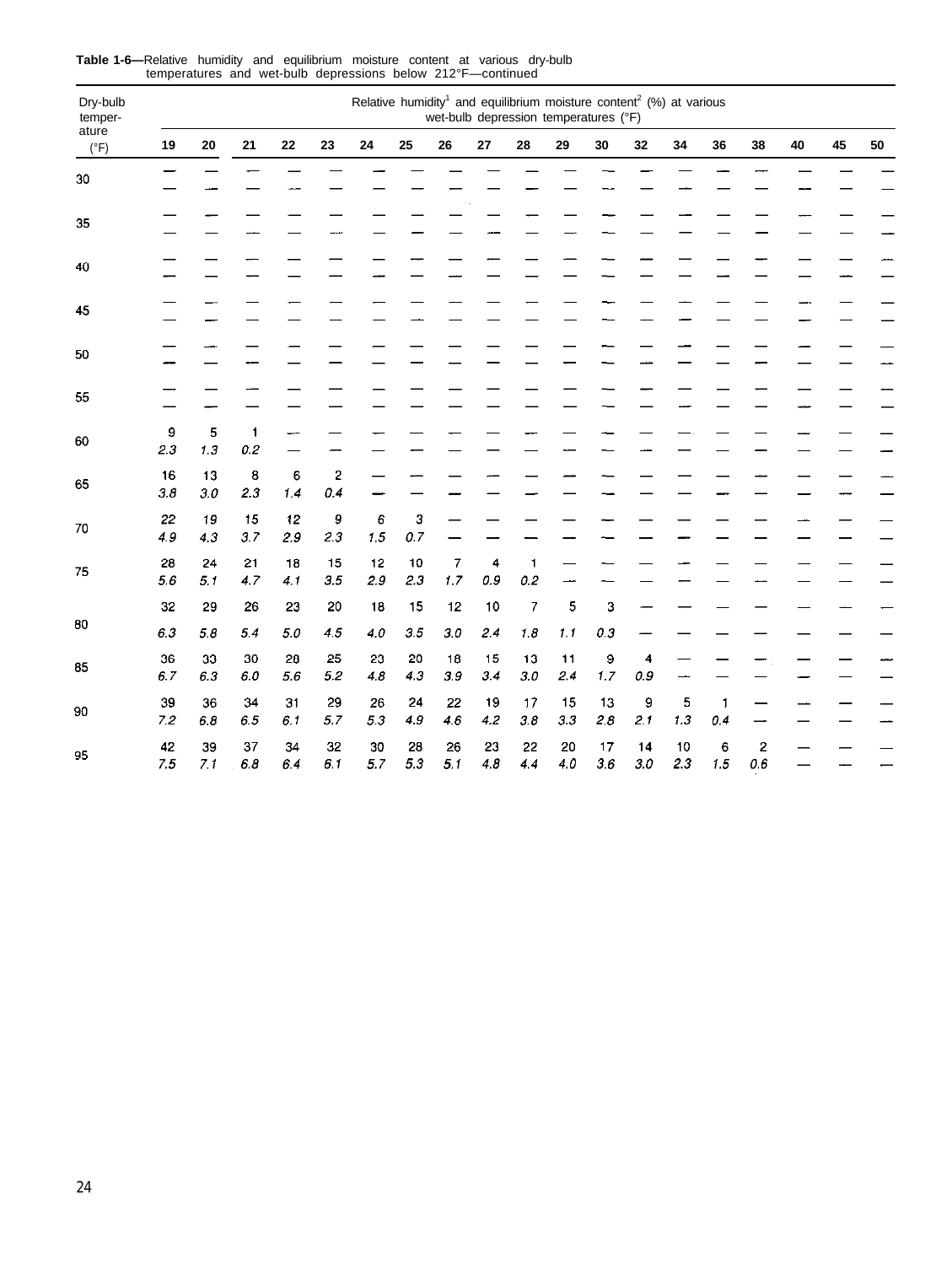| Dry-bulb<br>temper-<br>ature<br>$(^{\circ}F)$ | Relative humidity <sup>1</sup> and equilibrium moisture content <sup>2</sup> (%) at various<br>wet-bulb depression temperature (°F)<br>$\overline{7}$<br>5<br>6<br>8<br>9<br>10<br>12<br>13<br>14<br>15<br>16<br>17<br>$\overline{2}$<br>3<br>4<br>11<br>1 |            |            |            |            |            |            |            |            |            |            |            |            |            |           |           |           |               |
|-----------------------------------------------|------------------------------------------------------------------------------------------------------------------------------------------------------------------------------------------------------------------------------------------------------------|------------|------------|------------|------------|------------|------------|------------|------------|------------|------------|------------|------------|------------|-----------|-----------|-----------|---------------|
|                                               |                                                                                                                                                                                                                                                            |            |            |            |            |            |            |            |            |            |            |            |            |            |           |           |           | 18            |
| 100                                           | 96<br>---                                                                                                                                                                                                                                                  | 93<br>21.3 | 89<br>19.0 | 86<br>17.5 | 83<br>16.1 | 80<br>15.0 | 77<br>13.9 | 73<br>13.1 | 70<br>12.4 | 68<br>11.8 | 65<br>11.2 | 62<br>10.6 | 59<br>10.1 | 56<br>9.6  | 54<br>9.2 | 51<br>8.9 | 49<br>8.5 | 46<br>8.1     |
| 105                                           | 96<br>$\overline{\phantom{0}}$                                                                                                                                                                                                                             | 93<br>214  | 90<br>19.0 | 87<br>17.5 | 83<br>16.2 | 80<br>15.1 | 77<br>14.0 | 74<br>133  | 71<br>12.6 | 69<br>11.9 | 66<br>11.3 | 63<br>10.8 | 60<br>10.3 | 58<br>98   | 55<br>9.4 | 53<br>9.0 | 50<br>87  | 48<br>8.3     |
| 110                                           | 97                                                                                                                                                                                                                                                         | 93<br>21.4 | 90<br>19.0 | 87<br>17.5 | 84<br>16.2 | 81<br>15.1 | 78<br>14.1 | 75<br>13.3 | 73<br>12.6 | 70<br>12.0 | 67<br>11.4 | 65<br>10.8 | 62<br>10.4 | 60<br>99   | 57<br>9.5 | 55<br>9.2 | 52<br>8.8 | 50<br>8.4     |
| 115                                           | 97<br>---                                                                                                                                                                                                                                                  | 93<br>21.4 | 90<br>19.0 | 88<br>17.5 | 85<br>16.2 | 82<br>15.1 | 79<br>14.1 | 76<br>13.4 | 74<br>12.7 | 71<br>12.1 | 68<br>11.5 | 66<br>10.9 | 63<br>10.4 | 61<br>10.0 | 58<br>9.6 | 56<br>9.3 | 54<br>8.9 | 52<br>8.6     |
| 120                                           | 97                                                                                                                                                                                                                                                         | 94<br>21.3 | 91<br>19.0 | 88<br>17.4 | 85<br>16.2 | 82<br>15.1 | 80<br>14.1 | 77<br>134  | 74<br>12.7 | 72<br>12.1 | 69<br>11.5 | 67<br>11.0 | 65<br>105  | 62<br>10.0 | 60<br>9.7 | 58<br>9.4 | 55<br>90  | 53<br>8.7     |
| 125                                           | 97                                                                                                                                                                                                                                                         | 94<br>21.2 | 91<br>18.9 | 88<br>17.3 | 86<br>16.1 | 83<br>15.0 | 80<br>14.0 | 77<br>13.4 | 75<br>12.7 | 73<br>12.1 | 70<br>11.5 | 68<br>11.0 | 65<br>10.5 | 63<br>10.0 | 61<br>9.7 | 59<br>9.4 | 57<br>9.0 | 55<br>8.7     |
| 130                                           | 97<br>$\overline{\phantom{0}}$                                                                                                                                                                                                                             | 94<br>21.0 | 91<br>18.8 | 89<br>17.2 | 86<br>16.0 | 83<br>14.9 | 81<br>14.0 | 78<br>13.4 | 76<br>12.7 | 73<br>12.1 | 71<br>11.5 | 69<br>11.0 | 67<br>10.5 | 64<br>10.0 | 62<br>9.7 | 60<br>9.4 | 58<br>9.0 | 56<br>8.7     |
| 140                                           | 97                                                                                                                                                                                                                                                         | 95<br>20.7 | 92<br>18.6 | 89<br>16.9 | 87<br>15.8 | 84<br>14.8 | 82<br>13.8 | 79<br>132  | 77<br>12.5 | 75<br>11.9 | 73<br>11.4 | 70<br>10.9 | 68<br>104  | 66<br>10.0 | 64<br>9.6 | 62<br>9.4 | 60<br>90  | 58<br>8.7     |
| 150                                           | 98                                                                                                                                                                                                                                                         | 95<br>20.2 | 92<br>18.4 | 90<br>16.6 | 87<br>15.4 | 85<br>14.8 | 82<br>13.7 | 80<br>13.0 | 78<br>12.4 | 76<br>11.8 | 74<br>10.2 | 72<br>10.8 | 70<br>10.3 | 68<br>9.9  | 66<br>9.5 | 64<br>9.2 | 62<br>8.9 | 60<br>8.6     |
| 160                                           | 98<br>$\overline{\phantom{0}}$                                                                                                                                                                                                                             | 95<br>19.8 | 93<br>18.1 | 90<br>16.2 | 88<br>15.2 | 86<br>14.2 | 83<br>13.4 | 81<br>12.7 | 79<br>12.1 | 77<br>11.5 | 75<br>11.0 | 73<br>10.6 | 71<br>10.1 | 69<br>9.7  | 67<br>9.4 | 65<br>9.1 | 64<br>88  | 62<br>8.5     |
| 170                                           | 98<br>$\overline{\phantom{0}}$                                                                                                                                                                                                                             | 95<br>19.4 | 93<br>17.7 | 91<br>15.8 | 89<br>14.8 | 86<br>13.9 | 84<br>13.2 | 82<br>12.4 | 80<br>11.8 | 78<br>11.3 | 76<br>10.8 | 74<br>10.4 | 72<br>9.9  | 70<br>9.6  | 69<br>9.2 | 67<br>9.0 | 65<br>8.6 | 63<br>8.4     |
| 180                                           | 98                                                                                                                                                                                                                                                         | 96<br>18.9 | 94<br>17.3 | 91<br>15.5 | 89<br>14.5 | 87<br>13.7 | 85<br>12.9 | 83<br>12.2 | 81<br>11.6 | 79<br>11.1 | 77<br>10.6 | 75<br>10.1 | 73<br>9.7  | 72<br>9.4  | 70<br>9.0 | 68<br>8.8 | 67<br>84  | 65<br>8.1     |
| 190                                           | 98                                                                                                                                                                                                                                                         | 96<br>18.5 | 94<br>16.9 | 92<br>15.2 | 90<br>14.2 | 88<br>13.4 | 85<br>12.7 | 84<br>12.0 | 82<br>11.4 | 80<br>10.9 | 78<br>10.5 | 76<br>10.0 | 75<br>9.6  | 73<br>9.2  | 71<br>8.9 | 69<br>8.6 | 68<br>8.2 | 66<br>$7.9\,$ |
| 200                                           | 98                                                                                                                                                                                                                                                         | 96<br>18.1 | 94<br>164  | 92<br>14.9 | 90<br>14.0 | 88<br>13.2 | 86<br>12.4 | 84<br>11.8 | 82<br>11.2 | 80<br>10.8 | 79<br>10.3 | 77<br>9.8  | 75<br>9.4  | 74<br>9.1  | 72<br>8.6 | 70<br>8.4 | 69<br>81  | 67<br>7.7     |
| 210                                           | 98<br>-                                                                                                                                                                                                                                                    | 96<br>17.7 | 94<br>16.0 | 92<br>14.6 | 90<br>13.8 | 88<br>13.0 | 86<br>12.2 | 85<br>11.7 | 83<br>11 1 | 81<br>10.6 | 79<br>10.0 | 78<br>9.7  | 76<br>9.2  | 75<br>9.0  | 73<br>8.7 | 71<br>8.3 | 70<br>8.0 | 68<br>76      |

**Table 1-6—**Relative humidity and equilibrium moisture content at various dry-bulb temperatures and wet-bulb depressions below 212°F—continued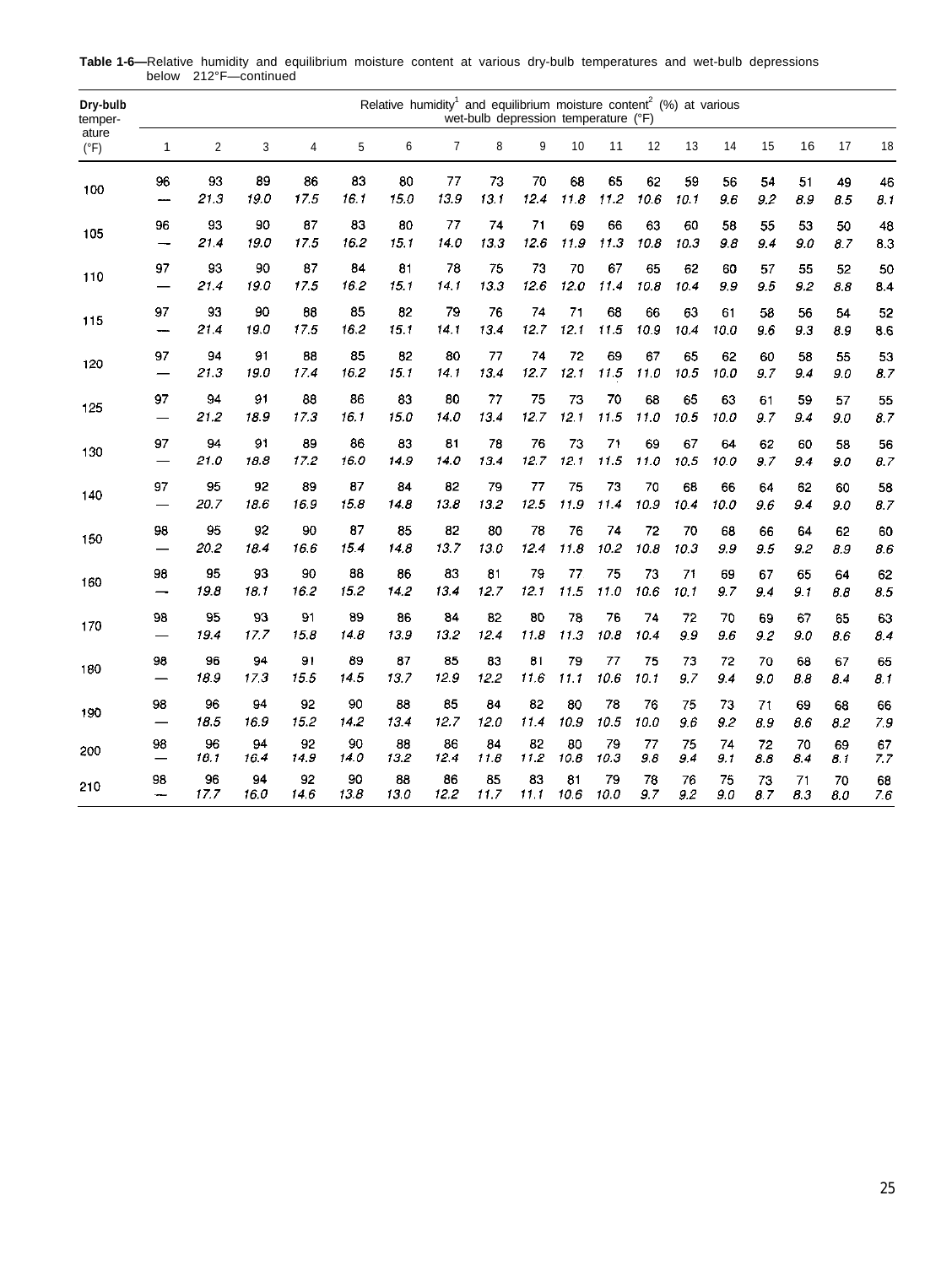| Dry-bulb<br>temper-<br>ature<br>$(^{\circ}F)$ | Relative humidity <sup>1</sup> and equilibrium moisture content $2$ (%) at various<br>wet-bulb depression temperatures (°F)<br>19<br>20<br>21<br>22<br>23<br>24<br>25<br>28<br>29<br>34<br>36<br>38<br>40<br>45<br>50<br>26<br>27<br>30<br>32 |     |     |     |     |     |     |     |     |     |     |     |     |     |     |                |                         |     |     |
|-----------------------------------------------|-----------------------------------------------------------------------------------------------------------------------------------------------------------------------------------------------------------------------------------------------|-----|-----|-----|-----|-----|-----|-----|-----|-----|-----|-----|-----|-----|-----|----------------|-------------------------|-----|-----|
|                                               |                                                                                                                                                                                                                                               |     |     |     |     |     |     |     |     |     |     |     |     |     |     |                |                         |     |     |
| 100                                           | 44                                                                                                                                                                                                                                            | 41  | 39  | 37  | 35  | 33  | 30  | 28  | 26  | 24  | 22  | 21  | 17  | 13  | 10  | $\overline{7}$ | $\overline{\mathbf{4}}$ |     |     |
|                                               | 7.8                                                                                                                                                                                                                                           | 7.4 | 7.0 | 6.7 | 6.4 | 6.1 | 5.7 | 5.4 | 5.2 | 4.9 | 4.6 | 4.2 | 3.6 | 3.1 | 2.4 | 1.6            | 0.7                     |     |     |
| 105                                           | 46                                                                                                                                                                                                                                            | 44  | 42  | 40  | 37  | 35  | 34  | 31  | 29  | 28  | 26  | 24  | 20  | 17  | 14  | 11             | 8                       |     |     |
|                                               | 7.9                                                                                                                                                                                                                                           | 7.6 | 7.3 | 6.9 | 6.7 | 6.4 | 6.1 | 5.7 | 5.4 | 5.2 | 4.8 | 4.6 | 4.2 | 3.6 | 3.1 | 2.4            | 1.8                     | —   |     |
| 110                                           | 48                                                                                                                                                                                                                                            | 46  | 44  | 42  | 40  | 38  | 36  | 34  | 32  | 30  | 28  | 26  | 23  | 20  | 17  | 14             | 11                      | 4   | ÷,  |
|                                               | 8.1                                                                                                                                                                                                                                           | 7.7 | 7.5 | 7.2 | 6.8 | 6.6 | 6.3 | 6.0 | 5.7 | 5.4 | 5.2 | 4.8 | 4.5 | 4.0 | 3.5 | 3.0            | 2.5                     | 1.1 |     |
|                                               | 50                                                                                                                                                                                                                                            | 48  | 45  | 43  | 41  | 40  | 38  | 36  | 34  | 32  | 31  | 29  | 26  | 23  | 20  | 17             | 14                      | 8   | 2   |
| 115                                           | 8.2                                                                                                                                                                                                                                           | 7.8 | 7.6 | 7.3 | 7.0 | 6.7 | 6.5 | 6.2 | 5.9 | 5.6 | 5.4 | 5.2 | 4.7 | 4.3 | 3.9 | 3.4            | 2.9                     | 1.7 | 0.4 |
|                                               | 51                                                                                                                                                                                                                                            | 49  | 47  | 45  | 43  | 41  | 40  | 38  | 36  | 34  | 33  | 31  | 28  | 25  | 22  | 19             | 17                      | 10  | 5   |
| 120                                           | 8.3                                                                                                                                                                                                                                           | 7.9 | 7.7 | 7.4 | 7.2 | 6.8 | 6.6 | 6.3 | 6.1 | 5.8 | 5.6 | 5.4 | 5.0 | 4.6 | 4.2 | 3.7            | 3.3                     | 2.3 | 1.1 |
|                                               | 53                                                                                                                                                                                                                                            | 51  | 48  | 47  | 45  | 43  | 41  | 39  | 38  | 36  | 35  | 33  | 30  | 27  | 24  | 22             | 19                      | 13  | 8   |
| 125                                           | 8.3                                                                                                                                                                                                                                           | 8.0 | 7.7 | 7.5 | 7.2 | 7.0 | 6.7 | 6.5 | 6.2 | 6.0 | 5.8 | 5.5 | 5.2 | 4.8 | 4.4 | 4.0            | 3.6                     | 2.7 | 1.6 |
|                                               | 54                                                                                                                                                                                                                                            | 52  | 50  | 48  | 47  | 45  | 43  | 41  | 40  | 38  | 37  | 35  | 32  | 29  | 26  | 24             | 21                      | 15  | 10  |
| 130                                           | 8.3                                                                                                                                                                                                                                           | 8.0 | 7.8 | 7.6 | 7.3 | 7.0 | 6.8 | 6.6 | 6.4 | 6.1 | 5.9 | 5.6 | 5.3 | 4.9 | 4.6 | 4.2            | 3.8                     | 3.0 | 2.0 |
|                                               | 56                                                                                                                                                                                                                                            | 54  | 53  | 51  | 49  | 47  | 46  | 44  | 43  | 41  | 40  | 38  | 35  | 32  | 30  | 27             | 25                      | 19  | 14  |
| 140                                           | 8.4                                                                                                                                                                                                                                           | 8.0 | 7.8 | 7.6 | 7.3 | 7.1 | 6.9 | 6.6 | 6.4 | 6.2 | 6.0 | 5.8 | 5.4 | 5.1 | 4.8 | 4.4            | 4.1                     | 3.4 | 2.6 |
|                                               | 58                                                                                                                                                                                                                                            | 57  | 55  | 53  | 51  | 49  | 48  | 46  | 45  | 43  | 42  | 41  | 38  | 36  | 33  | 30             | 28                      | 23  | 8   |
| 150                                           | 8.3                                                                                                                                                                                                                                           | 8.0 | 7.8 | 7.5 | 7.3 | 7.1 | 6.9 | 6.7 | 6.4 | 6.2 | 6.0 | 5.8 | 5.4 | 5.2 | 4.9 | 4.5            | 4.2                     | 3.6 | 2.9 |
|                                               | 60                                                                                                                                                                                                                                            | 58  | 57  | 55  | 53  | 52  | 50  | 49  | 47  | 46  | 44  | 43  | 41  | 38  | 35  | 33             | 31                      | 25  | 21  |
| 160                                           | 8.2                                                                                                                                                                                                                                           | 7.9 | 7.7 | 7.4 | 7.2 | 7.0 | 6.8 | 6.7 | 6.4 | 6.2 | 6.0 | 5.8 | 5.5 | 5.2 | 4.9 | 4.6            | 4.3                     | 3.7 | 3.2 |
|                                               | 62                                                                                                                                                                                                                                            | 60  | 59  | 57  | 55  | 53  | 52  | 51  | 49  | 48  | 47  | 45  | 43  | 40  | 38  | 35             | 33                      | 28  | 24  |
| 170                                           | 8.0                                                                                                                                                                                                                                           | 7.8 | 7.6 | 7.3 | 7.2 | 6.9 | 6.7 | 6.6 | 6.4 | 6.2 | 6.0 | 5.7 | 5.5 | 5.2 | 4.9 | 4.6            | 4.4                     | 3.7 | 3.2 |
|                                               | 63                                                                                                                                                                                                                                            | 62  | 60  | 58  | 57  | 55  | 54  | 52  | 51  | 50  | 48  | 47  | 45  | 42  | 40  | 38             | 35                      | 30  | 26  |
| 180                                           | 7.8                                                                                                                                                                                                                                           | 7.6 | 7.4 | 7.2 | 7.0 | 6.8 | 6.5 | 6.4 | 6.2 | 6.0 | 5.8 | 5.7 | 5.4 | 5.2 | 4.8 | 4.6            | 4.4                     | 3.8 | 3.3 |
|                                               | 65                                                                                                                                                                                                                                            | 63  | 62  | 60  | 58  | 57  | 56  | 54  | 53  | 51  | 50  | 49  | 46  | 44  | 42  | 39             | 37                      | 32  | 28  |
| 190                                           | 7.7                                                                                                                                                                                                                                           | 7.4 | 7.2 | 7.0 | 6.8 | 6.6 | 6.4 | 6.2 | 6.0 | 5.9 | 5.7 | 5.5 | 5.3 | 5.0 | 4.8 | 4.5            | 4.4                     | 3.8 | 3.3 |
|                                               | 66                                                                                                                                                                                                                                            | 64  | 63  | 61  | 60  | 58  | 57  | 55  | 54  | 53  | 52  | 51  | 48  | 46  | 43  | 51             | 39                      | 34  | 30  |
| 200                                           | 7.5                                                                                                                                                                                                                                           | 7.2 | 7.0 | 6.9 | 6.6 | 6.4 | 6.2 | 6.0 | 5.9 | 5.7 | 5.6 | 5.4 | 5.2 | 4.9 | 4.7 | 4.5            | 4.3                     | 3.8 | 3.3 |
|                                               | 67                                                                                                                                                                                                                                            | 65  | 64  | 63  | 61  | 60  | 59  | 57  | 56  | 54  | 53  | 52  | 50  | 47  | 45  | 43             | 41                      | 36  | 32  |
| 210                                           | 7.4                                                                                                                                                                                                                                           | 7.1 | 6.9 | 6.8 | 6.5 | 6.3 | 6.1 | 5.9 | 5.8 | 5.5 | 5.4 | 5.3 | 5.1 | 4.8 | 4.6 | 4.4            | 42                      | 3.7 | 3.8 |

**Table 1-6—Relative humidity and equilibrium moisture content at various dry-bulb temperatures and wet-bulb depressions below 212°F—concluded**

**1 Relative humidity values not italic. 2 Equilibrium moisture content values italic.**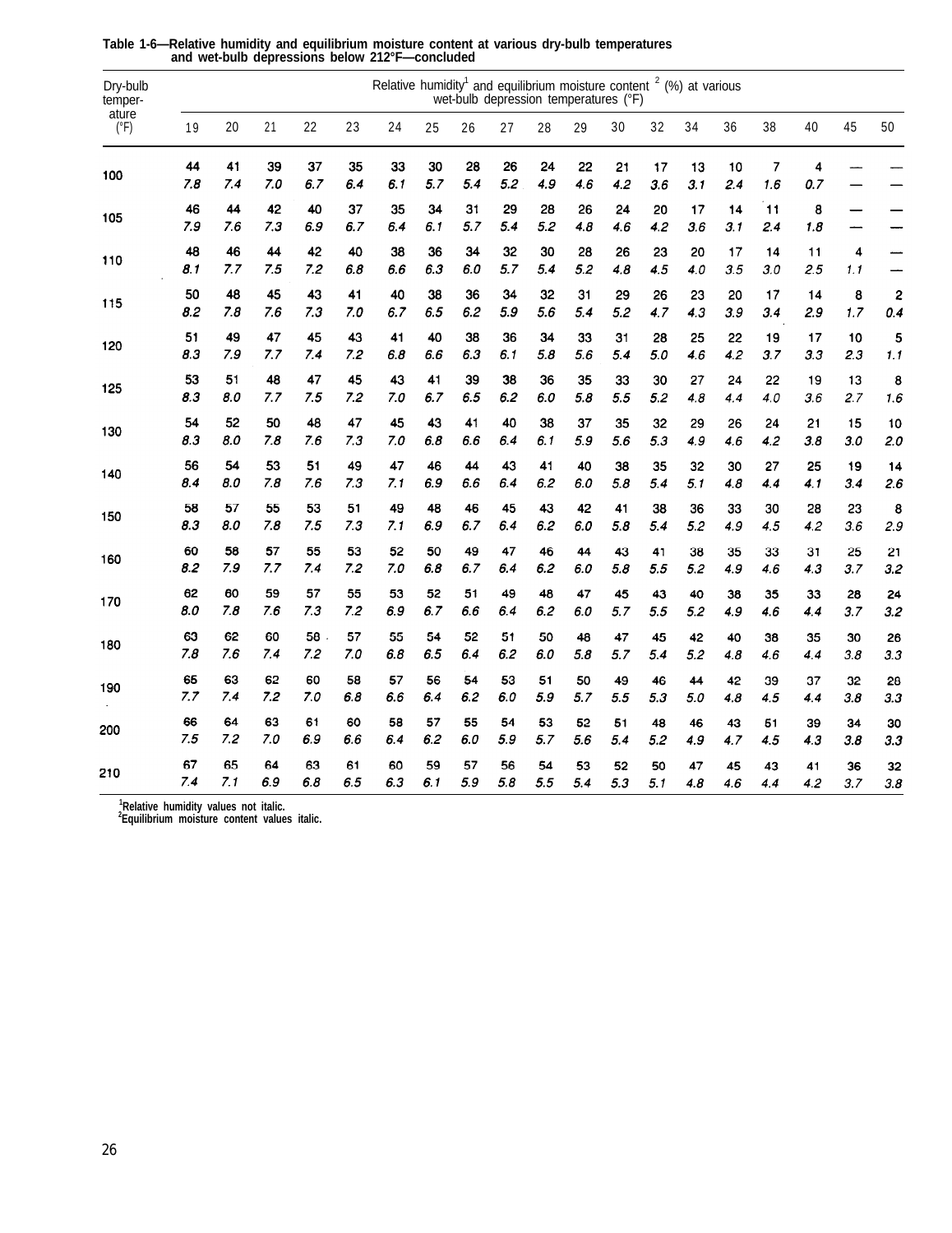| Dry-bulb<br>temper-<br>ature | Relative humidity <sup>1</sup> and equilibrium moisture content <sup>2</sup> (%) at various wet-bulb depression temperatures ( ${}^{\circ}$ F)<br>15<br>14<br>16<br>17<br>${\bf 18}$<br>$\boldsymbol{9}$<br>10<br>11<br>$12$<br>13<br>$\bf 6$<br>$\overline{\mathbf{r}}$<br>$\bf8$<br>5<br>4 |            |            |            |            |                |                                    |               |           |                   |                 |                 |                                             |           |               |
|------------------------------|----------------------------------------------------------------------------------------------------------------------------------------------------------------------------------------------------------------------------------------------------------------------------------------------|------------|------------|------------|------------|----------------|------------------------------------|---------------|-----------|-------------------|-----------------|-----------------|---------------------------------------------|-----------|---------------|
| $(^{\circ}F)$                |                                                                                                                                                                                                                                                                                              |            |            |            |            |                |                                    |               |           |                   |                 |                 |                                             |           |               |
| 215                          | 92<br>14.4                                                                                                                                                                                                                                                                                   | 90<br>13.5 | 89<br>12.7 | 87<br>12.0 | 85<br>11.4 | 83<br>$10.8\,$ | 82<br>$\ddot{\phantom{a}}$<br>10.3 | 80<br>$9.8\,$ | 78<br>9.4 | 77<br>$\pmb{9.0}$ | 75<br>$\it 8.7$ | 74<br>8.3       | $72\,$<br>$\bf 8.0$                         | 71<br>7.8 | 69<br>7.5     |
| 220                          |                                                                                                                                                                                                                                                                                              |            |            |            |            | 84<br>10.8     | 82<br>10.3                         | 81<br>$9.8\,$ | 79<br>9.4 | 77<br>$9.0\,$     | 76<br>$8.6\,$   | 74<br>$8.3\,$   | 73<br>$\pmb{\mathcal{B}}.\pmb{\mathcal{O}}$ | 71<br>7.7 | 70<br>7.4     |
| 225                          |                                                                                                                                                                                                                                                                                              |            |            |            |            |                |                                    |               |           |                   | 76<br>$\it 8.5$ | 75<br>$\it 8.2$ | 73<br>$7.9\,$                               | 72<br>7.6 | 70<br>$7.3\,$ |
| 230                          |                                                                                                                                                                                                                                                                                              |            |            |            |            |                |                                    |               |           |                   |                 |                 |                                             |           |               |
| 235                          |                                                                                                                                                                                                                                                                                              |            |            |            |            |                |                                    |               |           |                   |                 |                 |                                             |           |               |
| 240                          |                                                                                                                                                                                                                                                                                              |            |            |            |            |                |                                    |               |           |                   |                 |                 |                                             |           |               |
| 245                          |                                                                                                                                                                                                                                                                                              |            |            |            |            |                |                                    |               |           |                   |                 |                 |                                             |           |               |
| 250                          |                                                                                                                                                                                                                                                                                              |            |            |            |            |                |                                    |               |           |                   |                 |                 |                                             |           |               |
| 255                          |                                                                                                                                                                                                                                                                                              |            |            |            |            |                |                                    |               |           |                   |                 |                 |                                             |           |               |
| 260                          |                                                                                                                                                                                                                                                                                              |            |            |            |            |                |                                    |               |           |                   |                 |                 |                                             |           |               |

**Table 1-7—**Relative humidity and equilibrium moisture content at various dry-bulb temperatures and wet-bulb depressions above 212°F.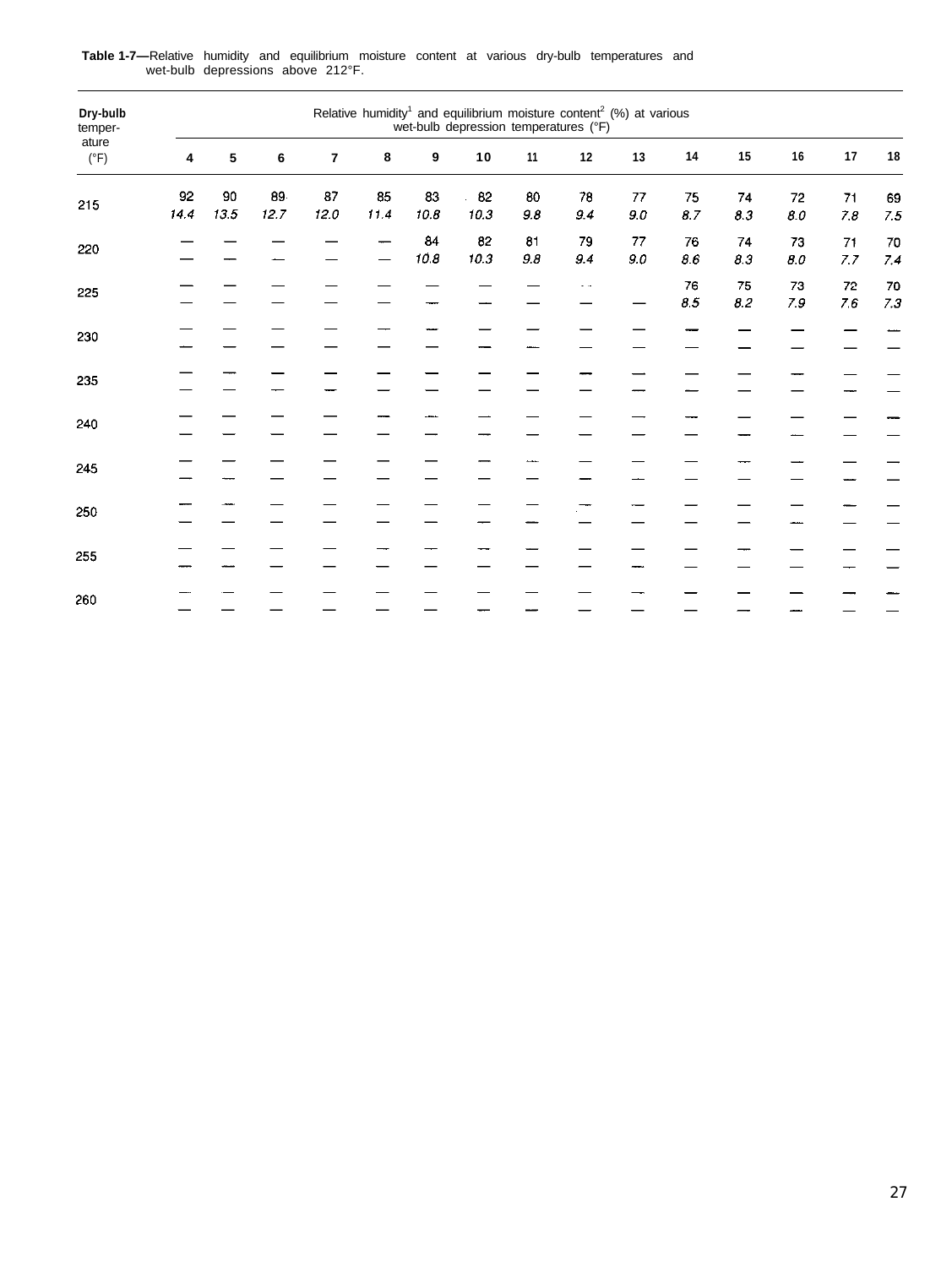| Dry-bulb<br>temper-<br>ature |     | Relative humidity <sup>1</sup> and equilibrium moisture content <sup>2</sup> (%) at various<br>wet-bulb depression temperatures (°F) |         |     |         |     |     |     |     |     |     |     |     |     |            |
|------------------------------|-----|--------------------------------------------------------------------------------------------------------------------------------------|---------|-----|---------|-----|-----|-----|-----|-----|-----|-----|-----|-----|------------|
| $(^{\circ}F)$                | 19  | 20                                                                                                                                   | 22      | 24  | 26      | 28  | 30  | 35  | 40  | 45  | 50  | 55  | 60  | 70  | ${\bf 80}$ |
| 215                          | 68  | 66                                                                                                                                   | 63      | 61  | 58      | 56  | 53  | 47  | 42  | 37  | 33  | 29  | 25  | 19  | 14         |
|                              | 7.3 | 7.0                                                                                                                                  | 6.6     | 6.2 | 5.9     | 56  | 5.3 | 4.7 | 4.2 | 3.8 | 3.4 | 3.0 | 2.7 | 2.2 | 1.7        |
| 220                          | 68  | 67                                                                                                                                   | 64      | 62  | 59      | 56  | 54  | 48  | 43  | 38  | 34  | 30  | 26  | 20  | 15         |
|                              | 7.2 | 7.0                                                                                                                                  | $6.6\,$ | 6.2 | $5.8\,$ | 5.5 | 5.3 | 4.6 | 4.2 | 3.7 | 3.4 | 30  | 2.7 | 2.2 | 1.7        |
| 225                          | 69  | 68                                                                                                                                   | 65      | 62  | 60      | 57  | 55  | 49  | 44  | 39  | 35  | 31  | 27  | 21  | 16         |
|                              | 7.1 | 6.9                                                                                                                                  | 6.4     | 6.1 | 5.7     | 5.4 | 5.2 | 4.6 | 4.1 | 3.7 | 3.3 | 30  | 2.7 | 22  | 1.7        |
| 230                          | 69  | 68                                                                                                                                   | 65      | 63  | 60      | 58  | 55  | 50  | 45  | 40  | 35  | 31  | 28  | 22  | 16         |
|                              | 7.0 | 6.7                                                                                                                                  | 6.3     | 6.0 | 5.7     | 5.4 | 5.1 | 4.5 | 4.0 | 3.6 | 3.3 | 2.9 | 2.6 | 2.1 | 1.7        |
| 235                          |     |                                                                                                                                      |         | 63  | 61      | 58  | 56  | 50  | 45  | 41  | 36  | 32  | 29  | 22  | 17         |
|                              |     |                                                                                                                                      |         | 5.9 | 5.6     | 5.3 | 5.0 | 4.4 | 4.0 | 3.5 | 3.2 | 2.9 | 2.6 | 2.1 | 1.7        |
| 240                          |     |                                                                                                                                      |         |     |         |     | 57  | 51  | 46  | 41  | 37  | 33  | 29  | 23  | 18         |
|                              |     |                                                                                                                                      |         |     |         |     | 4.9 | 4.4 | 3.9 | 3.5 | 3.1 | 2.8 | 2.6 | 2.1 | 1.7        |
| 245                          |     |                                                                                                                                      |         |     |         |     |     | 52  | 47  | 42  | 38  | 34  | 30  | 24  | 18         |
|                              |     |                                                                                                                                      |         |     |         |     |     | 4.3 | 3.8 | 3.4 | 3.1 | 2.8 | 2.6 | 2.1 | $1.7\,$    |
| 250                          |     |                                                                                                                                      |         |     |         |     |     |     | 47  | 43  | 38  | 35  | 31  | 25  | 19         |
|                              |     |                                                                                                                                      |         |     |         |     |     |     | 3.7 | 3.3 | 3.0 | 2.7 | 2.5 | 2.0 | $1.6\,$    |
| 255                          |     |                                                                                                                                      |         |     |         |     |     |     |     | 43  | 39  | 35  | 32  | 25  | 20         |
|                              |     |                                                                                                                                      |         |     |         |     |     |     |     | 3.3 | 2:9 | 2.7 | 2.4 | 2.0 | 1.6        |
| 260                          |     |                                                                                                                                      |         |     |         |     |     |     |     |     | 40  | 36  | 32  | 26  | 21         |
|                              |     |                                                                                                                                      |         |     |         |     |     |     |     |     | 2.9 | 2.6 | 2.3 | 1.9 | $1.6\,$    |

Table 1-7—Relative humidity and equilibrium moisture content at various dry-bulb temperatures and<br>wet-bulb depressions above 212°F—concluded

<sup>1</sup>Relative humidity values not italic.<br><sup>2</sup>Equilibrium moisture content values italic.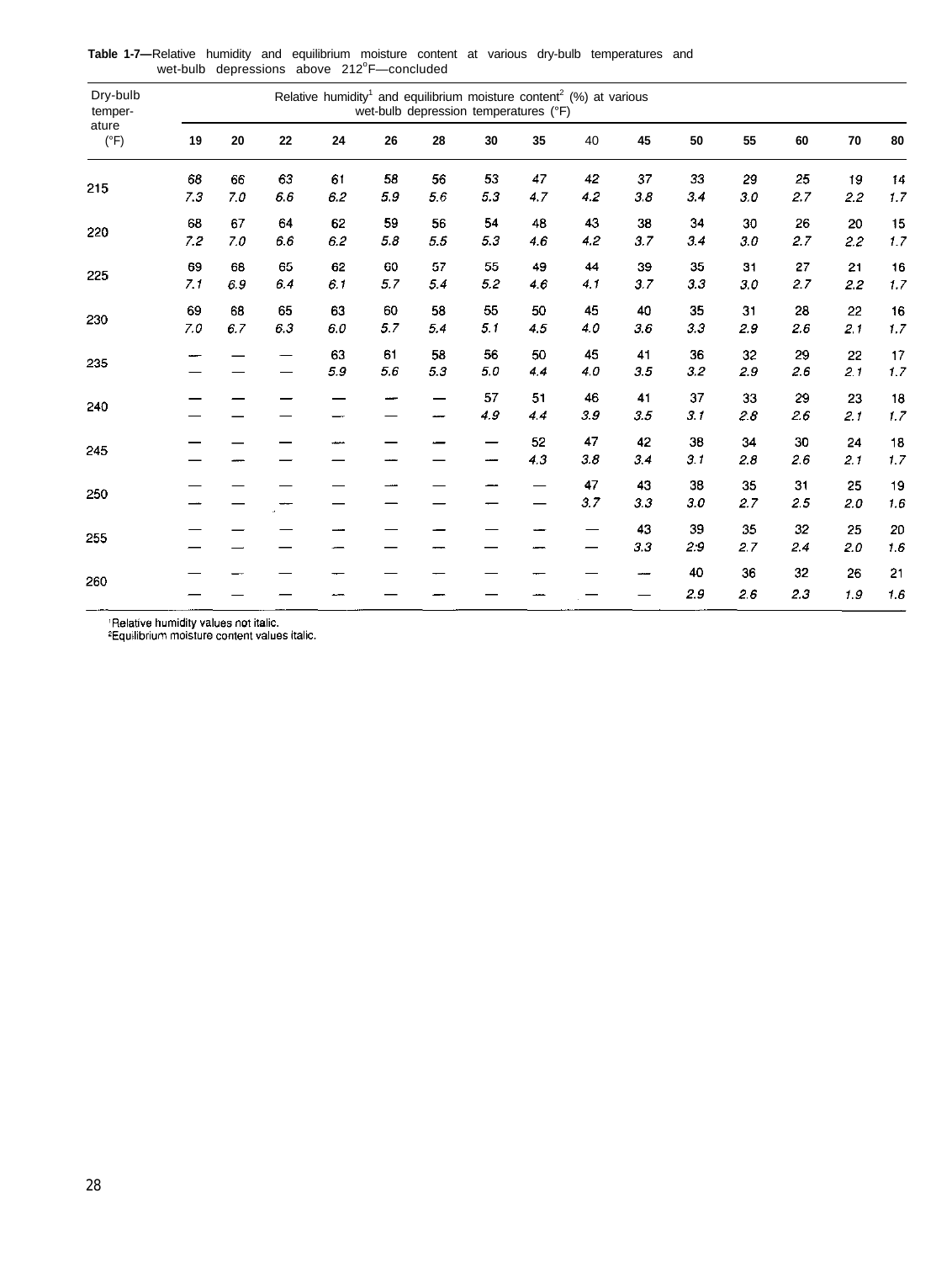| Table 1-8—Specific gravity of wood |  |  |  |  |  |
|------------------------------------|--|--|--|--|--|
|------------------------------------|--|--|--|--|--|

|                                 |                  | Average      |                                     |                     |
|---------------------------------|------------------|--------------|-------------------------------------|---------------------|
|                                 |                  | specific     |                                     | Average<br>specific |
| Species                         |                  | gravity      | <b>Species</b>                      | gravity'            |
|                                 |                  |              | HARDWOODS-continued                 |                     |
|                                 | <b>SOFTWOODS</b> |              |                                     |                     |
| Baldcypress                     |                  | 0.42         | <b>Birch</b>                        |                     |
| Cedar                           |                  |              | Paper                               | 0.48                |
| Alaska                          |                  | 0.42         | Sweet                               | 0.60                |
| Atlantic white-                 |                  | 0.31         | Yellow                              | 0.55                |
| Eastern redcedar                |                  | 0.44         | Buckeye, yellow                     | 0.33                |
| Incense                         |                  | 0.35         | <b>Butternut</b>                    | 0.36<br>0.47        |
| Northern white                  |                  | 0.29<br>0.39 | Cherry, black<br>Chestnut, American | 0.40                |
| Port-Orford<br>Western redcedar |                  | 0.31         | Cottonwood black                    | 0.31                |
| Douglas-fir                     |                  |              | Dogwood, flowering                  | 0.64                |
| Coast type                      |                  | 0.45         | Elm                                 |                     |
| Interior west                   |                  | 0.46         | American                            | 0.46                |
| Interior north                  |                  | 0.45         | Rock                                | 0.57                |
| Interior south                  |                  | 0.43         | Slippery                            | 0.48                |
| Fir                             |                  |              | Hackberry                           | 0.49                |
| Balsam                          |                  | 0.33         | Hickory, pecan                      |                     |
| California red                  |                  | 0.36         | <b>Bitternut</b>                    | 0.60                |
| Grand                           |                  | 0.35         | Hickory true                        |                     |
| Noble                           |                  | 0.37         | Mockernut                           | 0.64                |
| Pacific silver                  |                  | 0.40         | Pignut                              | 0.66                |
| Subalpine                       |                  | 0.31         | Shagbark<br>Shellbark               | 0.64<br>0.62        |
| White                           |                  | 0.37         | Holly, American                     | 0.50                |
| Hemlock<br>Eastern              |                  | 0.38         | Hophornbeam, eastern                | 0.63                |
| Western                         |                  | 0.42         | Laurel, California                  | 0.51                |
| Larch, western                  |                  | 0.48         | Locust, black                       | 0.66                |
| Pine                            |                  |              | Madrone, Pacific                    | 0.58                |
| Eastern white                   |                  | 0.34         | Maple                               |                     |
| Lodgepole                       |                  | 0.38         | Soft                                |                     |
| Ponderosa                       |                  | 0.38         | <b>Bigleaf</b><br>ë,                | 0.44                |
| Red                             |                  | 0.41         | Red                                 | 0.49                |
| Southern pine                   |                  |              | Silver                              | 0.44                |
| Loblolly                        |                  | 0.47         | Hard                                |                     |
| Longleaf                        |                  | 0.54         | Black                               | 0.52                |
| Shortleaf                       |                  | 0.47         | Sugar<br>Oak, red                   | 0.56                |
| Sugar                           |                  | 0.34<br>0.35 | Black                               | 0.56                |
| Western white                   |                  |              | California black                    | 0.51                |
| Redwood<br>Old-growth           |                  | 0.38         | Laurel                              | 0.56                |
| Second-growth                   |                  | 0.34         | Northern red                        | 0.56                |
| Spruce                          |                  |              | Pin                                 | 0.58                |
| Black                           |                  | 0.38         | Scarlet                             | 0.60                |
| Engelmann                       |                  | 0.33         | Southern red                        | 0.52                |
| Red                             |                  | 0.37         | Water                               | 0.56                |
| Sitka                           |                  | 0.37         | Willow                              | 0.56                |
| Tamarack                        |                  | 0.49         | Oak, white                          |                     |
|                                 |                  |              | Bur                                 | 0.58                |
|                                 |                  |              | Chestnut                            | 0.57                |
|                                 |                  |              | Live                                | 0.80<br>0.57        |
|                                 | <b>HARDWOODS</b> |              | Overcup<br>Post                     | 0.60                |
|                                 |                  | 0.37         | Swamp chestnut                      | 0.60                |
| Alder, red                      |                  | 0.61         | White                               | 0.60                |
| Apple<br>Ash                    |                  |              | Persimmon, common                   | 0.64                |
| Black                           |                  | 0.45         | Sweetgum                            | 0.46                |
| Green                           |                  | 0.53         | Sycamore, American                  | 0.46                |
| White                           |                  | 0.55         | Tanoak                              | 0.58                |
| Aspen                           |                  |              | Tupelo                              |                     |
| Bigtooth                        |                  | 0.36         | Black                               | 0.46                |
| Quaking                         |                  | 0.35         | Water                               | 0.46                |
| Basswood, American              |                  | 0.32         | Walnut, black                       | 0.51                |
| Beech, American                 |                  | 0.56         | Willow, black                       | 0.36<br>0.40        |
|                                 |                  |              | Yellow-poplar                       |                     |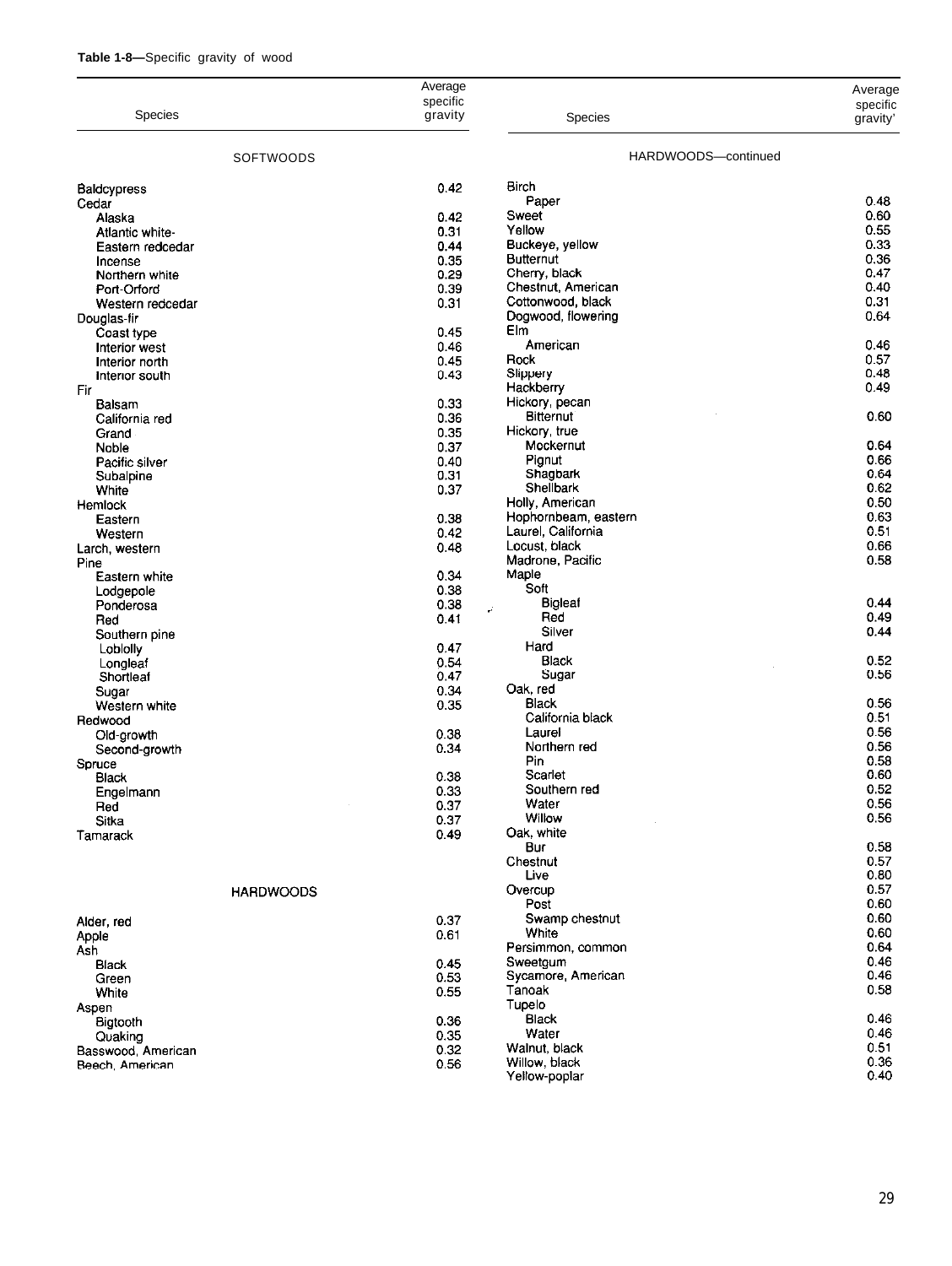|                       | Average<br>specific  |                                  | Average<br>specific  |
|-----------------------|----------------------|----------------------------------|----------------------|
| Species               | gravity <sup>1</sup> | Species                          | gravity <sup>1</sup> |
| IMPORTED <sup>2</sup> |                      | IMPORTED <sup>2</sup> -continued |                      |
| Afrormosia            | 0.61                 | Lignumvitae                      | 1.05                 |
| Albarco               | 0.48                 | Limba                            | 0.38                 |
| Andiroba              | 0.54                 | Mahogany, African                | 0.42                 |
| Angelique             | 0.60                 | Mahogany, true                   | 0.45                 |
| Apitong               | 0.69                 | Manni                            | 0.58                 |
| Avodire               | 0.48                 | Merbau                           | 0.64                 |
| Balata (Bulletwood)   | 0.85                 | Mersawa                          | 0.52                 |
| Balsa                 | 0.16                 | Mora                             | 0.78                 |
| <b>Banak</b>          | 0.42                 | Obeche                           | 0.30                 |
| Benge                 | 0.65                 |                                  |                      |
| Bubinga               | 0.71                 |                                  |                      |
| Caribbean pine        | 0.68                 |                                  |                      |
| Cativo                | 0.40                 | Ocote pine                       | 0.55                 |
| Ceiba                 | 0.25                 | Okoume                           | 0.33                 |
| Cocobolo              | 0.89                 | Opepe                            | 0.63                 |
| Courbaril             | 0.71                 | Parana pine                      | 0.46                 |
|                       | 0.31                 | Pau Marfim                       | 0.73                 |
| Cuangare              | 0.67                 | Peroba de campos                 | 0.63                 |
| Degame                | 0.52                 | Peroba rosa                      | 0.66                 |
| Determa               | 0.70                 | Primavera                        | 0.40                 |
| Ebony, East Indian    | 0.82                 |                                  | 0.67                 |
| Ebony, African        | 0.41                 | Purpleheart<br>Ramin             |                      |
| Gmelina               |                      |                                  | 0.52                 |
| Goncalo alves         | 0.84                 | Roble (Quercus)                  | 0.70                 |
| Greenheart            | 0.80                 | Roble (Tabebuia)                 | 0.52                 |
| Hura                  | 0.38                 | Rosewood, Indian                 | 0.75                 |
| <b>Ilomba</b>         | 0.40                 | Rosewood, Brazilian              | 0.80                 |
| Imbuya                | 0.53                 | Rubberwood                       | 0.49                 |
| ipe                   | 0.92                 | Sande                            | 0.49                 |
| Iroko                 | 0.54                 | Santa Maria                      | 0.52                 |
| Jarrah                | 0.67                 | Sapele                           | 0.55                 |
| Jelutona              | 0.36                 | Sepetir                          | 0.56                 |
| Kapur                 | 0.64                 | Spanish cedar                    | 0.41                 |
| Karri                 | 0.82                 | Sucupira (Bowdichia)             | 0.74                 |
| Kempas                | 0.71                 | Sucupira (Diplotropis)           | 0.78                 |
| Keruing               | 0.69                 | <b>Teak</b>                      | 0.55                 |
| Lauan                 |                      | Wallaba                          | 0.78                 |
| Red                   | 0.34                 |                                  |                      |
| White                 | 0.55                 |                                  |                      |

'Based on ovendry weight and green volume<br>'Refer to table 1-2 for botanical name.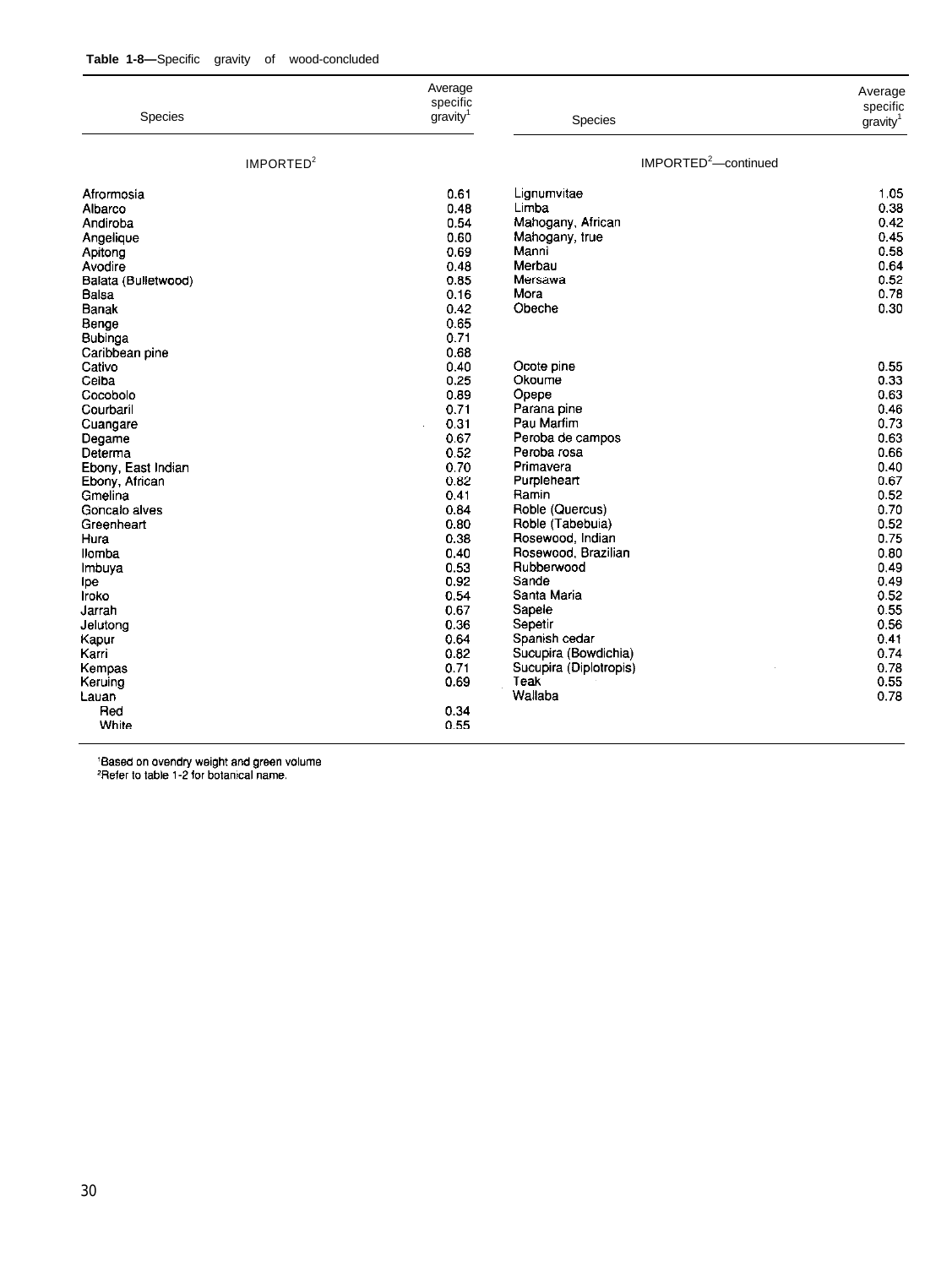|                             | Approximate<br>correction factor | per 1,000 board feet<br>for each 1 percent<br>moisture content change |                |                                                                            |                |                |                |                |
|-----------------------------|----------------------------------|-----------------------------------------------------------------------|----------------|----------------------------------------------------------------------------|----------------|----------------|----------------|----------------|
|                             | <b>Below</b><br>30 percent       | Above<br>30 percent                                                   |                | Weight (lb) per 1,000 actual board feet of various moisture content levels |                |                |                |                |
| Species                     | moisture<br>content              | moisture<br>content                                                   | 6%             | 15%                                                                        | 25%            | 40%            | 60%            | 80%            |
|                             |                                  |                                                                       |                | <b>SOFTWOODS</b>                                                           |                |                |                |                |
| <b>Baldcypress</b><br>Cedar | 13.2                             | 21.9                                                                  | 2,527          | 2,646                                                                      | 2.778          | 3,063          | 3,501          | 3,939          |
| Alaska                      | 14.4                             | 21.9                                                                  | 2,498          | 2,628                                                                      | 2,772          | 3,063          | 3,501          | 3,939          |
| Atlantic white-             | 10.9                             | 16.1                                                                  | 1,838          | 1,936                                                                      | 2,045          | 2,261          | 2,583          | 2,905          |
| Eastern redcedar            | 16.4                             | 22.9                                                                  | 2,587          | 2,735                                                                      | 2,899          | 3,210          | 3,668          | 4,126          |
| Incense                     | 13.1                             | 18.2                                                                  | 2,056          | 2,174                                                                      | 2,305          | 2,553          | 2,917          | 3,281          |
| Northern white              | 11.1                             | 15.1                                                                  | 1,697          | 1,797                                                                      | 1,908          | 2,115          | 2,417          | 2,719          |
| Port-Orford                 | 12.6                             | 20.2                                                                  | 2,339          | 2,452                                                                      | 2,578          | 2,843          | 3,247          | 3,651          |
| Western redcedar            | 12.2                             | 16.1                                                                  | 1,807          | 1,917                                                                      | 2,039          | 2,261          | 2,583          | 2,905          |
| Douglas-fir                 |                                  |                                                                       |                |                                                                            |                |                |                |                |
| Coast type                  | 12.3                             | 23.4                                                                  | 2,753          | 2,864                                                                      | 2.987          | 3,283          | 3,751          | 4,219          |
| Interior west               | 13.2                             | 23.9                                                                  | 2,799          | 2,918                                                                      | 3.050          | 3,355          | 3,833          | 4,311          |
| Interior north              | 14.0                             | 23.4                                                                  | 2,712          | 2,838                                                                      | 2978           | 3,282          | 3,750          | 4,218          |
| Fir                         |                                  |                                                                       |                |                                                                            |                |                |                |                |
| Balsam                      | 9.9                              | 17.2                                                                  | 1,998          | 2,087                                                                      | 2.186          | 2,408          | 2,752          | 3,096          |
| California red              | 10.6                             | 18.7                                                                  | 2,183          | 2,278                                                                      | 2,384          | 2,624          | 2,998          | 3,372          |
| Grand                       | 10.7                             | 18.2                                                                  | 2,114          | 2,210                                                                      | 2,317          | 2.553          | 2,917          | 3,281          |
| Noble<br>Pacific silver     | 10.1<br>10.4                     | 19.2<br>20.8                                                          | 2,264<br>2,461 | 2,355<br>2,555                                                             | 2.456<br>2,659 | 2,699<br>2,919 | 3,083<br>3,335 | 3,467<br>3,751 |
| Subalpine                   | 10.5                             | 16.1                                                                  | 1,848          | 1,943                                                                      | 2.048          | 2,262          | 2,584          | 2,906          |
| White                       | 12.2                             | 19.2                                                                  | 2.213          | 2,323                                                                      | 2,445          | 2,698          | 3,082          | 3,466          |
| Hemlock                     |                                  |                                                                       |                |                                                                            |                |                |                |                |
| Eastern                     | 12.6                             | 19.8                                                                  | 2,271          | 2,384                                                                      | 2,510          | 2,771          | 3,167          | 3,563          |
| Western                     | 11.5                             | 21.8                                                                  | 2,570          | 2,674                                                                      | 2,789          | 3,065          | 3,501          | 3,937          |
| Larch, western              | 11.3                             | 25.0                                                                  | 2,979          | 3,081                                                                      | 3,194          | 3,501          | 4,001          | 4,501          |
| Pine                        |                                  |                                                                       |                |                                                                            |                |                |                |                |
| Eastern white               | 12.3                             | 17.7                                                                  | 2.007          | 2,118                                                                      | 2.241          | 2,480          | 2,834          | 3,188          |
| Lodgepole                   | 11.5                             | 19.8                                                                  | 2,299          | 2,402                                                                      | 2,518          | 2,774          | 3,170          | 3,566          |
| Ponderosa                   | 12.6                             | 19.8                                                                  | 2,271          | 2,384                                                                      | 2,510          | 2,771          | 3.167          | 3,563          |
| Red                         | 12.2                             | 21.3                                                                  | 2,484          | 2,594                                                                      | 2,716          | 2,990          | 3,416          | 3,842          |
| Southern pine               |                                  |                                                                       |                |                                                                            |                |                |                |                |
| Loblolly                    | 12.9                             | 24.4                                                                  | 2,873          | 2,989                                                                      | 3.118          | 3,427          | 3,915          | 4,403          |
| Longleaf                    | 15.0                             | 28.1                                                                  | 3,298          | 3,433                                                                      | 3,583          | 3,939          | 4,501          | 5,063          |
| Shortleaf                   | 12.9                             | 24.4                                                                  | 2,873          | 2,989                                                                      | 3,118          | 3,427          | 3,915          | 4,403          |
| Sugar                       | 12.6                             | 17.7                                                                  | 2,000<br>2,130 | 2,113                                                                      | 2 2 3 9        | 2,479<br>2,552 | 2,833<br>2,916 | 3,187          |
| Western white<br>Redwood    | 10.0                             | 18.2                                                                  |                | 2,220                                                                      | 2,320          |                |                | 3,280          |
| Old-growth                  | 14.9                             | 19.8                                                                  | 2,215          | 2,349                                                                      | 2.498          | 2,771          | 3,167          | 3,563          |
| Second-growth               | 13.2                             | 17.7                                                                  | 1,985          | 2,104                                                                      | 2,236          | 2,479          | 2,833          | 3,187          |
| Spruce                      |                                  |                                                                       |                |                                                                            |                |                |                |                |
| Black                       | 11.3                             | 19.8                                                                  | 2,303          | 2,405                                                                      | 2,518          | 2,773          | 3,169          | 3,565          |
| Engelmann                   | 10.0                             | 17.2                                                                  | 1,994          | 2,084                                                                      | 2.184          | 2,406          | 2,750          | 3,094          |
| Red                         | 10.6                             | 19.2                                                                  | 2,252          | 2,347                                                                      | 2,453          | 2,698          | 3,082          | 3,466          |
| Sitka                       | 10.8                             | 19.2                                                                  | 2,246          | 2,343                                                                      | 2,451          | 2.697          | 3,081          | 3,465          |
| Tamarack                    | 12.0                             | 25.5                                                                  | 3,030          | 3,138                                                                      | 3,258          | 3,573          | 4,083          | 4,593          |
|                             |                                  |                                                                       |                | <b>HARDWOODS</b>                                                           |                |                |                |                |
|                             |                                  |                                                                       |                |                                                                            |                |                |                |                |
| Alder, red                  | 9.9                              | 19.2                                                                  | 2,268          | 2,357                                                                      | 2,456          | 2,698          | 3,082          | 3,466          |
| Apple                       | 10.9                             | 31.7                                                                  | 3,870          | 3,968                                                                      | 4,077          | 4,449          | 5,083          | 5,717          |
| Ash                         |                                  |                                                                       |                |                                                                            |                |                |                |                |
| <b>Black</b>                | 9.3                              | 23.4                                                                  | 2,824          | 2,908                                                                      | 3,001          | 3,282          | 3,750          | 4,218          |
| Green                       | 14.3                             | 27.6                                                                  | 3,246          | 3,375                                                                      | 3,518          | 3,866          | 4,418          | 4,970          |
| White                       | 13.9                             | 28.6                                                                  | 3,392          | 3,517                                                                      | 3,656          | 4,012          | 4,584          | 5,156          |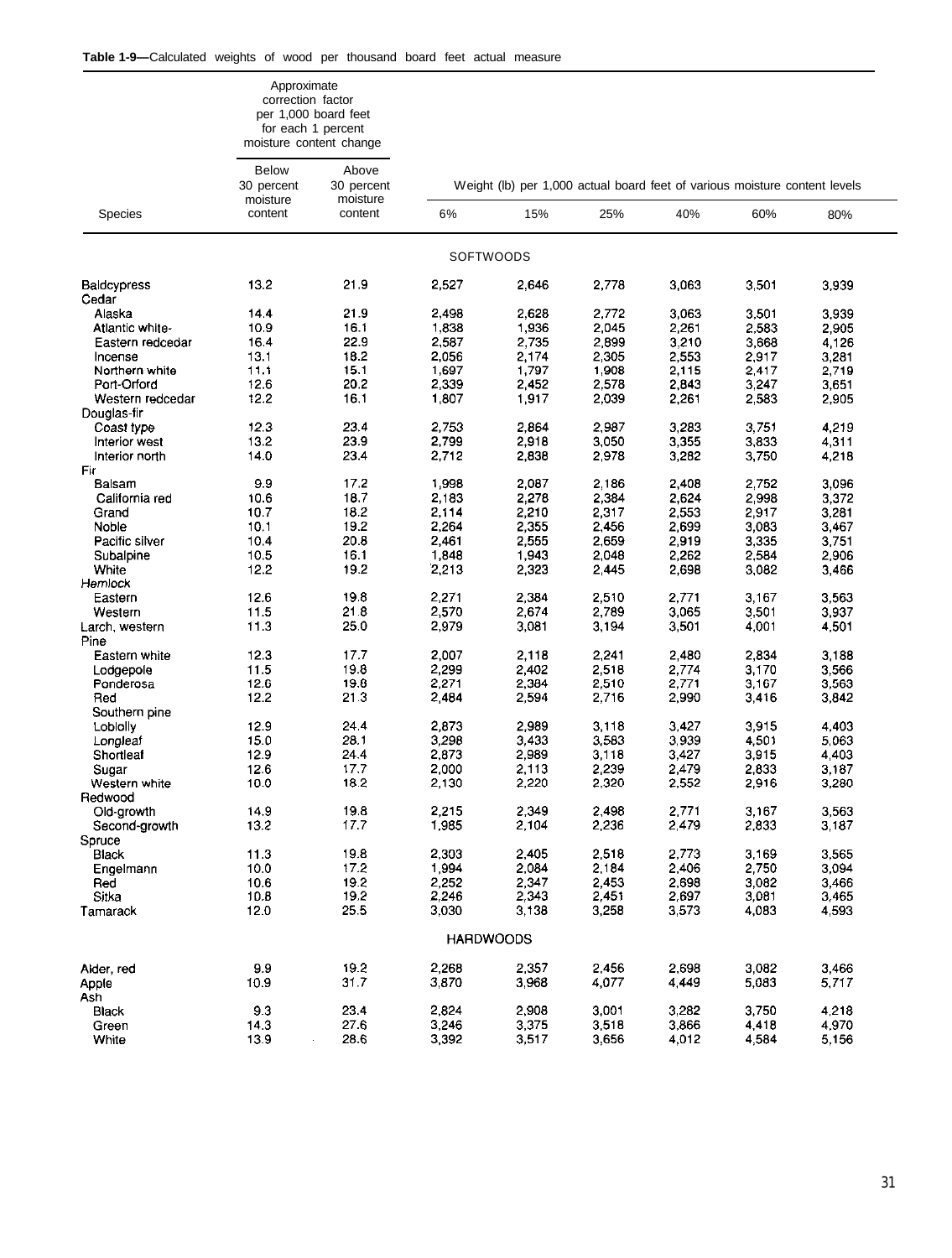|                           | Approximate<br>correction factor       | per 1,000 board feet<br>for each 1 percent<br>moisture content change |                |                                                                            |                |       |         |         |  |
|---------------------------|----------------------------------------|-----------------------------------------------------------------------|----------------|----------------------------------------------------------------------------|----------------|-------|---------|---------|--|
|                           | <b>Below</b><br>30 percent<br>moisture | Above<br>30 percent                                                   |                | Weight (lb) per 1,000 actual board feet of various moisture content levels |                |       |         |         |  |
| <b>Species</b>            | content                                | moisture<br>content.                                                  | 8%             | 15%                                                                        | 25%            | 40%   | 60%     | 80%     |  |
|                           |                                        |                                                                       |                | HARDWOODS-continued                                                        |                |       |         |         |  |
| Aspen                     |                                        |                                                                       |                |                                                                            |                |       |         |         |  |
| Bigtooth                  | 10.3                                   | 18.7                                                                  | 2,191          | 2,284                                                                      | 2,387          | 2,626 | 3,000   | 3,374   |  |
| Quaking                   | 10.3                                   | 18.2                                                                  | 2.125          | 2,217                                                                      | 2,321          | 2.555 | 2,919   | 3,283   |  |
| Basswood, American        | 62                                     | 16.6                                                                  | 2.019          | 2,081                                                                      | 2,143          | 2,340 | 2672    | 3,004   |  |
| Beech, American           | 8.9                                    | 29.1                                                                  | 3,579          | 3,659                                                                      | 3,748          | 4.084 | 4.666   | 5,248   |  |
| Birch                     |                                        |                                                                       |                |                                                                            |                |       |         |         |  |
| Paper                     | 8.8                                    | 25.0                                                                  | 3.049          | 3,128                                                                      | 3,216          | 3,510 | 4,010   | 4,510   |  |
| Sweet                     | 11.9                                   | 31.2                                                                  | 3.779          | 3,886                                                                      | 4.005          | 4.377 | 5,001   | 5.625   |  |
| Yellow                    | 9.2                                    | 28.6                                                                  | 3,502          | 3,585                                                                      | 3,677          | 4.009 | 4,581   | 5 1 5 3 |  |
| Buckeye, yellow           | 89                                     | 17.2                                                                  | 2,021          | 2,101                                                                      | 2,190          | 2,407 | 2,751   | 3,095   |  |
| <b>Butternut</b>          | 11.3                                   | 18.7                                                                  | 2,168          | 2,270                                                                      | 2,383          | 2,627 | 3.001   | 3,375   |  |
| Cherry, black             | 13.8                                   | 24.4                                                                  | 2,853          | 2,977                                                                      | 3,115          | 3,428 | 3.916   | 4.404   |  |
| Chestnut, American        | 11.6                                   | 20.8                                                                  | 2,430          | 2,534                                                                      | 2,650          | 2,916 | 3.332   | 3,748   |  |
|                           |                                        |                                                                       |                |                                                                            |                |       |         |         |  |
| Cottonwood, black         | 8.5                                    | 16.1                                                                  | 1,897          | 1,974                                                                      | 2,059          | 2,263 | 2.585   | 2,907   |  |
| Dogwood, flowering<br>Elm | 6.8                                    | 33.3                                                                  | 4,168          | 4,229                                                                      | 4,297          | 4,664 | 5,330   | 5,996   |  |
| American                  | 10.2                                   | 23.9                                                                  | 2,871          | 2,963                                                                      | 3.065          | 3,355 | 3.833   | 4 3 1 1 |  |
| Rock                      | 12.2                                   | 29.6                                                                  | 3,567          | 3,677                                                                      | 3,799          | 4,156 | 4.748   | 5 3 4 0 |  |
| Slippery                  | 11.5                                   | 25.0                                                                  | 2,974          | 3,078                                                                      | 3,193          | 3,501 | 4.001   | 4 5 0 1 |  |
| Hackberry                 | 11.8                                   | 25.5                                                                  | 3,036          | 3,142                                                                      | 3,260          | 3,574 | 4.084   | 4.594   |  |
| Hickory, pecan            |                                        |                                                                       |                |                                                                            |                |       |         |         |  |
| <b>Bitternut</b>          | 14.7                                   | 31.2                                                                  | 3,711          | 3,843                                                                      | 3,990          | 4,376 | 5.000   | 5,624   |  |
| Hickory, true             |                                        |                                                                       |                |                                                                            |                |       |         |         |  |
| Mockernut                 | 9.1                                    | 33.3                                                                  | 4,113          | 4,195                                                                      | 4,286          | 4,665 | 5.331   | 5,997   |  |
| Pignut                    | 9.3                                    | 34.3                                                                  | 4,246          | 4,330                                                                      | 4,423          | 4.805 | 5.491   | 6.177   |  |
| Shagbark                  | 10.9                                   | 33.3                                                                  | 4,071          | 4,169                                                                      | 4,278          | 4,666 | 5,332   | 5.998   |  |
| Shellbark                 | 6.6                                    | 32.2                                                                  | 4,037          | 4,096                                                                      | 4,162          | 4.517 | 5.161   | 5,805   |  |
| Holly, American           | 8.3                                    | 26.0                                                                  | 3,187          | 3,262                                                                      | 3,345          | 3.647 | 4.167   | 4,687   |  |
| Hophornbeam, eastern      | 7.9                                    | 32.8                                                                  | 4,076          | 4,147                                                                      | 4,226          | 4,594 | 5,250   | 5.906   |  |
| Laurel, California        | 15.1                                   | 26.5                                                                  | 3,093          | 3,229                                                                      | 3,380          | 3,721 | 4,251   | 4781    |  |
| Locust, black             | 21.2                                   | 34.3                                                                  | 3,961          | 4,152                                                                      | 4,364          | 4,813 | 5,499   | 6 185   |  |
| Madrone, Pacific          | 7.8                                    | 30.2                                                                  | 3,738          | 3,808                                                                      | 3,886          | 4,227 | 4.831   | 5 4 3 5 |  |
| Maple<br>Soft             |                                        |                                                                       |                |                                                                            |                |       |         |         |  |
|                           |                                        | 22.9                                                                  |                |                                                                            |                |       |         |         |  |
| Bigleaf<br>Red            | 12.8                                   | 25.5                                                                  | 2,673          | 2,788                                                                      | 2,916          | 3,209 | 3,667   | 4,125   |  |
| Silver                    | 13.1<br>12.4                           |                                                                       | 3,004          | 3,122                                                                      | 3,253          | 3,573 | 4,083   | 4,593   |  |
| Hard                      |                                        | 22.9                                                                  | 2,683          | 2,795                                                                      | 2,919          | 3,210 | 3,668   | 4,126   |  |
| <b>Black</b>              | 12.3                                   | 27.0                                                                  | 3,228          |                                                                            |                |       |         |         |  |
| Sugar                     | 12.3                                   | 29.1                                                                  |                | 3,338                                                                      | 3,462          | 3,793 | 4 3 3 3 | 4,873   |  |
| Oak, red                  |                                        |                                                                       | 3,498          | 3,609                                                                      | 3,732          | 4,084 | 4,666   | 5,248   |  |
| Black                     | 11.7                                   | 29.1                                                                  | 3,511          | 3,616                                                                      | 3,733          |       |         |         |  |
| California black          | 16.4                                   | 26.5                                                                  | 3,061          | 3,209                                                                      |                | 4,083 | 4,665   | 5,247   |  |
| Laurel                    | 6.3                                    | 29.1                                                                  | 3,640          | 3,697                                                                      | 3,373<br>3,760 | 3,720 | 4,250   | 4,780   |  |
| Northern red              | 13.6                                   | 29.1                                                                  |                |                                                                            |                | 4,082 | 4,664   | 5,246   |  |
| Pin                       | 13.0                                   |                                                                       | 3,467          | 3,589                                                                      | 3,725          | 4,084 | 4.666   | 5,248   |  |
|                           |                                        | 30.2                                                                  | 3,616          | 3,733                                                                      | 3,863          | 4,230 | 4,834   | 5,438   |  |
| Scarlet<br>Southern red   | 13.2<br>9.6                            | 31.2<br>27.0                                                          | 3,748<br>3,290 | 3,867                                                                      | 3,999          | 4,377 | 5.001   | 5,625   |  |
|                           |                                        |                                                                       |                | 3,376                                                                      | 3,472          | 3,790 | 4,330   | 4,870   |  |
| Water<br>Willow           | 10.4                                   | 29.1                                                                  | 3,543          | 3,637                                                                      | 3,741          | 4,084 | 4,666   | 5,248   |  |
|                           | 6.4                                    | 29.1                                                                  | 3,636          | 3,694                                                                      | 3,758          | 4,081 | 4,663   | 5,245   |  |
| Oak, white                |                                        |                                                                       |                |                                                                            |                |       |         |         |  |
| Bur                       | 15.4                                   | 30.2                                                                  | 3,558          | 3,697                                                                      | 3,851          | 4,230 | 4,834   | 5,438   |  |
| Chestnut                  | 10.1                                   | 29.6                                                                  | 3,616          | 3,707                                                                      | 3,808          | 4,154 | 4,746   | 5,338   |  |
| Live                      | 17.5                                   | 41.6                                                                  | 4,997          | 5,155                                                                      | 5,330          | 5,833 | 6,665   | 7497    |  |
| Overcup                   | 10.7                                   | 29.6                                                                  | 3,603          | 3,699                                                                      | 3,806          | 4,156 | 4,748   | 5 3 4 0 |  |
| Post                      | 11.0                                   | 31.2                                                                  | 3,799          | 3,898                                                                      | 4,008          | 4,375 | 4,999   | 5 6 23  |  |
| Swamp chestnut            | 10.7                                   | 31.2                                                                  | 3,806          | 3,902                                                                      | 4,009          | 4,375 | 4,999   | 5,623   |  |
| White                     | 10.8                                   | 31.2                                                                  | 3,803          | 3,900                                                                      | 4,008          | 4,374 | 4,998   | 5,622   |  |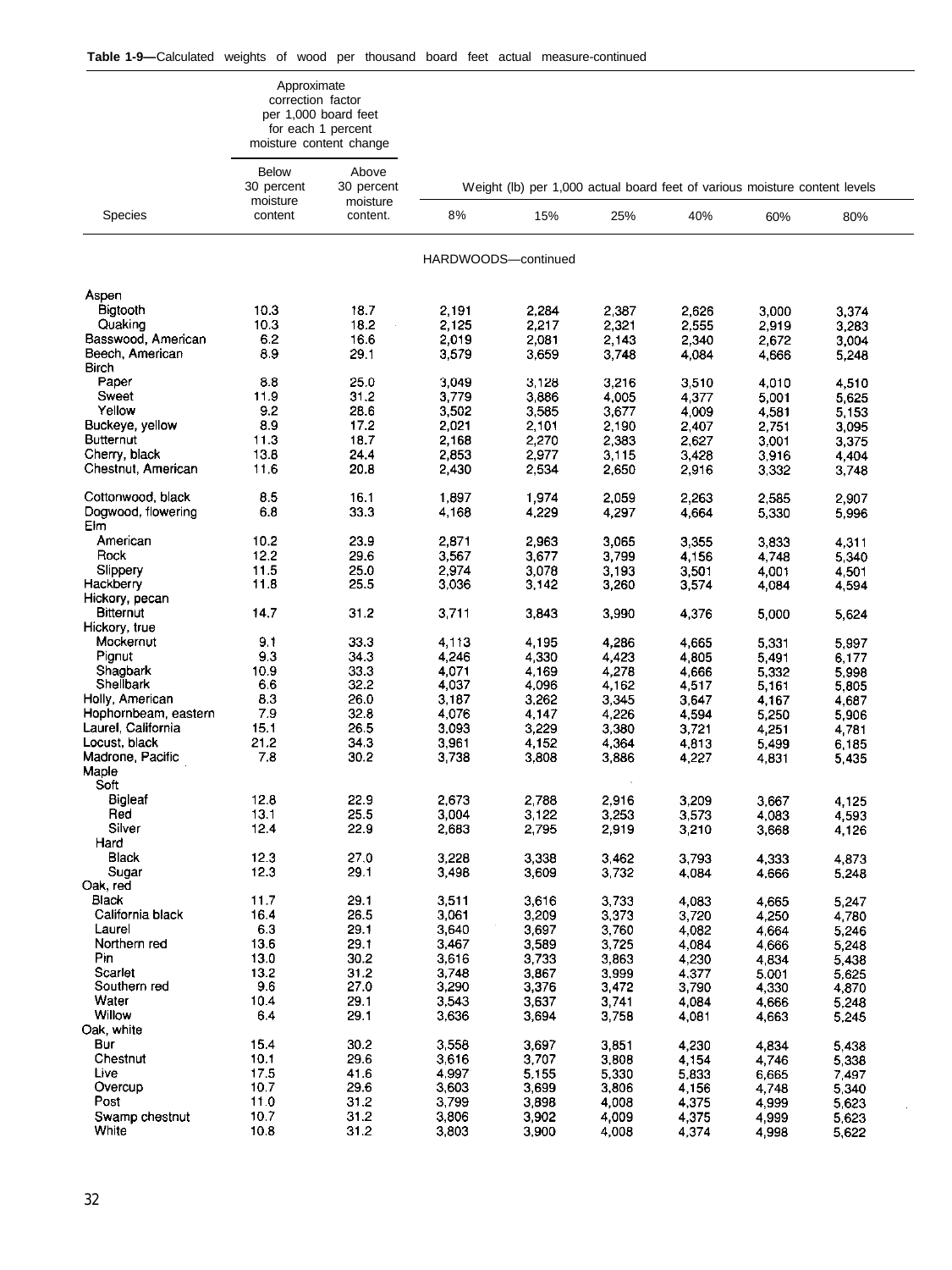|                                     | Approximate<br>correction factor       | per 1,000 board feet<br>for each 1 percent<br>moisture content change |                |                                                                            |                |                |                         |                |
|-------------------------------------|----------------------------------------|-----------------------------------------------------------------------|----------------|----------------------------------------------------------------------------|----------------|----------------|-------------------------|----------------|
|                                     | <b>Below</b><br>30 percent<br>moisture | Above<br>30 percent<br>moisture                                       |                | Weight (lb) per 1,000 actual board feet of various moisture content levels |                |                |                         |                |
| <b>Species</b>                      | content                                | content                                                               | 6%             | 15%                                                                        | 25%            | 40%            | 60%                     | 80%            |
|                                     |                                        |                                                                       |                | HARDWOODS-continued                                                        |                |                |                         |                |
| Persimmon, common                   | 7.0                                    | 33.3                                                                  | 4.164          | 4,227                                                                      | 4,297          | 4,665          | 5,331                   | 5,997          |
| Sweetgum                            | 8.9                                    | 23.9                                                                  | 2,902          | 2,982                                                                      | 3,071          | 3,354          | 3,833                   | 4,311          |
| Sycamore, American                  | 10.7                                   | 23.9                                                                  | 2,858          | 2,954                                                                      | 3,061          | 3,354          | 3,832                   | 4,310          |
| Tanoak                              | 9.0                                    | 30.2                                                                  | 3,710          | 3,791                                                                      | 3.881          | 4,228          | 4,832                   | 5,436          |
| Tupelo                              |                                        |                                                                       |                |                                                                            |                |                |                         |                |
| <b>Black</b>                        | 10.4                                   | 23.9                                                                  | 2,866          | 2,960                                                                      | 3,064          | 3,355          | 3,833                   | 4,311          |
| Water                               | 12.4                                   | 23.9                                                                  | 2,817          | 2,929                                                                      | 3,053          | 3,354          | 3,832                   | 4,310          |
| Walnut black<br>Willow, black       | 13.4<br>8.6                            | 26.5<br>18.7                                                          | 3,132          | 3,253<br>2,309                                                             | 3.387          | 3,719          | 4,249                   | 4,779          |
| Yellow-poplar                       | 10.6                                   | 20.8                                                                  | 2,232<br>2,454 | 2,549                                                                      | 2,395<br>2,655 | 2,625<br>2,916 | 2,999<br>3,332          | 3,373<br>3,748 |
|                                     |                                        |                                                                       |                | <b>IMPORTED</b>                                                            |                |                |                         |                |
|                                     |                                        |                                                                       |                |                                                                            |                |                |                         |                |
| Afrormosia                          | 18.9                                   | 31.7                                                                  | 3,677          | 3,847                                                                      | 4,036          | 4,448          | 5.082                   | 5,716          |
| Albarco                             | 16.7                                   | 25.0                                                                  | 2,851          | 3,001                                                                      | 3,168          | 3,501          | 4,002                   | 4,502          |
| Andiroba                            | 17.1                                   | 28.1                                                                  | 3,246          | 3,400                                                                      | 3,571          | 3,937          | 4,499                   | 5,061          |
| Angelique<br>Apitong                | 14.2<br>12.8                           | 31.2<br>35.9                                                          | 3,724<br>4.365 | 3,852<br>4,480                                                             | 3,994<br>4,608 | 4,377<br>5,031 | 5,001<br>5,749          | 5,625<br>6,467 |
| Avodire                             | 13.5                                   | 25.0                                                                  | 2.927          | 3,049                                                                      | 3.184          | 3,501          | 4,001                   | 4,501          |
| Balata                              | 14.1                                   | 44.2                                                                  | 5,417          | 5,544                                                                      | 5,685          | 6,197          | 7,081                   | 7,965          |
| Balsa                               | 4.9                                    | 8.3                                                                   | 965            | 1,009                                                                      | 1,058          | 1,166          | 1,332                   | 1,498          |
| <b>Banak</b>                        | 10.2                                   | 21.8                                                                  | 2,600          | 2,692                                                                      | 2,794          | 3,063          | 3,499                   | 3,935          |
| Benge                               | 15.6                                   | 33.8                                                                  | 4,027          | 4,167                                                                      | 4 3 2 3        | 4,739          | 5,415                   | 6,091          |
| Bubinga                             | 16.4                                   | 36.9                                                                  | 4,415          | 4,563                                                                      | 4.727          | 5,178          | 5,917                   | 6,654          |
| Caribbean pine                      | 17.8<br>14.0                           | 35.4<br>20.8                                                          | 4,179          | 4,339                                                                      | 4,517          | 4,960          | 5,668                   | 6,376          |
| Cativo<br>Ceiba                     | 7.9                                    | 13.0                                                                  | 2,374<br>1,503 | 2,500<br>1,574                                                             | 2,640<br>1,653 | 2,918<br>1,823 | 3,334<br>2,083          | 3,750<br>2,343 |
| Cocobolo                            | 34.6                                   | 46.3                                                                  | 5,196          | 5,507                                                                      | 5,853          | 6,489          | 7,415                   | 8,341          |
| Courbaril                           | 18.9                                   | 36.9                                                                  | 4 3 5 6        | 4,526                                                                      | 4.715          | 5,179          | 5,917                   | 6,655          |
| Cuangare                            | 8.7                                    | 16.1                                                                  | 1,890          | 1,968                                                                      | 2,055          | 2,260          | 2,582                   | 2,904          |
| Degame                              | 17.0                                   | 34.8                                                                  | 4,129          | 4,282                                                                      | 4.452          | 4,885          | 5,581                   | 6,277          |
| Determa                             | 16.5                                   | 27.0                                                                  | 3,126          | 3,275                                                                      | 3,440          | 3,792          | 4,332                   | 4,872          |
| Ebony, East Indian                  | 16.2                                   | 36.4                                                                  | 4,352          | 4,498                                                                      | 4.660          | 5,105          | 5,833                   | 6,561          |
| Ebony, African<br>Gmelina           | 7.0<br>14.4                            | 42.6<br>21.3                                                          | 5,381<br>2,431 | 5,444<br>2,561                                                             | 5514<br>2,705  | 5,975<br>2,990 | 6,827<br>3,416          | 7,679<br>3,842 |
| Goncalo alves                       | 27.4                                   | 43.7                                                                  | 5,032          | 5,279                                                                      | 5,553          | 6,127          | 7,001                   | 7,875          |
| Greenheart                          | 12.8                                   | 41.6                                                                  | 5,108          | 5,223                                                                      | 5,351          | 5,831          | 6,663                   | 7,495          |
| Hura                                | 14.5                                   | 19.8                                                                  | 2,224          | 2,355                                                                      | 2,500          | 2,770          | 3,166                   | 3,562          |
| llomba                              | 10.5                                   | 20.8                                                                  | 2,456          | 2,551                                                                      | 2,656          | 2,916          | 3,332                   | 3,748          |
| Imbuya                              | 18.4                                   | 27.6                                                                  | 3,148          | 3,314                                                                      | 3,498          | 3,866          | 4,418                   | 4,970          |
| lpe                                 | 23.4                                   | 47.8                                                                  | 5,670          | 5,881                                                                      | 6,115          | 6,710          | 7,666                   | 8,622          |
| Iroko<br>Jarrah                     | 19.0<br>8.0                            | 28.1<br>34.8                                                          | 3,202<br>4,343 | 3,373<br>4,415                                                             | 3,563<br>4,495 | 3,939<br>4,883 | 4,501<br>5,579          | 5,063<br>6,275 |
| Jelutong                            | 13.4                                   | 18.7                                                                  | 2,116          | 2,237                                                                      | 2.371          | 2,625          | 2,999                   | 3,373          |
| Kapur                               | 13.9                                   | 33.3                                                                  | 4,001          | 4,126                                                                      | 4,265          | 4,668          | 5,334                   | 6,000          |
| Karri                               | 6.6                                    | 42.6                                                                  | 5,391          | 5,450                                                                      | 5,516          | 5,975          | 6,827                   | 7,679          |
| Kempas                              | 15.9                                   | 36.9                                                                  | 4,427          | 4,570                                                                      | 4729           | 5,178          | 5,916                   | 6,659          |
| Keruing                             | 12.8                                   | 35.9                                                                  | 4,365          | 4,480                                                                      | 4,608          | 5,031          | 5,749                   | 6,467          |
| Lauan, red and white                | 10.0-16.1                              | 17.7-28.6                                                             | 2.064-3,339    | 2,154-3,484                                                                | 2,254-3,645    |                | 2,481-4,011 2,835-4,583 | 3,189-5,155    |
| Limba                               | 11.7                                   | 19.8                                                                  | 2,293          | 2,398                                                                      | 2515           | 2,772          | 3,167                   | 3,564          |
| Mahogany, African<br>Mahogany, true | 14.8<br>16.7                           | 21.8<br>23.4                                                          | 2,490<br>2,645 | 2,623<br>2,795                                                             | 2,771<br>2,962 | 3,063<br>3,280 | 3,499<br>3,748          | 3,935<br>4,216 |
| Manni                               | 11.5                                   | 30.2                                                                  | 3,653          | 3,757                                                                      | 3,872          | 4,231          | 4,835                   | 5,439          |
|                                     |                                        |                                                                       |                |                                                                            |                |                |                         |                |

33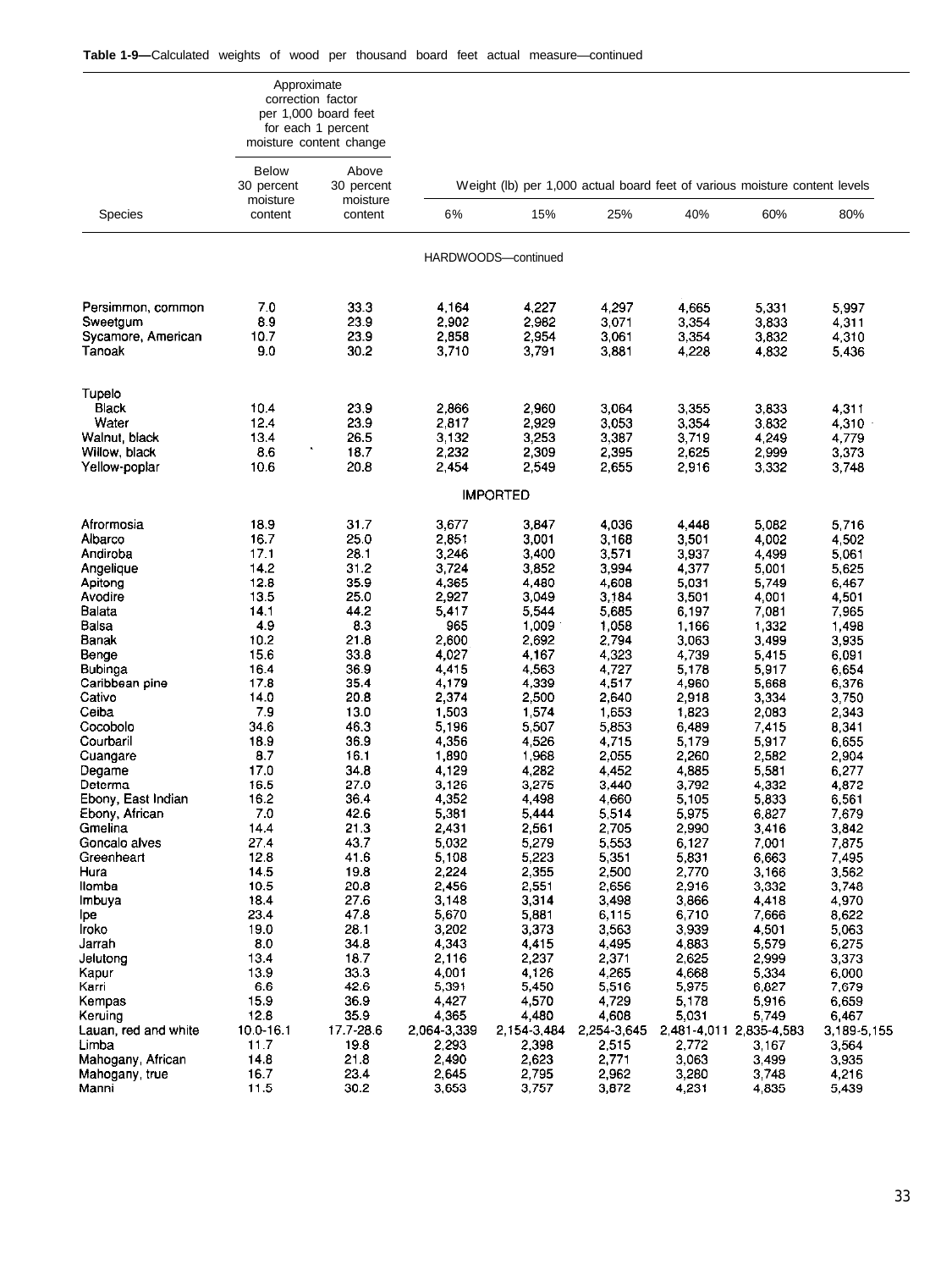|                        | Approximate<br>correction factor       | per 1,000 board feet<br>for each 1 percent<br>moisture content change |                |                                                                            |       |         |       |       |  |
|------------------------|----------------------------------------|-----------------------------------------------------------------------|----------------|----------------------------------------------------------------------------|-------|---------|-------|-------|--|
|                        | <b>Below</b><br>30 percent<br>moisture | Above<br>30 percent<br>moisture                                       |                | Weight (Ib) per 1,000 actual board feet of various moisture content levels |       |         |       |       |  |
| Species                | content                                | content                                                               | 6%             | 15%                                                                        | 25%   | 40%     | 60%   | 80%   |  |
|                        |                                        |                                                                       |                | IMPORTED-continued                                                         |       |         |       |       |  |
| Merbau                 | 23.8                                   | 33.3                                                                  | 3.762          | 3.976                                                                      | 4,214 | 4,666   | 5,332 | 5.998 |  |
| Mersawa                | 11.5                                   | 27.0                                                                  | 3,245          | 3,349                                                                      | 3,464 | 3,791   | 4,331 | 4,871 |  |
| Mora                   | 9.1                                    | 40.6                                                                  | 5,060          | 5,142                                                                      | 5,233 | 5,684   | 6,496 | 7,308 |  |
| Obeche                 | 10.3                                   | 15.6                                                                  | 1,785          | 1,878                                                                      | 1,981 | 2,188   | 2,500 | 2,812 |  |
| Ocote pine             | 15.1                                   | 28.6                                                                  | 3,362          | 3,498                                                                      | 3,649 | 4.010   | 4,582 | 5.154 |  |
| Okoume                 | 9.8                                    | 17.2                                                                  | 2,000          | 2,088                                                                      | 2,186 | 2407    | 2,751 | 3,095 |  |
| Opepe                  | 16.9                                   | 32.8                                                                  | 3,862          | 4,014                                                                      | 4,183 | 4,596   | 5,251 | 5,908 |  |
| Parana pine            | 13.4                                   | 23.9                                                                  | 2,795          | 2,916                                                                      | 3,050 | 3,356   | 3,834 | 4,312 |  |
| Pau Marlim             | 18.2                                   | 38.0                                                                  | 4,507          | 4,671                                                                      | 4,853 | 5.324   | 6,084 | 6,844 |  |
| Peroba de campos       | 19.8                                   | 32.8                                                                  | 3,791          | 3,969                                                                      | 4,167 | 4,594   | 5,250 | 5,906 |  |
| Peroba rosa            | 19.2                                   | 34.3                                                                  | 4,010          | 4,183                                                                      | 4,375 | 4,814   | 5,500 | 6,186 |  |
| Primavera              | 13.8                                   | 20.8                                                                  | 2,378          | 2,502                                                                      | 2,640 | 2,917   | 3,333 | 3,749 |  |
| Purpleheart            | 22.0                                   | 34.8                                                                  | 4,011          | 4,209                                                                      | 4,429 | 4,887   | 5,583 | 6,279 |  |
| Ramin                  | 13.0                                   | 27.0                                                                  | 3,210          | 3,327                                                                      | 3,457 | 3,792   | 4,332 | 4,872 |  |
| Roble (Quercus)        | 8.7                                    | 36.4                                                                  | 4,528          | 4,606                                                                      | 4,693 | 5.102   | 5,829 | 6,557 |  |
| Roble (Tabebuia)       | 17.5                                   | 27.0                                                                  | 3,102          | 3,260                                                                      | 3,435 | 3,792   | 4,332 | 4,872 |  |
| Rosewood, Indian       | 26.8                                   | 39.0                                                                  | 4,435          | 4,676                                                                      | 4,944 | 5.468   | 6,248 | 7,028 |  |
| Rosewood, Brazilian    | 28.6                                   | 41.6                                                                  | 4,731          | 4,988                                                                      | 5,274 | 5,833   | 6,665 | 7,497 |  |
| Rubberwood             | 18.6                                   | 25.5                                                                  | 2,871          | 3,038                                                                      | 3,224 | 3,572   | 4,082 | 4,592 |  |
| Sande                  | 14.1                                   | 25.5                                                                  | 2,980          | 3,107                                                                      | 3,248 | 3,573   | 4,083 | 4,593 |  |
| Santa Maria            | 12.7                                   | 27.0                                                                  | 3,216          | 3,330                                                                      | 3,457 | 3,791   | 4,331 | 4,871 |  |
| Sapele                 | 13.0                                   | 28.6                                                                  | 3,414          | 3,531                                                                      | 3,661 | 4,012   | 4,584 | 5,156 |  |
| Sepetir                | 17.6                                   | 29.1                                                                  | 3,370          | 3,528                                                                      | 3,704 | 4 0 8 3 | 4,665 | 5.247 |  |
| Spanish cedar          | 13.1                                   | 21.3                                                                  | 2,463          | 2,581                                                                      | 2,712 | 2,990   | 3,416 | 3,842 |  |
| Sucupira (Bowdichia)   | 18.5                                   | 38.5                                                                  | 4,568          | 4,735                                                                      | 4,920 | 5,397   | 6,167 | 6,937 |  |
| Sucupira (Diplotropis) | 22.3                                   | 40.6                                                                  | 4,747          | 4,948                                                                      | 5,171 | 5,689   | 6,501 | 7.314 |  |
| Teak<br>Wallaba        | 21.4<br>25.4                           | 28.6<br>40.6                                                          | 3,211<br>4,673 | 3,404<br>4,902                                                             | 3,618 | 4,011   | 4,583 | 5,155 |  |
|                        |                                        |                                                                       |                |                                                                            | 5,156 | 5.689   | 6,501 | 7,313 |  |

 $\bar{\beta}$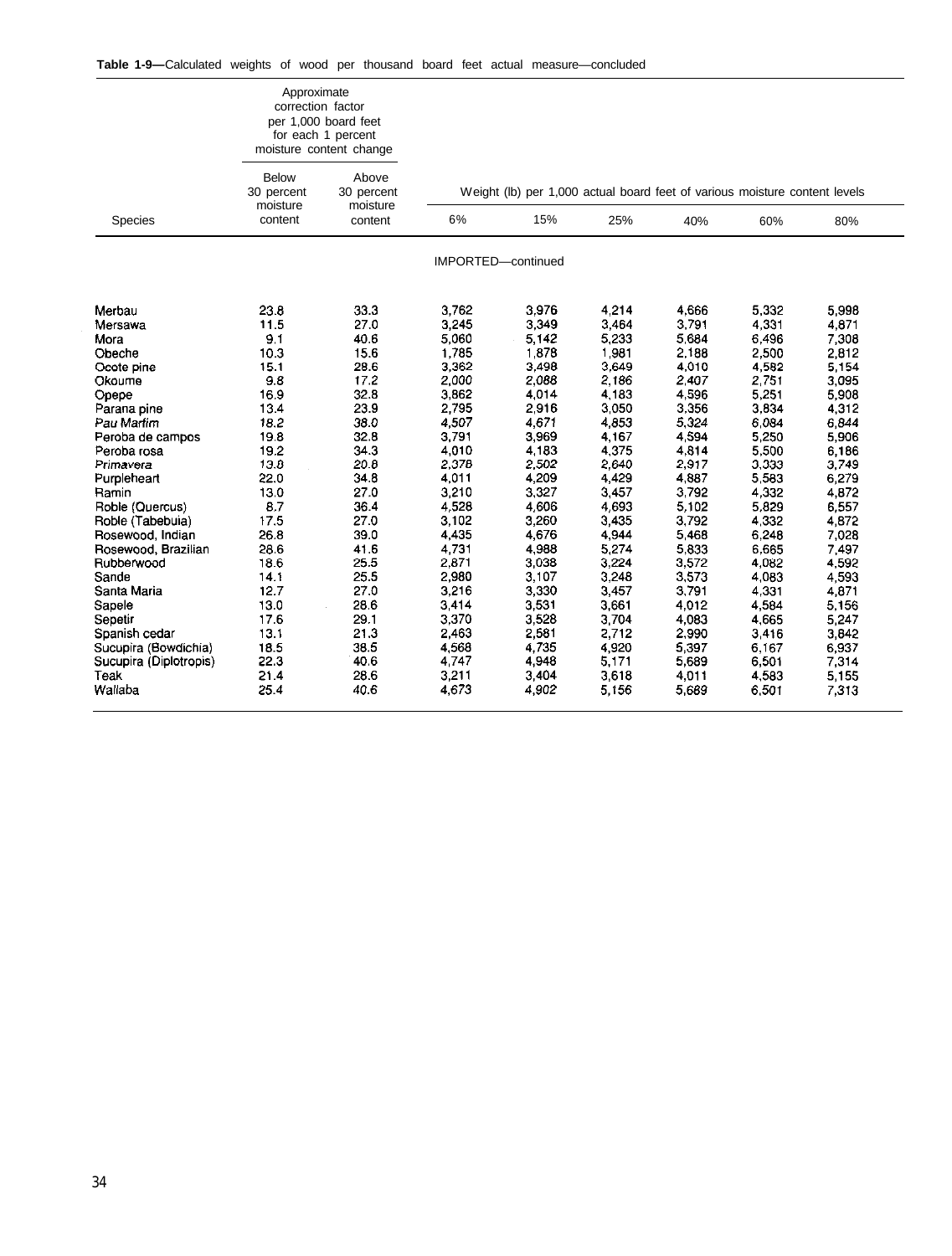|  | Table 1-10-Shrinkage values of wood, based on its dimensions when green |  |  |  |  |  |  |  |  |  |
|--|-------------------------------------------------------------------------|--|--|--|--|--|--|--|--|--|
|--|-------------------------------------------------------------------------|--|--|--|--|--|--|--|--|--|

| Shrinkage (percent)       |            |                                                      |                  |                                                     |            |                                        |                       |
|---------------------------|------------|------------------------------------------------------|------------------|-----------------------------------------------------|------------|----------------------------------------|-----------------------|
|                           |            | Dried to 20-percent<br>moisture content <sup>1</sup> |                  | Dried to 6-percent<br>moisture content <sup>2</sup> |            | Dried to 0-percent<br>moisture content |                       |
| <b>Species</b>            | Radial     | Tangential                                           | Radial           | Tangential                                          | Radial     |                                        | Tangential Volumetric |
|                           |            |                                                      | SOFTWOODS        |                                                     |            |                                        |                       |
| <b>Baldcypress</b>        | 1.3        | 2.1                                                  | 3.0              | 5.0                                                 | 3.8        | 6.2                                    | 10.5                  |
| Cedar                     |            |                                                      |                  |                                                     |            |                                        |                       |
| Alaska                    | 0.9        | 2.0                                                  | 2.2              | 4.8<br>4.3                                          | 2.8<br>2.9 | 6.0<br>5.4                             | 9.2<br>8.8            |
| Atlantic white-           | 1.0        | 1.8                                                  | 2.3<br>2.5       | 3.8                                                 | 3.1        | 4.7                                    | 7.8                   |
| Eastern redcedar          | 1.0<br>1.1 | 1.6<br>1.7                                           | 2.6              | 4.2                                                 | 3.3        | 5.2                                    | 7.7                   |
| Incense<br>Northern white | 0.7        | 1.6                                                  | 1.8              | 3.9                                                 | 2.2        | 4.9                                    | 7.2                   |
| Port-Orford               | 1.5        | 2.3                                                  | 3.7              | 5.5                                                 | 4.6        | 6.9                                    | 10.1                  |
| Western redcedar          | 0.8        | 1.7                                                  | 1.9              | 4.0                                                 | 2.4        | 5.0                                    | 68                    |
| Douglas-fir               |            |                                                      |                  |                                                     |            |                                        |                       |
| Coast type                | 1.6        | 2.5                                                  | 3.8              | 6.1                                                 | 4.8        | 7.6                                    | 12.4                  |
| Interior west             | 1.6        | 2.5                                                  | 3.8              | 6.0                                                 | 4.8        | 7.5                                    | 11.8                  |
| Interior north            | 1.3        | 2.3                                                  | 3.0              | 5.5                                                 | 3.8        | 6.9                                    | 10.7                  |
| Fir                       |            |                                                      |                  |                                                     |            |                                        |                       |
| Balsam                    | 1.0        | 2.3                                                  | 2.3              | 5.5                                                 | 2.9        | 6.9                                    | 11.2                  |
| California red            | 1.5        | 2.6                                                  | 3.6              | 6.3                                                 | 4.5        | 7.9                                    | 11.4                  |
| Grand                     | 1.1        | 2.5                                                  | 2.7              | 6.0                                                 | 3.4        | 7.5                                    | 11.0                  |
| Noble                     | 1.4        | 2.8                                                  | 3.4              | 6.6                                                 | 4.3        | 8.3                                    | 12.4                  |
| Pacific silver            | 1.5        | 3.1                                                  | 3.5              | 7.4                                                 | 4.4        | 9.2                                    | 13.0                  |
| Subalpine                 | 0.9        | 2.5                                                  | 2.1              | 5.9                                                 | 2.6        | 7.4                                    | 9.4                   |
| White                     | 1.1        | 2.3                                                  | 2.6              | 5.6                                                 | 3.3        | 7.0                                    | 9.8                   |
| Hemlock                   | 1.0        | 2.3                                                  | 2.4              | 5.4                                                 | 3.0        | 6.8                                    | 9.7                   |
| Eastern<br>Western        | 1.4        | 2.6                                                  | 3.4              | 6.2                                                 | 4.2        | 7.8                                    | 12.4                  |
| Larch, western            | 1.5        | 3.0                                                  | 3.6              | 7.3                                                 | 4.5        | 9.1                                    | 14.0                  |
| Pine                      |            |                                                      |                  |                                                     |            |                                        |                       |
| Eastern white             | 0.7        | 2.0                                                  | 1,7              | 4.9                                                 | 2.1        | 6.1                                    | 8.2                   |
| Lodgepole                 | 1.4        | 2.2                                                  | 3.4              | 5.4                                                 | 4.3        | 6.7                                    | 11.1                  |
| Ponderosa                 | 1.3        | 2.1                                                  | 3.1              | 5.0                                                 | 3.9        | 6.2                                    | 9.7                   |
| Red                       | 1.3        | 2,4                                                  | 3.0              | 5.8                                                 | 3.8        | 7.2                                    | 11.3                  |
| Southern pine             |            |                                                      |                  |                                                     |            |                                        |                       |
| Loblolly                  | 1.6        | 2.5                                                  | 3.8              | 5.9                                                 | 4.8<br>5.1 | 7.4<br>7.5                             | 12.3<br>12.2          |
| Longleaf                  | 1,7        | 2.5                                                  | 4.1              | 6.0                                                 | 4.6        | 7.7                                    | 12.3                  |
| Shortleaf                 | 1.5<br>1.0 | 2.6<br>1.9                                           | 3.7<br>2.3       | 6.2<br>4.5                                          | 2.9        | 5.6                                    | 7.9                   |
| Sugar<br>Western white    | 1.4        | 2.5                                                  | 3.3              | 5.9                                                 | 41         | 7.4                                    | 11.8                  |
| Redwood                   |            |                                                      |                  |                                                     |            |                                        |                       |
| Old-growth                | 0.9        | 1.5                                                  | 2.1              | 3.5                                                 | 2.6        | 4.4                                    | 6.8                   |
| Second-growth             | 0.7        | 1.6                                                  | 1.8              | 3.9                                                 | 2.2        | 4.9                                    | 7.0                   |
| Spruce                    |            |                                                      |                  |                                                     |            |                                        |                       |
| <b>Black</b>              | 1.4        | 2.3                                                  | 3.3              | 5.4                                                 | 4.1        | 6.8                                    | 11.3                  |
| Engelmann                 | 1.3        | 2.4                                                  | 3.0              | 5.7                                                 | 3.8        | 7.1                                    | 11.0                  |
| Red                       | 1.3        | 2.6                                                  | 3.0              | 6.2                                                 | 3.8        | 7.8                                    | 11.8                  |
| Sitka                     | 1,4        | 2.5                                                  | 3.4              | 6.0                                                 | 4.3        | 7.5<br>7.4                             | 11.5                  |
| Tamarack                  | 1.2        | 2.5                                                  | 3.0              | 5.9                                                 | 3.7        |                                        | 13.6                  |
|                           |            |                                                      | <b>HARDWOODS</b> |                                                     |            |                                        |                       |
| Alder, red                | 1.5        | 2.4                                                  | 3.5              | 5.8                                                 | 4.4        | 7.3                                    | 12.6                  |
| Apple                     | 2.0        | 3.5                                                  | 4.7              | 8.4                                                 | 5.9        | 10.5                                   | 16.4                  |
| Ash                       |            |                                                      |                  |                                                     |            |                                        |                       |
| <b>Black</b>              | 1.7        | 2.6                                                  | 4.0              | 6.2                                                 | 5.0        | 7.8                                    | 15.2                  |
| Green                     | 1.5        | 2.4                                                  | 3.7              | 5.7                                                 | 4.6        | 7.1                                    | 12.5                  |
| White                     | 1.6        | 2.6                                                  | 3.9              | 6.2                                                 | 4.9        | 7.8                                    | 13.3                  |
| Aspen                     |            |                                                      |                  |                                                     |            |                                        |                       |
| Bigtooth                  | 1.1        | 2.6                                                  | 2.6              | 6.3                                                 | 3.3        | 7.9                                    | 11.8                  |
| Quaking                   | 1.2        | 2.2                                                  | 2.8              | 5.4                                                 | 3.5        | 6.7                                    | 11.5                  |
| Basswood, American        | 2.2        | 3.1                                                  | 5.3              | 7.4                                                 | 6.6        | 9.3                                    | 15.8                  |
| Beech, American           | 1.8        | 4.0                                                  | 4,4              | 9.5                                                 | 5.5        | 11.9                                   | 17.2                  |
| Birch<br>Paper            | 2.1        | 2.9                                                  | 5.0              | 6.9                                                 | 6.3        | 8.6                                    | 16.2                  |
| Sweet                     | 2.2        | 3.0                                                  | 5.2              | 7.2                                                 | 6.5        | 9.0                                    | 15.6                  |
| Yellow                    | 2.4        | 3.2                                                  | 5.8              | 7.6                                                 | 7.3        | 9.5                                    | 16.8                  |
|                           |            |                                                      |                  |                                                     |            |                                        |                       |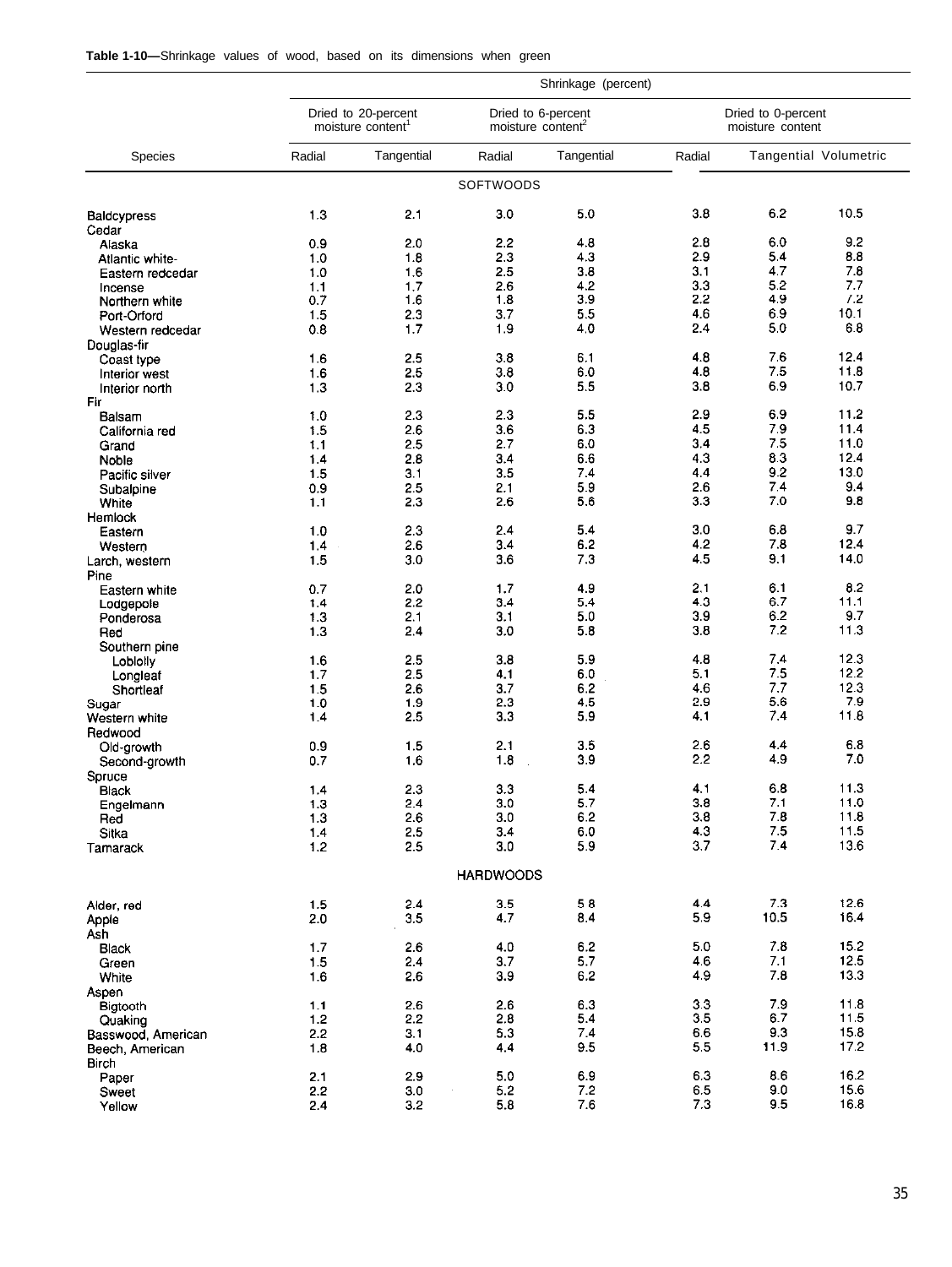| <b>Table 1-10</b> —Shrinkage values of wood, based on its dimensions when green—continued |  |  |  |  |  |  |  |  |  |  |  |  |  |
|-------------------------------------------------------------------------------------------|--|--|--|--|--|--|--|--|--|--|--|--|--|
|-------------------------------------------------------------------------------------------|--|--|--|--|--|--|--|--|--|--|--|--|--|

|                       |                |                                                      |                     | Shrinkage (percent)                                 |            |                                        |                       |
|-----------------------|----------------|------------------------------------------------------|---------------------|-----------------------------------------------------|------------|----------------------------------------|-----------------------|
|                       |                | Dried to 20-percent<br>moisture content <sup>1</sup> |                     | Dried to 6-percent<br>moisture content <sup>2</sup> |            | Dried to 0-percent<br>moisture content |                       |
| <b>Species</b>        | Radial         | Tangential                                           | Radial              | Tangential                                          | Radial     |                                        | Tangential Volumetric |
|                       |                |                                                      | HARDWOODS-continued |                                                     |            |                                        |                       |
| Buckeye, yellow       | 1.2            | 2.7                                                  | 2.9                 | 6.5                                                 | 3.6        | 8.1                                    | 12.5                  |
| <b>Butternut</b>      | 1,1            | 2.1                                                  | 2.7                 | 5.1                                                 | 3.4        | 6.4                                    | 10.6                  |
| Cherry, black         | 1.2            | 2.4                                                  | 3.0                 | 5.7                                                 | 3.7        | 7.1                                    | 11.5                  |
| Chestnut, American    | 1.1            | 2.2                                                  | 2.7                 | 5.4                                                 | 3.4        | 6.7                                    | 11.6                  |
| Cottonwood, black     | 1.2            | 2.9                                                  | 2.9                 | 6.9                                                 | 3.6        | 8.6                                    | 12.4                  |
| Dogwood, flowering    | 2.5            | 3.9                                                  | 5.9                 | 9.4                                                 | 7.4        | 11.8                                   | 19.2                  |
| Elm                   |                |                                                      |                     |                                                     |            |                                        |                       |
| American              | 1.4            | 3.2                                                  | 3.4                 | 7.6                                                 | 4.2        | 9.5                                    | 14.6                  |
| Rock                  | 1.6            | 2.7                                                  | 3.8                 | 6.5                                                 | 4.8        | 8.1                                    | 14.9                  |
| Slippery              | 1.6            | 3.0                                                  | 3.9                 | 7.1                                                 | 4.9        | 8.9                                    | 13.8                  |
| Hackberry             | 1.6            | 3.0                                                  | 3.8                 | 7.1                                                 | 4.8        | 8.9                                    | 13.8                  |
| Hickory, pecan        |                |                                                      |                     |                                                     |            |                                        |                       |
| <b>Bitternut</b>      | 16             | 3.0                                                  | 3.9                 | 7.1                                                 | 4.9        | 8.9                                    | 13.6                  |
| Hickory, true         |                |                                                      |                     |                                                     |            |                                        |                       |
| Mockernut             | 2.6            | 3.7                                                  | 6.2                 | 8.8                                                 | 7.7        | 11.0                                   | 17.8                  |
| Pignut                | 2.4            | 3.8                                                  | 5.8                 | 9.2                                                 | 7.2        | 11.5                                   | 17.9                  |
| Shagbark              | 2.3            | 3.5                                                  | 5.6                 | 8.4                                                 | 7.0        | 10.5                                   | 16.7                  |
| Shellbark             | 2.5            | 4.2                                                  | 6.1                 | 10.1                                                | 7.6        | 12.6                                   | 19.2                  |
| Holly, American       | 1.6            | 3.3                                                  | 3.8                 | 7.9                                                 | 4.8        | 9.9                                    | 16.9                  |
| Hophornbeam, eastern  | 2.8            | 3.3                                                  | 6.8                 | 8.0                                                 | 8.5        | 10.0                                   | 18.5                  |
| Laurel, California    | 1.0            | 2.8                                                  | 2.3                 | 6.8                                                 | 2.9        | 8.5<br>7.2                             | 11.4<br>10.2          |
| Locust, black         | 15             | 2.4                                                  | 3.7                 | 5.8                                                 | 4.6        | 12.4                                   |                       |
| Madrone, Pacific      | 1.9            | 4.1                                                  | 4.5                 | 9.9                                                 | 5.6        |                                        | 18.1                  |
| Maple                 |                |                                                      |                     |                                                     |            |                                        |                       |
| Soft                  |                |                                                      | 3.0                 | 5.7                                                 | 3.7        | 7.1                                    | 11.6                  |
| <b>Bigleaf</b><br>Red | 1.2<br>1.3     | 2.4<br>2.7                                           | 3.2                 | 6.6                                                 | 4.0        | 8.2                                    | 12.6                  |
| Silver                | 1 <sub>0</sub> | 2.4                                                  | 2.4                 | 5.8                                                 | 3.0        | 7.2                                    | 12.0                  |
|                       |                |                                                      |                     |                                                     |            |                                        |                       |
| Hard<br>Black         | 1.6            | 3.1                                                  | 3.8                 | 7.4                                                 | 4.8        | 9.3                                    | 14.0                  |
| Sugar                 | 1.6            | 3.3                                                  | 3.8                 | 7.9                                                 | 4.8        | 9.9                                    | 14.7                  |
| Oak red               |                |                                                      |                     |                                                     |            |                                        |                       |
| Black                 | 1.5            | 3.7                                                  | 3.5                 | 8.9                                                 | 4.4        | 11.1                                   | 15.1                  |
| California black      | 1.2            | 2.2                                                  | 2.9                 | 5.3                                                 | 3.6        | 6.6                                    | 10.2                  |
| Laurel                | 1.3            | 3.3                                                  | 3.2                 | 7.9                                                 | 4.0        | 9.9                                    | 19.0                  |
| Northern red          | 1.3            | 2.9                                                  | 3.2                 | 6.9                                                 | 4.0        | 8.6                                    | 13.7                  |
| Pin                   | 1.4            | 3.2                                                  | 3.4                 | 7.6                                                 | 4.3        | 9.5                                    | 14.5                  |
| <b>Scarlet</b>        | 1.5            | 3.6                                                  | 3.5                 | 8.6                                                 | 4.4        | 10.8                                   | 14.7                  |
| Southern red          | 1.6            | 38                                                   | 3.8                 | 9.0                                                 | 4.7        | 11.3                                   | 16.1                  |
| Water                 | 1.5            | 3.3                                                  | 3.5                 | 7.8                                                 | 4.4        | 9.8                                    | 16.1                  |
| Willow                | 1.7            | 3.2                                                  | 4.0                 | 7.7                                                 | 5.0        | 9.6                                    | 18.9                  |
| Oak, white            |                |                                                      |                     |                                                     |            |                                        |                       |
| Bur                   | 1.5            | 2.9                                                  | 3.5                 | 7.0                                                 | 4.4        | 8.8                                    | 12.7                  |
| Chestnut              | 1.8            | 3.6                                                  | 4.2                 | 8.6                                                 | 5.3        | 10.8                                   | 16.4                  |
| Live                  | 2.2            | 3.2                                                  | 5.3                 | 7.6                                                 | 6.6        | 9.5                                    | 14.7                  |
| Overcup               | 1.8            | 4.2                                                  | 4.2                 | 10.2                                                | 5.3        | 12.7                                   | 16.0                  |
| Post                  | 1.8            | 3.3                                                  | 4.3                 | 7.8                                                 | 5.4        | 9.8                                    | 16.2                  |
| Swamp chestnut        | 1.7            | 3.6                                                  | 4.2                 | 8.6                                                 | 5.2        | 10.8                                   | 16.4                  |
| White                 | 1.9            | 3.5                                                  | 4.5                 | 8.4                                                 | 5.6        | 10.5                                   | 16.3                  |
| Persimmon, common     | 26             | 3.7                                                  | 6.3                 | 9.0                                                 | 7.9        | 11.2                                   | 19.1                  |
| Sweetgum              | 1.8            | 3.4                                                  | 4.2                 | 8.2                                                 | 5.3        | 10.2                                   | 15.8                  |
| Sycamore, American    | 1.7            | 2.8                                                  | 4.0                 | 6.7                                                 | 5.0        | 8.4                                    | 14.1                  |
| Tanoak                | 1.6            | 3.9                                                  | 3.9                 | 9.4                                                 | 4.9        | 11.7                                   | 17.3                  |
| Tupelo                |                |                                                      |                     |                                                     |            |                                        |                       |
| Black                 | 1.7            | 2.9                                                  | 4.1                 | 7.0                                                 | 5.1        | 8.7                                    | 14.4                  |
| Water                 | 14             | 2.5                                                  | 3.4                 | 6.1                                                 | 4.2<br>5.5 | 7.6<br>7.8                             | 12.5<br>12.8          |
| Walnut, black         | 1.8            | 2.6                                                  | 4.4                 | 6.2<br>7.0                                          | 3.3        | 8.7                                    | 13.9                  |
| Willow, black         | 11<br>1.5      | 2.9<br>2.7                                           | 2.6<br>3.7          | 6.6                                                 | 4.6        | 8.2                                    | 12.7                  |
| Yellow-poplar         |                |                                                      |                     |                                                     |            |                                        |                       |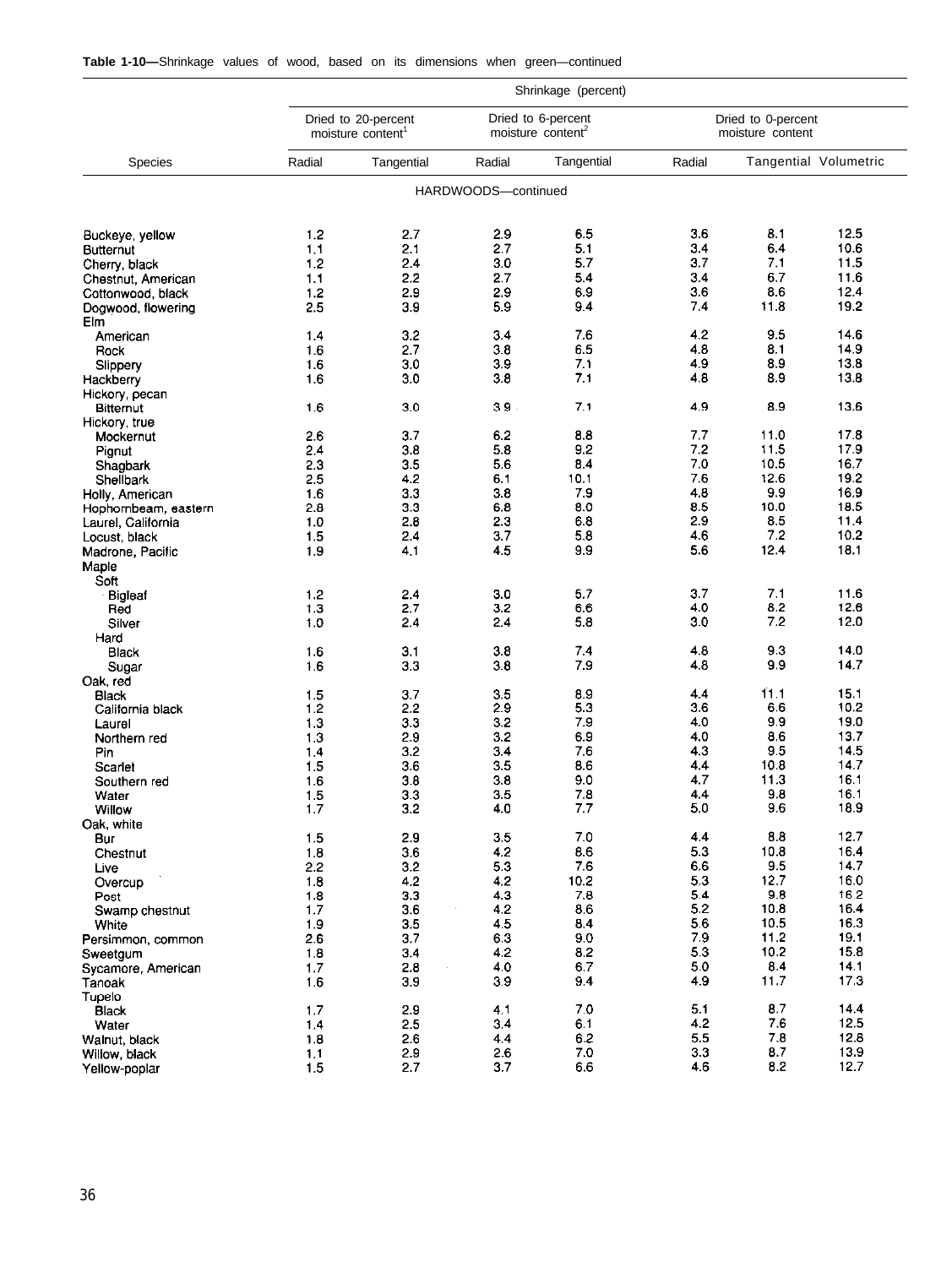| <b>Table 1-10—Shrinkage values of wood, based on its dimensions when green—continued</b> |  |  |  |  |  |  |
|------------------------------------------------------------------------------------------|--|--|--|--|--|--|
|------------------------------------------------------------------------------------------|--|--|--|--|--|--|

|                              |            | Shrinkage (percent)                                  |                             |                                                     |            |                                        |                       |  |  |  |  |  |  |  |
|------------------------------|------------|------------------------------------------------------|-----------------------------|-----------------------------------------------------|------------|----------------------------------------|-----------------------|--|--|--|--|--|--|--|
|                              |            | Dried to 20-percent<br>moisture content <sup>1</sup> |                             | Dried to 6-percent<br>moisture content <sup>2</sup> |            | Dried to 0-percent<br>moisture content |                       |  |  |  |  |  |  |  |
| <b>Species</b>               | Radial     | Tangential                                           | Radial                      | Tangential                                          | Radial     |                                        | Tangential Volumetric |  |  |  |  |  |  |  |
|                              |            |                                                      | <b>IMPORTED<sup>3</sup></b> |                                                     |            |                                        |                       |  |  |  |  |  |  |  |
| Afrormosia                   | 1.0        | 2.1                                                  | 2.4                         | 51                                                  | 3.0        | 6.4                                    | 10.7                  |  |  |  |  |  |  |  |
| Albarco                      | 0.9        | 1.8                                                  | 2.2                         | 4.3                                                 | 2.8        | 5.4                                    | 9.0                   |  |  |  |  |  |  |  |
| Andiroba                     | 1.0        | 2.5                                                  | 2.5                         | 6.1                                                 | 3.1        | 7.6                                    | 10.4                  |  |  |  |  |  |  |  |
| Angelique                    | 1.7        | 2.9                                                  | 4.2                         | 7.0                                                 | 5.2        | 8.8                                    | 14.0                  |  |  |  |  |  |  |  |
| Apitong                      | 1.7        | 3.6                                                  | 4.2                         | 8.7                                                 | 5.2        | 10.9                                   | 16.1                  |  |  |  |  |  |  |  |
| Avodire                      | 1.5        | 2.2                                                  | 3.7                         | 5.4                                                 | 4.6        | 6.7                                    | 12.0                  |  |  |  |  |  |  |  |
| Balata (Bulletwood)<br>Balsa | 2.1<br>1.0 | 3.1<br>2.5                                           | 5.0                         | 75                                                  | 6.3        | 9.4                                    | 16.9                  |  |  |  |  |  |  |  |
| Banak                        | 1.5        | 2.9                                                  | 2.4<br>3.7                  | 6.1<br>7.0                                          | 3.0<br>4.6 | 7.6<br>8.8                             | 10.8                  |  |  |  |  |  |  |  |
| Benge                        | 1.7        | 2.9                                                  | 4.2                         | 6.9                                                 | 5.2        | 8.6                                    | 13.7<br>13.8          |  |  |  |  |  |  |  |
| <b>Bubinga</b>               | 1.9        | 2.8                                                  | 4.6                         | 6.7                                                 | 5.8        | 8.4                                    | 14.2                  |  |  |  |  |  |  |  |
| Caribbean pine               | 2.1        | 2.6                                                  | 5.0                         | 6.2                                                 | 6.3        | 7.8                                    | 12.9                  |  |  |  |  |  |  |  |
| Cativo                       | 0.8        | 1.8                                                  | 1.9                         | 4.2                                                 | 2.4        | 5.3                                    | 8.9                   |  |  |  |  |  |  |  |
| Ceiba                        | 0.7        | 1.4                                                  | 1.7                         | 33                                                  | 2.1        | 4.1                                    | 10.4                  |  |  |  |  |  |  |  |
| Cocobolo                     | 09         | 1.4                                                  | 2.2                         | 34                                                  | 2.7        | 4.3                                    | 7.0                   |  |  |  |  |  |  |  |
| Courbaril                    | 1.5        | 2.8                                                  | 3.6                         | 6.8                                                 | 4.5        | 8.5                                    | 12.7                  |  |  |  |  |  |  |  |
| Cuangare                     | 1.4        | 3.1                                                  | 3.4                         | 7.5                                                 | 4.2        | 9.4                                    | 12.0                  |  |  |  |  |  |  |  |
| Degame<br>Determa            | 1.6        | 2.9                                                  | 3.8                         | 6.9                                                 | 4.8        | 8.6                                    | 13.2                  |  |  |  |  |  |  |  |
| Ebony, East Indian           | 1.2<br>1.8 | 2.5<br>2.9                                           | 3.0<br>4.3                  | 6,1<br>7.0                                          | 3.7<br>5.4 | 7.6                                    | 10.4                  |  |  |  |  |  |  |  |
| Ebony, African               | 31         | 3.6                                                  | 7.4                         | 8.6                                                 | 9.2        | 8.8<br>10.8                            | 14.2<br>20.0          |  |  |  |  |  |  |  |
| Gmelina                      | 0.8        | 1.6                                                  | 1.9                         | 3.9                                                 | 2.4        | 4.9                                    | 88                    |  |  |  |  |  |  |  |
| Goncalo alves                | 1.3        | 2.5                                                  | 3.2                         | 6.1                                                 | 40         | 7.6                                    | 10.0                  |  |  |  |  |  |  |  |
| Greenheart                   | 2.9        | 3.2                                                  | 7.0                         | 7.7                                                 | 8.8        | 9.6                                    | 17.1                  |  |  |  |  |  |  |  |
| Hura                         | 0.9        | 1.5                                                  | 2.2                         | 3.6                                                 | 2.7        | 4.5                                    | 7.3                   |  |  |  |  |  |  |  |
| llomba                       | 1.5        | 2.3                                                  | 3.7                         | 6.7                                                 | 4.6        | 8.4                                    | 12.8                  |  |  |  |  |  |  |  |
| Imbuya                       | 0.9        | 2.0                                                  | 2.2                         | 4.8                                                 | 2.7        | 6.0                                    | 9.0                   |  |  |  |  |  |  |  |
| lpe                          | 2.2        | 2.7                                                  | 5.3                         | 6.4                                                 | 6.6        | 8.0                                    | 13.2                  |  |  |  |  |  |  |  |
| Iroko                        | 0.9        | 13                                                   | 2.2                         | 3.0                                                 | 2.8        | 3.8                                    | 88                    |  |  |  |  |  |  |  |
| Jarrah<br>Jelutong           | 2.6<br>0.8 | 3.7<br>1.8                                           | 6.2<br>1.8                  | 88<br>44                                            | 7.7<br>2.3 | 11.0                                   | 18.7                  |  |  |  |  |  |  |  |
| Kapur                        | 1.5        | 3.4                                                  | 3.7                         | 8.2                                                 | 4.6        | 5.5<br>10.2                            | 7.8<br>14.8           |  |  |  |  |  |  |  |
| Karri                        | 2.6        | 4.1                                                  | 6.2                         | 9.9                                                 | 7.8        | 12.4                                   | 20.2                  |  |  |  |  |  |  |  |
| Kempas                       | 20         | 2.5                                                  | 4.8                         | 59                                                  | 6.0        | 7.4                                    | 14.5                  |  |  |  |  |  |  |  |
| Keruing                      | 1.7        | 3.6                                                  | 4.2                         | 8.7                                                 | 5.2        | 10.9                                   | 16.1                  |  |  |  |  |  |  |  |
| Lauan, red and white         | 1.3        | 2.6                                                  | 3.0                         | 6.2                                                 | 3.8        | 7.7                                    | 11.5                  |  |  |  |  |  |  |  |
| Limba                        | 1.5        | 2.1                                                  | 3.6                         | 50                                                  | 4.5        | 6.2                                    | 10.8                  |  |  |  |  |  |  |  |
| Mahogany, African            | 0.8        | 1.5                                                  | 2.0                         | 3.6                                                 | 2.5        | 4.5                                    | 8.8                   |  |  |  |  |  |  |  |
| Mahogany, true               | 1.0        | 1.4                                                  | 2.4                         | 3.3                                                 | 3.0        | 4.1                                    | 7.8                   |  |  |  |  |  |  |  |
| Manni<br>Merbau              | 1.9<br>0.9 | 3.2<br>1.5                                           | 4.6<br>2.2                  | 7.8                                                 | 5.7        | 9.7                                    | 15.6                  |  |  |  |  |  |  |  |
| Mersawa                      | 13         | 3.0                                                  | 3.2                         | 3.7<br>7.2                                          | 2.7<br>4.0 | 4.6<br>9.0                             | 7.8<br>14.6           |  |  |  |  |  |  |  |
| Mora -                       | 2.3        | 3.3                                                  | 5.5                         | 7.8                                                 | 6.9        | 9.8                                    | 188                   |  |  |  |  |  |  |  |
| Obeche                       | 1.0        | 1.8                                                  | 2.4                         | 4.3                                                 | 3.0        | 5.4                                    | 9.2                   |  |  |  |  |  |  |  |
| Ocote pine                   | 1.5        | 2.5                                                  | 3.7                         | 6.0                                                 | 4.6        | 7.5                                    | 12.3                  |  |  |  |  |  |  |  |
| Okoume                       | 1.4        | 2.0                                                  | 3.3                         | 4.9                                                 | 4.1        | 6.1                                    | 113                   |  |  |  |  |  |  |  |
| Opepe                        | 1.5        | 2.8                                                  | 3.6                         | 6.7                                                 | 4.5        | 8.4                                    | 12.6                  |  |  |  |  |  |  |  |
| Parana pine                  | 1.3        | 2.6                                                  | 3.2                         | 6.3                                                 | 4.0        | 7.9                                    | 11.6                  |  |  |  |  |  |  |  |
| Pau Marlim                   | 1.5        | 2.9                                                  | 3.7                         | 7.0                                                 | 4.6        | 8.8                                    | 13.4                  |  |  |  |  |  |  |  |
| Peroba de campos             | 1.3        | 2.2                                                  | 3.0                         | 53                                                  | 3.8        | 6.6                                    | 10.5                  |  |  |  |  |  |  |  |
| Peroba rosa<br>Primavera     | 1.3        | 2.1                                                  | 3.0                         | 5.1                                                 | 38         | 6.4                                    | 11.6                  |  |  |  |  |  |  |  |
| Purpleheart                  | 1.0<br>1.1 | 1.7<br>2.0                                           | 2.5<br>2.6                  | 4.1<br>4.9                                          | 3.1<br>3.2 | 5.1<br>6.1                             | 91                    |  |  |  |  |  |  |  |
| Ramin                        | 1.4        | 2.9                                                  | 3.4                         | 7.0                                                 | 4.3        | 8.7                                    | 9.9<br>13.4           |  |  |  |  |  |  |  |
| Roble (Quercus)              | 2.1        | 3.9                                                  | 5.1                         | 9.4                                                 | 6.4        | 11.7                                   | 18.5                  |  |  |  |  |  |  |  |
| Roble (Tabebuia)             | 1.2        | 2.0                                                  | 2.9                         | 4.9                                                 | 3.6        | 6.1                                    | 9.5                   |  |  |  |  |  |  |  |
| Rosewood, Indian             | 0.9        | 1.9                                                  | 2.2                         | 4.6                                                 | 2.7        | 5.8                                    | 85                    |  |  |  |  |  |  |  |
| Rosewood, Brazilian          | 1.0        | 1.5                                                  | 2.3                         | 37                                                  | 2.9        | 4.6                                    | 85                    |  |  |  |  |  |  |  |
| Rubberwood                   | 0.8        | 1.7                                                  | 1.8                         | 4,1                                                 | 2.3        | 5.1                                    | 74                    |  |  |  |  |  |  |  |
| Sande                        | 1.3        | 2.6                                                  | 3.1                         | 6.2                                                 | 3.9        | 7.8                                    | 11.7                  |  |  |  |  |  |  |  |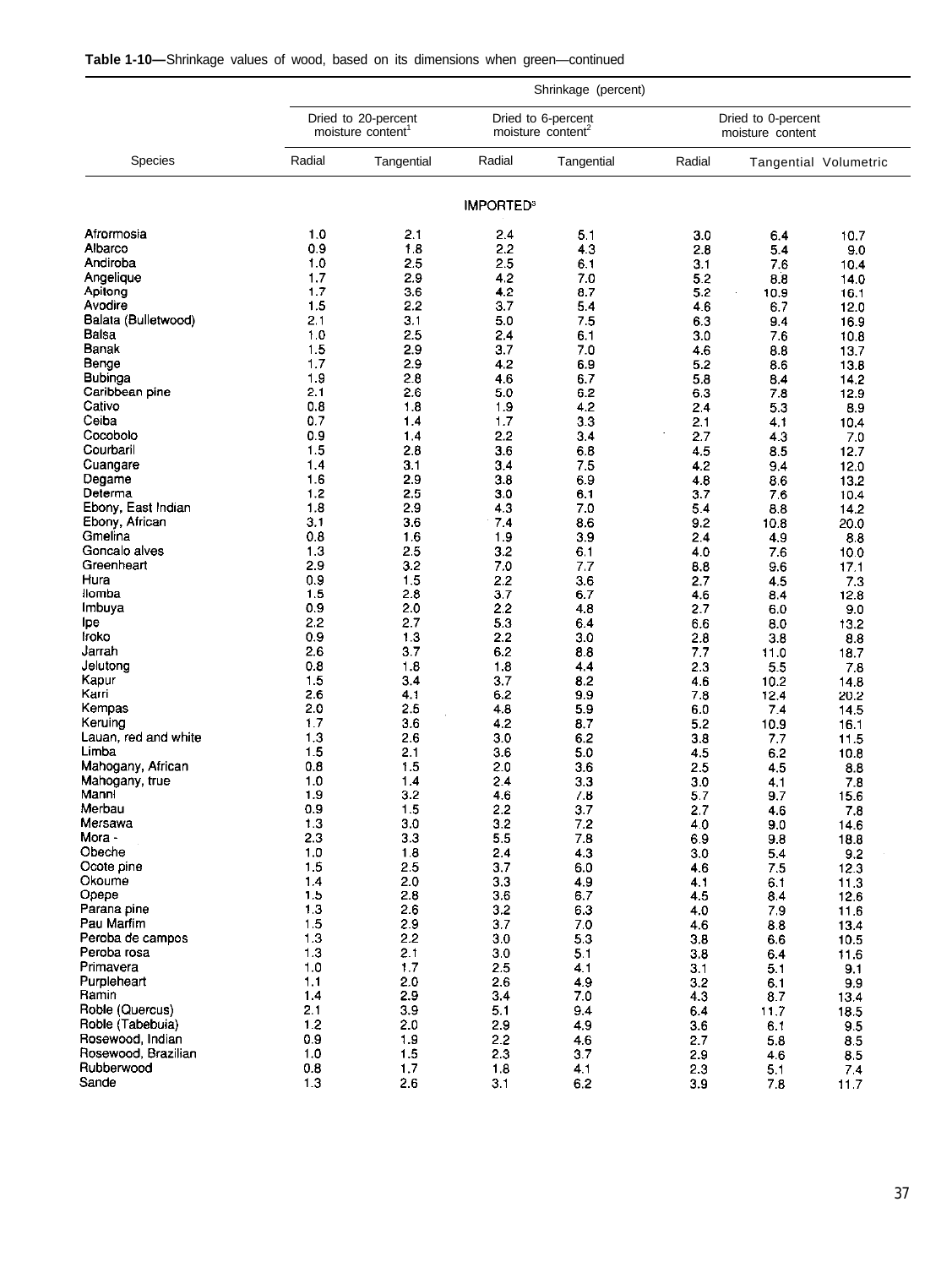#### **Table 1-10—**Shrinkage values of wood, based on its dimensions when green-concluded

|                                               |                                               | Shrinkage (percent)                                         |                                              |                                                                                  |                                               |                                                     |                                             |  |  |  |  |  |  |
|-----------------------------------------------|-----------------------------------------------|-------------------------------------------------------------|----------------------------------------------|----------------------------------------------------------------------------------|-----------------------------------------------|-----------------------------------------------------|---------------------------------------------|--|--|--|--|--|--|
|                                               |                                               |                                                             |                                              | Dried to O-percent<br>moisture content                                           |                                               |                                                     |                                             |  |  |  |  |  |  |
| Radial                                        | Tangential                                    | Radial                                                      | Tangential                                   | Radial                                                                           |                                               |                                                     |                                             |  |  |  |  |  |  |
|                                               |                                               |                                                             |                                              |                                                                                  |                                               |                                                     |                                             |  |  |  |  |  |  |
| 1.5<br>1.5<br>1.2<br>1.4<br>1.7<br>1.5<br>0.8 | 2.7<br>2.5<br>2.3<br>2.1<br>2.6<br>2.3<br>1.9 | 3.7<br>3,7<br>3.0<br>3.4<br>4.0<br>3.7<br>2.0               | 64<br>5.9<br>5.6<br>5.0<br>6.2<br>5.6<br>4.6 | 46<br>4.6<br>3.7<br>4.2<br>5.0<br>4.6<br>2.5                                     | 8.0<br>7.4<br>7.0<br>6.3<br>7.8<br>7.0<br>5.8 | 13.6<br>14.0<br>10.5<br>10.3<br>13.4<br>11.8<br>7.0 |                                             |  |  |  |  |  |  |
|                                               | 1.2                                           | Dried to 20-percent<br>moisture content <sup>1</sup><br>2.3 | 2.9                                          | Dried to 6-percent<br>moisture content <sup>2</sup><br>IMPORTED-continued<br>5.5 |                                               |                                                     | Tangential Volumetric<br>6.9<br>3.6<br>10.0 |  |  |  |  |  |  |

These shrinkage values have been taken as 1/3 of the shrinkage to the ovendry condition as given<br>in columns 5 and 6 of this table.<br>These shrinkage values have been taken as 4/5 of the shrinkage to the ovendry condition as

|  | Table 1-11—Average electrical resistance along the grain, for selected species, as measured at 80°F between two pairs of needle |  |  |  |  |  |  |  |  |
|--|---------------------------------------------------------------------------------------------------------------------------------|--|--|--|--|--|--|--|--|
|  | electrodes 1-1/4 inches apart and driven to a depth of 5/16 inch                                                                |  |  |  |  |  |  |  |  |

|                                  | Electrical resistance (megohms) at different levels of moisture content (percent) |               |       |       |      |     |     |     |           |      |      |     |            |      |           |               |           |               |      |
|----------------------------------|-----------------------------------------------------------------------------------|---------------|-------|-------|------|-----|-----|-----|-----------|------|------|-----|------------|------|-----------|---------------|-----------|---------------|------|
| <b>Species</b>                   | $\overline{7}$                                                                    | 8             | 9     | 10    | 11   | 12  | 13  | 14  | 15        | 16   | 17   | 18  | 19         | 20   | 21        | 22            | 23        | 24            | 25   |
| Softwoods                        |                                                                                   |               |       |       |      |     |     |     |           |      |      |     |            |      |           |               |           |               |      |
| Cypress, southern                | 12,600                                                                            | 3.980         | 1,410 | 630   | 265  | 120 | 60  | 33  | 18.6      | 11.2 | 7.1  | 4.6 | 3.09       | 1.78 | 1.26      | 0.91          | 0.66      | 0.51          | 0.42 |
| Douglas fir (coast type)         | 22,400                                                                            | 4.780         | 1,660 | 630   | 265  | 120 | 60  | 33  | 18.6      | 11.2 | 7.1  | 4.6 | 3.09       | 2.14 | 1.51      | 1.10          | 0.79      | $0.60$ $0.46$ |      |
| Fir. California red              | 31 600                                                                            | 6.760         | 2.000 | 725   | 315  | 150 | 83  | 48  | 28.8      | 18.2 | 11.8 | 7.6 | 5.01       | 3.31 | 2.29      | 1.58          | 1.15      | 0.83 0.63     |      |
| Fir white                        | 57.600                                                                            | 15.850        | 3,980 | 1.120 | 415  | 180 | 83  | 46  | 26.9      | 16.6 | 11.0 | 6.6 | 4.47       | 3.02 | 2.14      | 1.55          | 1.12      | 0.86 0.62     |      |
| Hemlock, western                 | 22.900                                                                            | 5.620         | 2.040 | 850   | 400  | 185 | 98  | 51  | 28.2      | 16.2 | 10.0 | 6.0 | 3.89       | 2.52 | 1.58      | 1.05          | 0.72      | 0.51 0.37     |      |
| Larch, western                   |                                                                                   | 39,800 11 200 | 3.980 | 1.445 | 560  | 250 | 120 | 63  | 33.9      | 19.9 | 12.3 | 7.6 | 5.02       | 3.39 | 2.29      | 1.62          | 1.20      | 0.870.66      |      |
| Pine, eastern white              | 20.900                                                                            | 5 6 20        | 2.090 | 850   | 405  | 200 | 102 | 58  | 331       | 19.9 | 12.3 | 7.9 | 5.01       | 3.31 | 2.19      | 1.51          | 1.05      | $0.74$ 0.52   |      |
| Pine, longleaf                   | 25 000                                                                            | 8.700         | 3,160 | 1,320 | 575  | 270 | 135 | 74  | 417       | 24.0 | 14.4 | 8.9 | 5.76       | 3.72 | 2.46      | 1.66          | 1.15      | 0.79 0.60     |      |
| Pine, ponderosa                  | 39 800                                                                            | 8.910         | 3,310 | 1.410 | 645  | 300 | 150 | 81  | 44.7      | 25.1 | 14.8 | 9.1 | 5.62       | 3.55 | 2.34      | 1.62          | 1.15      | 0.87 0.69     |      |
| Pine, shortleaf                  |                                                                                   | 43 600 11.750 | 3.720 | 1.350 | 560  | 255 | 130 | 69  | 38.9      | 22.4 | 13.8 | 8.7 | 5.76       | 3.80 | 2.63      | 182           | 1.29      | 0.93 0.66     |      |
| Pine, sugar                      | 22,900                                                                            | 5.250         | 1,660 | 645   | 280  | 140 | 76  | 44  | 25.7      | 15.9 | 10.0 | 6.6 | 4.36       | 3.02 | 2.09      | 1.48          | 1.05      | 0.75          | 0.56 |
| Redwood                          | 22,400                                                                            | 4.680         | 1.550 | 615   | 250  | 100 | 45  | 22  | 12.6      | 7.2  | 4.7  | 3.2 | 2.29       | 1.74 | 1.32      | 1.05          | 0.85      | 0.71          | 0.60 |
| Spruce, Sitka                    | 22,400                                                                            | 5.890         | 2,140 | 830   | 365  | 165 | 83  | 44  | 25.1      | 15.5 | 9.8  | 6.3 | 4.27       | 3.02 | 2.14      | 1.58          | 1.17      | 0.91          | 0.71 |
| Hardwoods                        |                                                                                   |               |       |       |      |     |     |     |           |      |      |     |            |      |           |               |           |               |      |
| Ash, commercial white            | 12,000                                                                            | 2.190         | 690   | 250   | 105  | 55  | 28  | 14  | 83        | 5.0  | 3.2  | 2.0 | 1.32       | 0.89 | 0.63      | 0.50          | 0.44      | $0.40$ 0.40   |      |
| Basswood                         | 36 300                                                                            | 1.740         | 470   | 180   | 85   | 45  | 27  | 16  | 96        | 6.2  | 4.1  | 2.8 | 1.86       | 1.32 | 0.93 0.69 |               | 0.51      | 0.39 0.31     |      |
| Birch                            | 87.000                                                                            | 19.950        | 4.470 | 1.290 | 470  | 200 | 96  | 53  | 30.2      | 18.2 | 11.5 | 7.6 | 5.13       | 3.55 | 2.51      | 1.78          | 1.32      | 0.95 0.70     |      |
| Elm, American                    | 18,200                                                                            | 2.000         | 350   | 110   | 45   | 20  | 12  | 7   | 3.9       | 2.3  | 1.5  | 1.0 | 0.66       | 0.48 | 0.42      | 0.40          | 0.40      | 0.40, 0.40    |      |
| Hickory, true                    |                                                                                   | 31.600        | 2,190 | 340   | 115  | 50  | 21  | 11  | 6.3       | 3.7  | 2.3  | 1.5 | 1.00       | 0.71 | 0.52      | 0.44          | 0.40      | $0.40\;0.40$  |      |
| Kahya <sup>1</sup>               |                                                                                   | 44.600 16.200 | 6.310 | 2.750 | .260 | 630 | 340 |     | 180 105.0 | 60.2 | 35.5 |     | 21.9 14.10 | 9.33 | 6.16      | 4.17          | 2.82      | 1.99 1.44     |      |
| Magnolia                         |                                                                                   | 43 700 12,600 | 5.010 | 2.040 | 910  | 435 | 205 | 105 | 56.2      | 29.5 | 16.2 | 9.1 | 5.25       | 3.09 | 1.86      | 1.17          | 0.74      | $0.50$ $0.32$ |      |
| Mahogany, American               | 20 900                                                                            | 6,760         | 2,290 | 870   | 380  | 180 | 85  | 43  | 22.4      | 12.3 | 7.2  | 4.4 | 2.69       | 1.66 | 1.07      | 0.72          | 0.49      | $0.35$ 0.26   |      |
| Maple, sugar                     |                                                                                   | 72,400 13,800 | 3.160 | 690   | 250  | 105 | 53  | 29  | 16.6      | 10.2 | 6.8  | 4.5 | 3.16       | 2.24 | 1.62      | 1.23          | 0.98      | 0.75          | 0.60 |
| Oak, commercial red <sup>2</sup> | 14 400                                                                            | 4790          | 1,590 | 630   | 265  | 125 | 63  | 32  | 18.2      | 11.3 | 7.3  | 4.6 | 3.02       | 2.09 |           | 1.45 0.95     | 0.80      | 0.63 0.50     |      |
| Oak, commercial white 17,400     |                                                                                   | 3550          | 1,100 | 415   | 170  | 80  | 42  | 22  | 12.6      | 7.2  | 4.3  | 2.7 | 1.70       | 1.15 | 0.79      | 0.60          | 0.49      | $0.44$ 0.41   |      |
| Shorea <sup>3</sup>              | 2.890                                                                             | 690           | 220   | 80    | 35   | 15  | 9   | 5   | 28        | 1.7  | 1.1  | 0.7 | 0.45       | 0.30 | 0.21      | $0.16$ $0.12$ |           | 0.09 0.07     |      |
| Sweetgum                         | 38.000                                                                            | 6.460         | 2.090 | 815   | 345  | 160 | 81  | 45  | 25.7      | 15.1 | 9.3  | 6.0 | 3.98       | 2.63 | 1.78      | 1.26          | 0.87      | $0.63$ 0.46   |      |
| Tupelo, black <sup>2</sup>       | 31.700                                                                            | 12.600        | 5.020 | 1.820 | 725  | 275 | 20  | 58  | 27.6      | 13.0 | 6.9  | 3.7 | 2.19       | 1.38 | 0.95      | 0.63          | 0.46      | 0.33 0.25     |      |
| Walnut, black                    | 51.300                                                                            | 9.770         | 2.630 | 890   | 355  | 155 | 78  | 41  | 22.4      | 12.9 | 7.8  | 4.9 | 3.16       | 2.14 | 1.48      |               | 1.02 0.72 | 0.51          | 0.38 |
| Yellow-poplar <sup>2</sup>       | 24,000                                                                            | 8.320         | 3,170 | 1,260 | 525  | 250 | 140 | 76  | 43.7      | 25.2 | 14.5 | 8.7 | 5.76       | 3.81 |           | 2.64 191 1.39 |           | 1.10 0.85     |      |

'Known in the trade as "African mahogany."<br><sup>2</sup>The values for this species were calculated from measurements on veneer.<br><sup>3</sup>A Philippine hardwood, identified as tanguile or some similar species.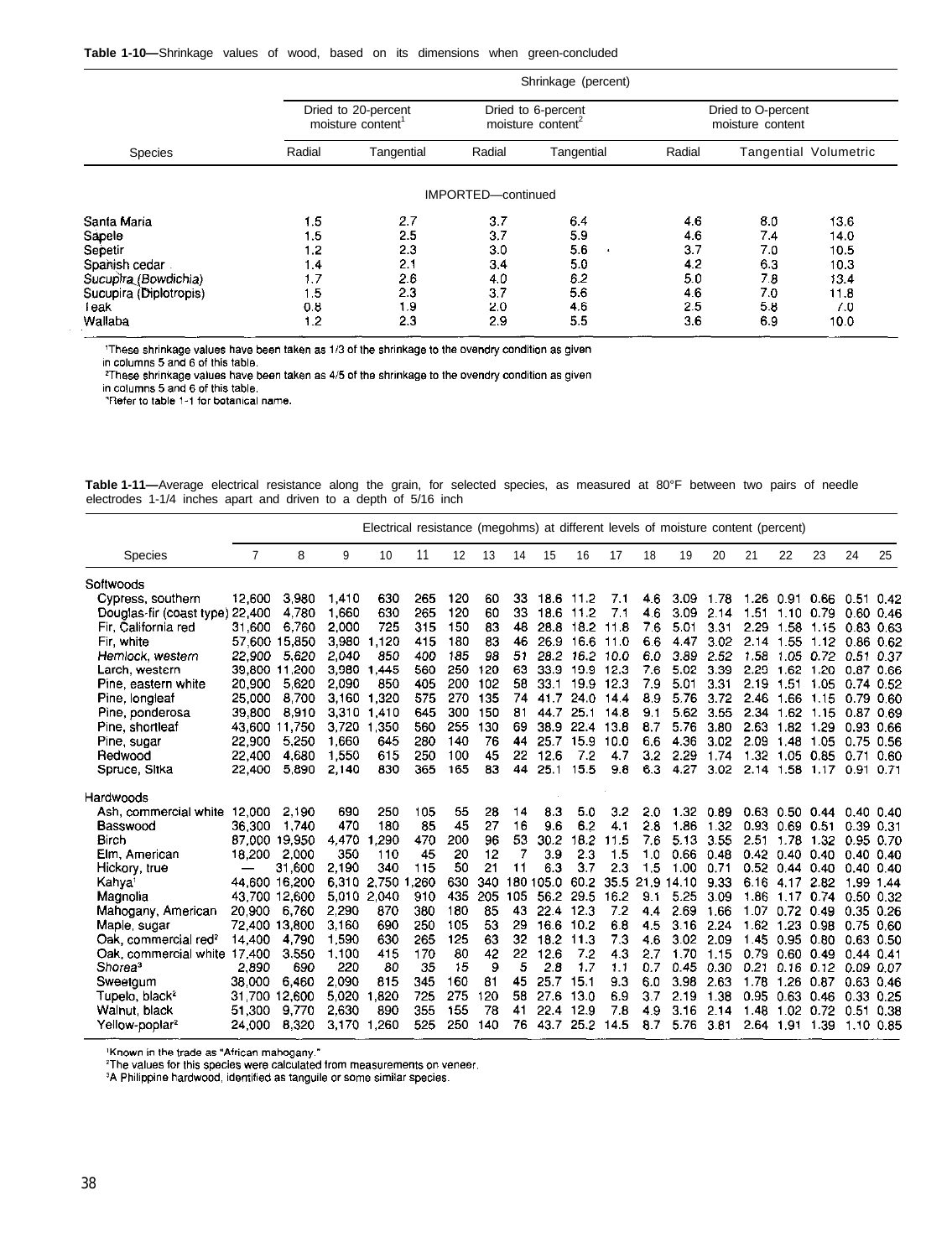#### **Appendix— Equations for Relating Temperature, Humidity, and Moisture Content**

In this appendix, we present a series of equations that relate wet- and dry-bulb temperatures to specific and relative humidities, and equations that relate EMC to relative humidity (RH) and temperature. A psychrometric chart and an example of how to calculate specific and relative humidities are included.

#### **Wet-bulb Temperature and Relative Humidity**

When unsaturated air is brought in contact with water, the air is humidified and cooled. If the system is operated so that no heat is gained or lost to the surroundings, the process is adiabatic. Thus, if the water remains at constant temperature, the latent heat of evaporation must equal the sensible heat released by the air in cooling. If the temperature reached by the air when it becomes saturated is the same as the water temperature, this temperature is called adiabatic saturation temperature or the thermodynamic wet-bulb temperature.

When unsaturated air is passed over a wetted thermometer bulb, so that water evaporates from the wetted surface and causes the thermometer bulb to cool, an equilibrium temperature (called the true wet-bulb temperature) is reached. At this point, the rate of heat transfer from the wetted surface is equal to the rate at which the wetted surface loses heat in the form of latent heat of evaporation. The thermodynamic wet-bulb and true wet-bulb temperatures are not necessarily equal, but in the range of 215°F to 300°F the difference between these temperatures is negligible. Thus, the RH values based on the difference between the drybulb temperature and the thermodynamic wet-bulb temperature do not differ significantly from RH values based on the difference between the dry-bulb temperature and the true wet-bulb temperature. The maximum difference is 0.54 percent RH; on the average, the difference is +0.25 percent RH.

Relative humidity can be calculated from the adiabatic saturation temperature by the following procedure

(Hawkins 1978). By writing energy and mass balances for the process of adiabatic saturation

$$
Y = Y_{s} - \frac{(0.24 + 0.44Y_{s})(T_{db} - T_{s})}{1094 + 0.44T_{db} - T_{s}}
$$
(1)

where

- *Y* is specific humidity (lb water/lb dry air),
- $Y_s$  specific humidity for saturation at  $T_s$  (lb water/lb dry air),
- $T_{db}$  dry-bulb temperature (°F),

*T*s adiabatic saturation temperature (°F),

and

$$
Y_{\rm s} = \frac{\rho_{\rm s}}{1.61(\rho_{\rm t} - \rho_{\rm s})} \tag{2}
$$

where

 $\rho_{\rm S}$  is vapor pressure at  $T_{\rm s}$  (inHg) and  $\rho_{\rm t}$  total pressure (inHg).

To calculate relative vapor pressure at  $T_{db}$ , it is necessary to calculate partial pressure  $\rho$  at  $T_{db}$  as follows:

$$
\rho = \frac{1.61Y\rho_{\rm t}}{1 + 1.61Y} \tag{3}
$$

and relative vapor pressure *h is*

$$
h = \frac{\rho}{\rho^*} \tag{4}
$$

where  $\rho^*$  is saturated vapor pressure at  $T_{db}$  (inHg).

The RH is then defined as

$$
RH = h \times 100 \tag{5}
$$

Example: Given  $T_{db} = 140$ °F,  $T_s = 120$ °F, and  $\rho_{\rm t}$  = 29.92 inHg, calculate the specific and relative humidities.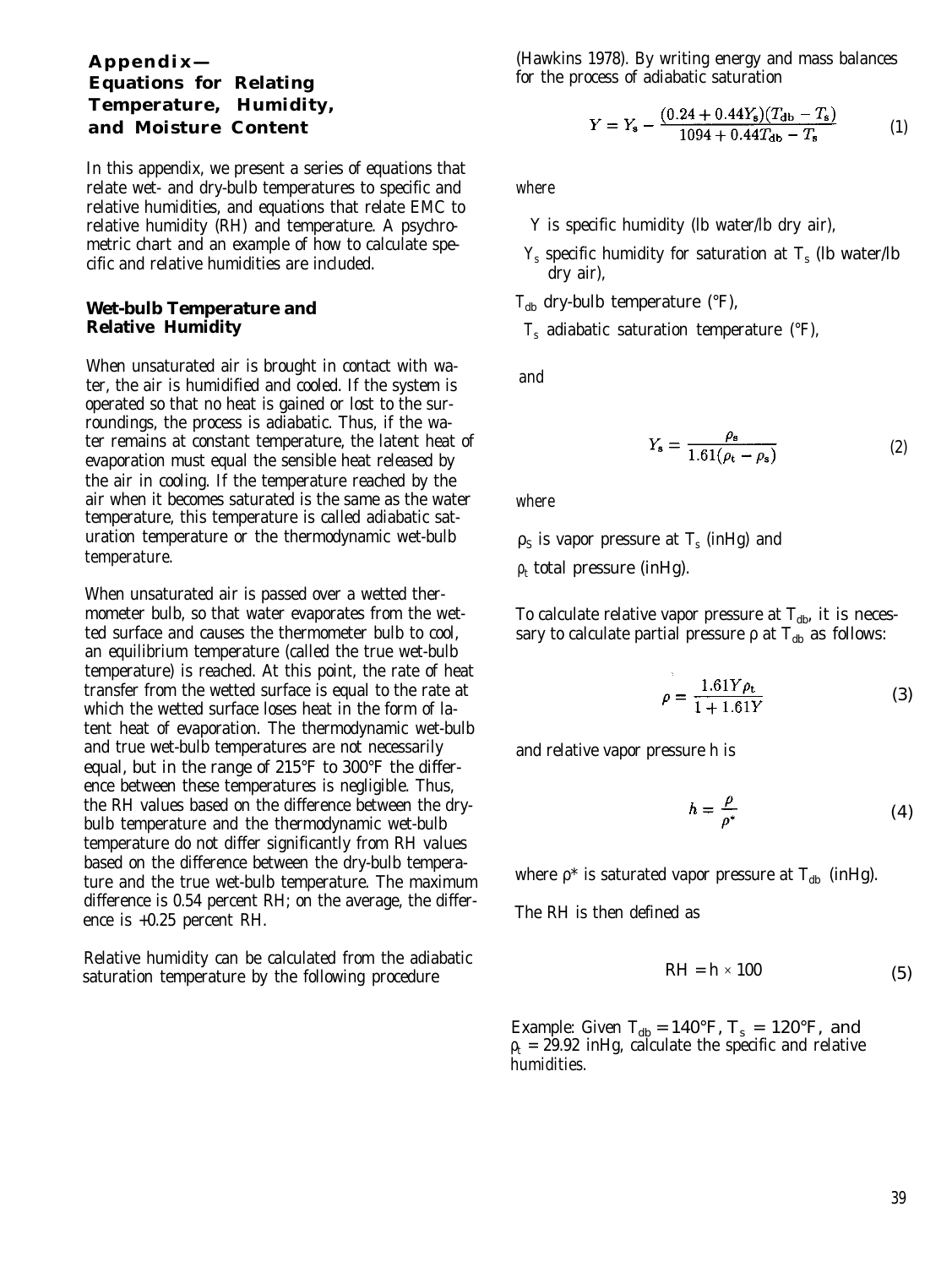Step 1: Find the specific humidity at *Y*<sub>s</sub> from equation (2). To do this we need to know the  $\rho_s$  of water at  $T_s$ . From table 1-A-1,  $\rho_s$  at 120°F is 3.446 inHg.

Thus, from equation (2)

$$
Y_{\rm s} = \frac{3.446}{1.61(29.92 - 3.446)} = 0.0808
$$
 lb/lb

*Step 2:* Calculate *Y* at  $T_{db} = 140$ °F. From equation (1)

$$
Y = 0.0808 - \frac{(0.24 + 0.44(0.0808))(140^{\circ} - 120^{\circ})}{1,094 + 0.44(140^{\circ} - 120^{\circ})}
$$
  
= 0.0755 lb/lb

*Step 3:* Calculate ρ at the dry-bulb temperature from equation (3).

$$
\rho = \frac{(1.61)(0.0755)(29.92)}{1 + 1.61(0.0755)} = 3.242 \text{ in Hg}
$$

*Step* 4: To calculate relative vapor pressure *h* at the dry-bulb temperature, we need to know the saturated vapor pressure  $ρ^*$  at  $T_{db}$ . From table 1-A-1,  $ρ^*$  at  $T_{\text{db}} = 140$ °F is 5.881 inHg. From equation (4)

$$
h = \frac{3.242}{5.881} = 0.551
$$

 $\overline{or}$ 

 $RH = h \times 100 = 55.1$  percent

#### **Relative Humidity and Equilibrium Moisture Content**

The EMC and RH temperature relationships of tables 1-6 and 1-7 can be expressed in equation form, which is sometimes more convenient than table form. Useful equations can be derived from theories for the adsorption of water on hygroscopic materials. One such equation that works particularly well is

$$
M = \frac{1800}{W} \left[ \frac{kh}{1 - kh} + \frac{k_1kh + 2k_1k_2k^2h^2}{1 + k_1kh + k_1k_2k^2h^2} \right] \tag{6}
$$

where

*M* is moisture content (percent),

*h* relative vapor pressure, and

$$
W = 330 + 0.452T_{\text{db}} + 0.00415T_{\text{db}}^{2}
$$
 (7)  

$$
k = 0.791 + 0.000463T_{\text{db}} - 0.000000844T_{\text{db}}^{2}
$$
 (8)  

$$
k_1 = 6.34 + 0.000775T_{\text{db}} - 0.0000935T_{\text{db}}^{2}
$$
 (9)

$$
k_2 = 1.09 + 0.0284T_{\rm db} - 0.0000904T_{\rm db}^2 \tag{10}
$$

Equations (6) to (10) represent least squares regression fits of the data in tables 1-6 and 1-7. As such, they give estimates close to but not exactly the same as those in the tables. For example, the EMC at  $T_{\text{db}} = 140^{\circ} \text{F}$  and  $T_{\text{s}} = 120^{\circ} \text{F}$  from table 1-6 is 8.0 percent. From equations (6) to (10), the EMC is 8.4 percent at 55.1 percent RH.